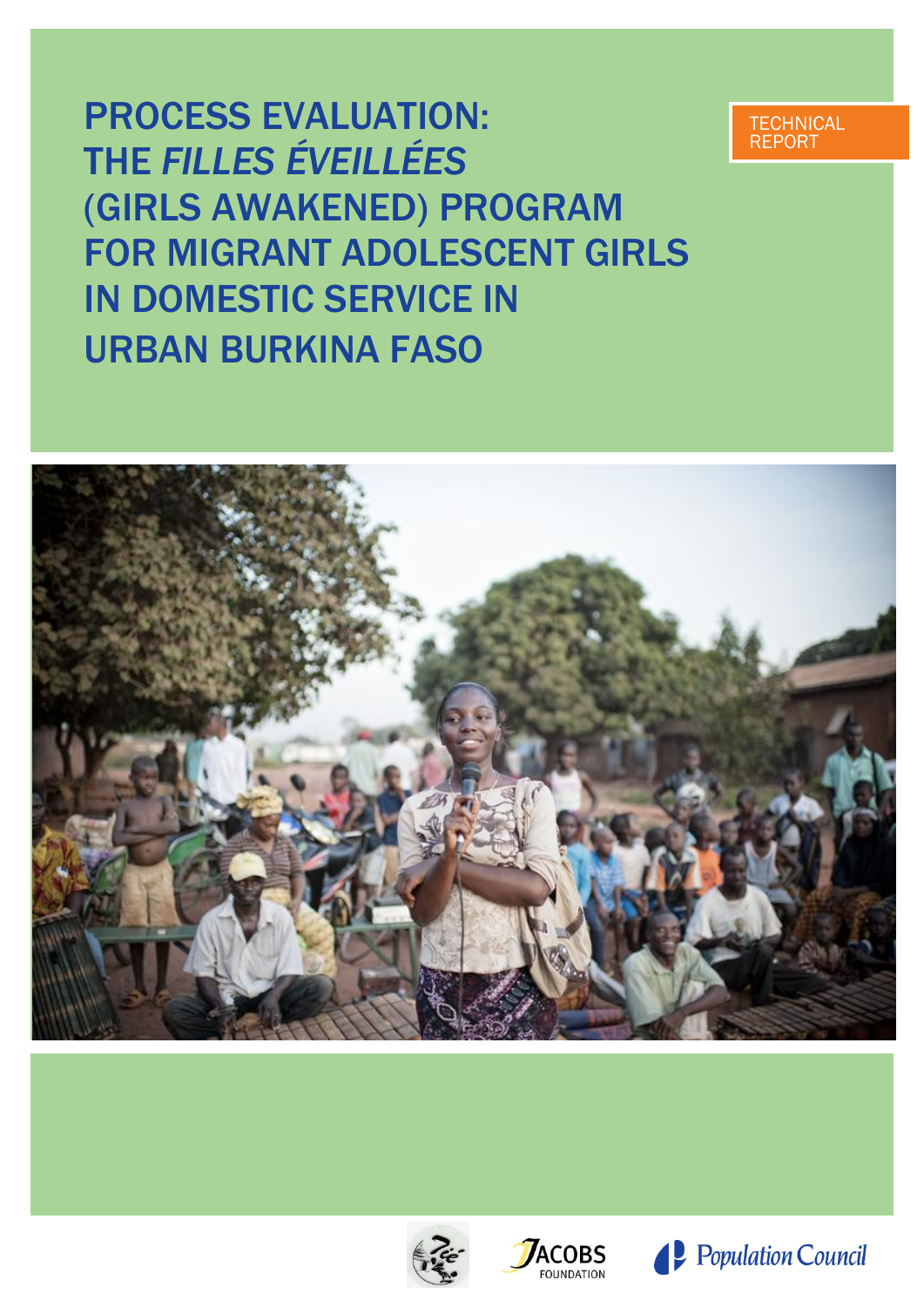# Population Council

The Population Council confronts critical health and development issues—from stopping the spread of HIV to improving reproductive health and ensuring that young people lead full and productive lives. Through biomedical, social science, and public health research in 50 countries, we work with our partners to deliver solutions that lead to more effective policies, programs, and technologies that improve lives around the world. Established in 1952 and headquartered in New York, the Council is a nongovernmental, nonprofit organization governed by an international board of trustees.

Population Council 01 BP 6250 Ouagadougou 01 Burkina Faso

www.popcouncil.org

Suggested citation: Leah Jarvis and Gisele Kabore. 2012. "Process Evaluation: The *Filles Éveillées* (Girls Awakened) Program for Migrant Adolescent Girls in Domestic Service in Urban Burkina Faso." Ouagadougou: Population Council.

Cover photo by Ollivier Girard, courtesy of the Population Council.

© 2012. The Population Council, Inc.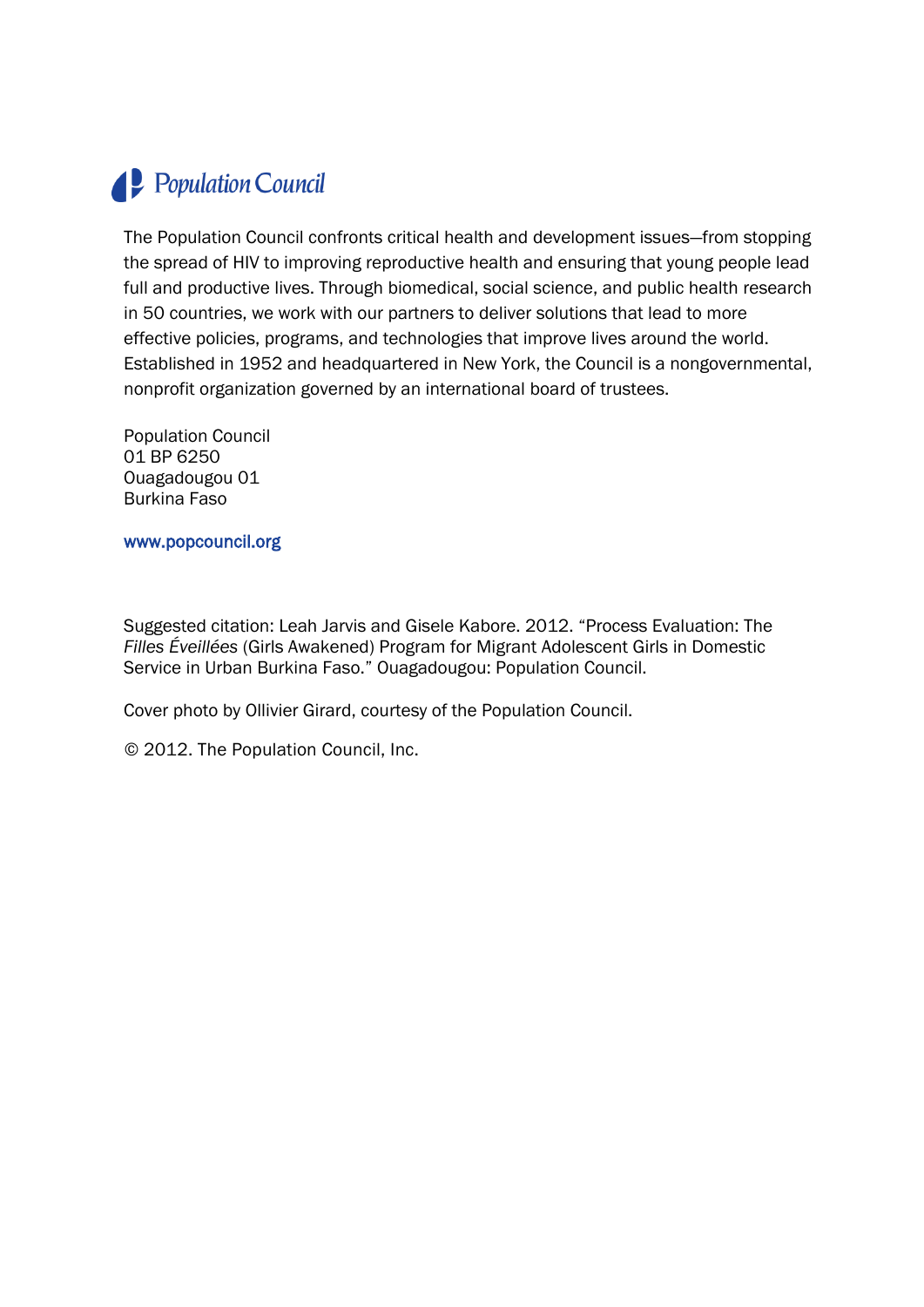# **TABLE OF CONTENTS**

| Guide de Discussion de Groupe pour les Chargés de Programme au Niveau de Tié 26 |
|---------------------------------------------------------------------------------|
|                                                                                 |
| Guide de Discussion de Groupe pour Filles qui ont Terminé le Programme 29       |
|                                                                                 |
|                                                                                 |
|                                                                                 |
|                                                                                 |
|                                                                                 |
|                                                                                 |
|                                                                                 |
|                                                                                 |
|                                                                                 |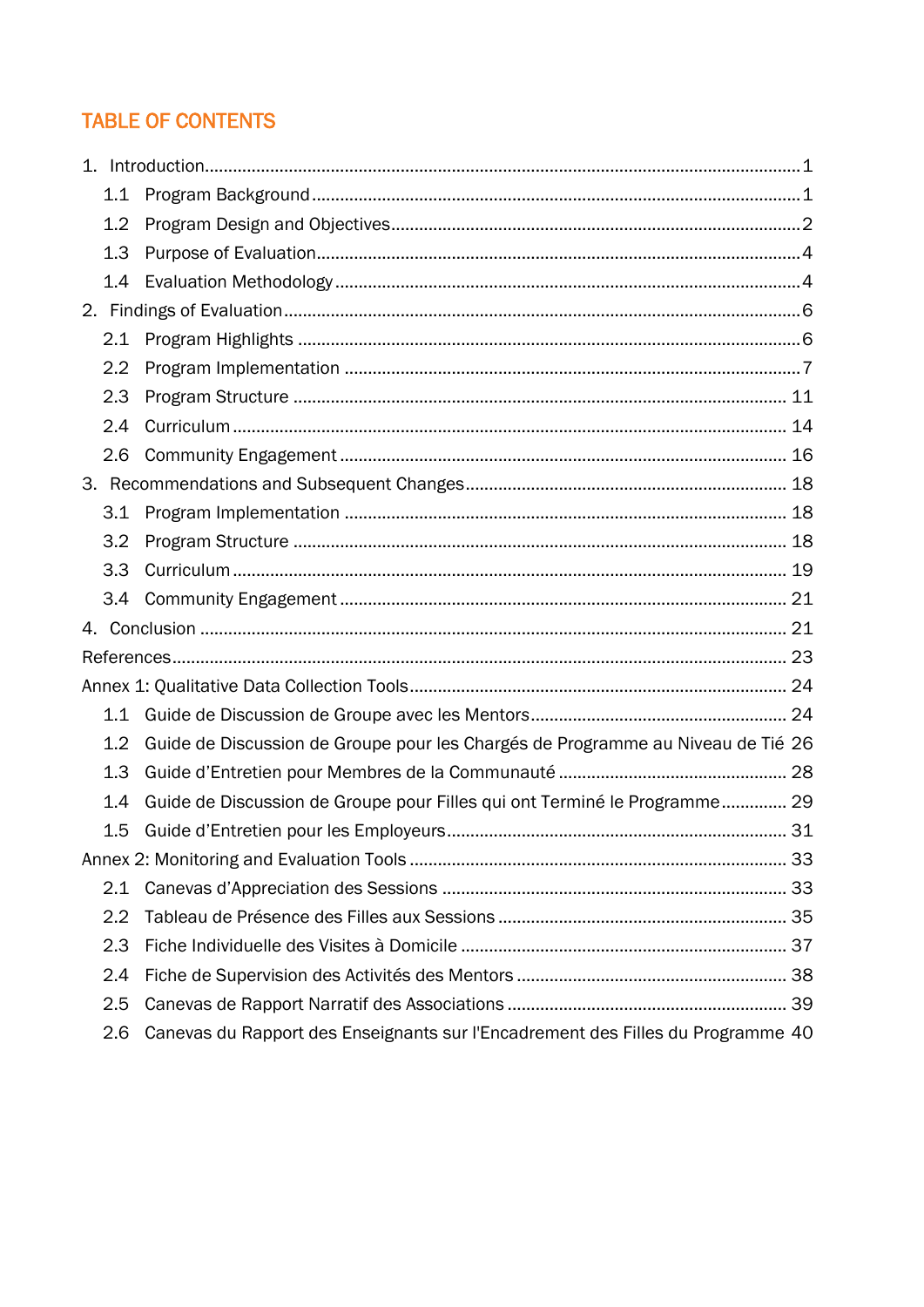# <span id="page-3-0"></span>1. INTRODUCTION

The Population Council is a nongovernmental organization that conducts biomedical, social science, and public health research and disseminates evidence to shape more effective policies, programs, and technologies that improve lives around the world. The Council has been working in Burkina Faso since 1989 and has had an office in Burkina Faso since 1994. The Population Council has offices in 15 countries and has worked or currently works in more than 50 countries. The Poverty, Gender, and Youth program conducts research and programs with vulnerable populations such as adolescent girls. Asset-building programs focusing on vulnerable adolescent girls have been successfully piloted in India, Bangladesh, Ethiopia, Kenya, Uganda, and Guatemala, among others, and have been scaled up in almost all of these settings (Population Council, 2012a).

### <span id="page-3-1"></span>1.1 Program Background

Burkina Faso has the tenth youngest population in the world, with 45.2 percent of the population below the age of 15 (Population Reference Bureau, 2011). Burkina Faso is also one of the lowest ranking countries in the world on the Human Development Index, placed at 181st out of 188 countries (United Nations Development Programme, 2011). Given the high rate of poverty and the large numbers of young people, there are few economic opportunities for youth, especially in rural areas. For adolescent girls the situation is still worse, as they typically have little or no education, training, or other forms of work preparation. This drives internal migration to urban areas for both young men and young women in search of work. Young women often find work in domestic service. Some migrate alone, while others are aided by family members or are hosted upon arrival by *logeurs*1. Adolescent migrant girls are vulnerable to physical abuse and economic exploitation and are at increased risk for gender-based violence. Additionally, girls work long days, often live with their employers, and are generally isolated, with no opportunities to make friends, build networks, or go to school. Research has shown that most interventions tend to miss the most vulnerable populations – including adolescent girls, especially those who are out of school and do not live with family (Population Council; Guttmacher Institute, 2010). These populations often do not receive their fair share of services geared toward youth.

In Ouagadougou, over 40% of girls ages 10–14 do not live with either parent, and 20% of girls in this age group do not live with either parent nor are they enrolled in school, making them especially vulnerable and isolated (Population Council, 2009). Formative research conducted by the Population Council found that many of the girls engage in step migration, moving first to a smaller city, such as Bobo Dioulasso, and then after gaining experience in domestic work, migrate on to the capital city, Ouagadougou. Large numbers of domestic workers migrate annually back to their villages of origin during the rainy

<sup>1</sup> <sup>1</sup> *Logeurs* are families who have moved from rural villages to urban areas. When migrant girls first arrive in an urban area, they often contact a logeur from their native village and stay with that family until finding employment.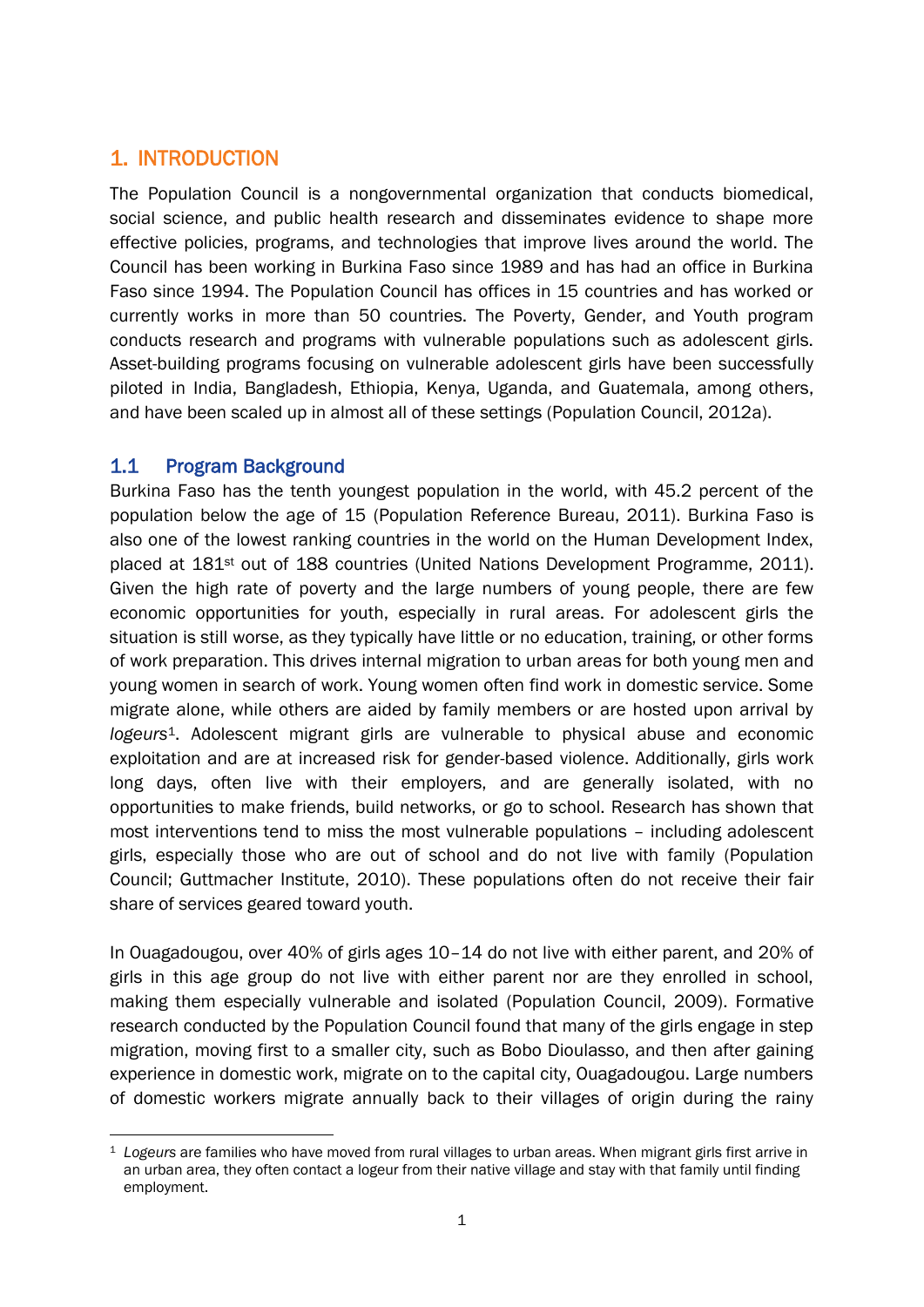season (generally June to September) in order to help with agricultural work. Age groups and the timeline for the program were based on these findings.

While programs targeting migrant adolescent girls in domestic service already exist in both Bobo Dioulasso and Ouagadougou, most are narrowly focused on mitigating negative outcomes after the fact (such as assistance to victims of sexual violence), professional skills development, or teaching girls about their legal rights. Furthermore, these programs are generally not designed around logical age segments. Population Council found little evidence of programs that aim to build the protective assets of migrant adolescent girls in domestic service. *Filles Éveillées* actively seeks out this most vulnerable population and aims to reduce vulnerability and increase opportunities by helping to prepare girls for a productive adulthood.

### <span id="page-4-0"></span>1.2 Program Design and Objectives

The program *Filles Éveillées* ("Girls Awakened") was designed to provide migrant adolescent domestic workers with skills, knowledge, and social capital to reduce their vulnerability and increase their opportunities. *Filles Éveillées* consists of three key elements for a girl-centered program: a safe space for girls to meet, access to same-sex peers to develop social networks, and a female mentor. A "safe space" is defined as a place where young girls can gather and express themselves freely without the concern of being overheard or observed by others. In many communities, the majority of public spaces or youth centers are dominated by boys and men, making them less than ideal gathering spaces for young girls. Girls often do not have a formal or informal safe place to gather with friends. For the purposes of *Filles Éveillées*, the safe space must be easily accessible for the girls (no more than a 15-minute walk from the girls' residence or workplace) and be available for the girls' exclusive use during the time of the weekly group meeting. Mentors for *Filles Éveillées* had to fulfill certain requirements. They were required to be between the ages of 20 and 30, in order to be old enough to be a role model for the participants but young enough for the girls to feel comfortable confiding in them and relating to them. They had to have completed at least primary school and be literate. Participants in *Filles Éveillées* had to be migrant adolescent girls working in domestic service, between the ages of 11 and 16 for Bobo Dioulasso and between the ages of 15 and 18 for Ouagadougou.

The three key elements of a girl-centered program assist the girls in developing skills and in improving their social capital, as well as linking them to outside services. *Filles Éveillées* was developed by the Population Council, funded by the Jacobs Foundation, and is being implemented by local partners in Burkina Faso with technical support from both the Population Council Burkina Faso and the Population Council Headquarters in New York. The implementing partner in Bobo Dioulasso is Association Tié. The implementing partner in Ouagadougou was the Association Songui Manégré Aide au Développement Endogène (ASMADE) in 2011 and the Association d'Appui et d'Éveil Pugsada (ADEP) in 2012–2013.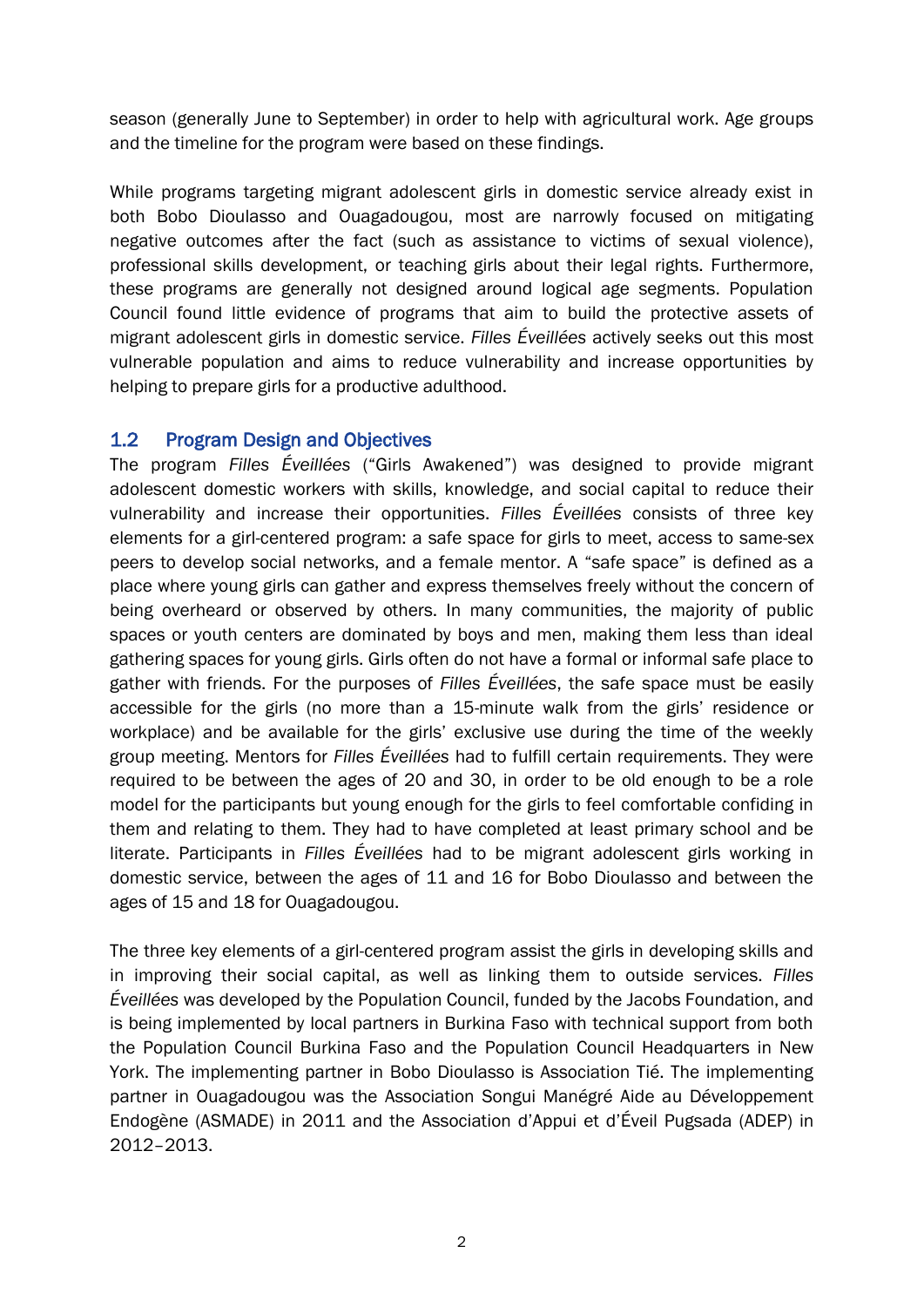The project consists of a three-year grant to implement a skills-building curriculum which will reach a total of 300-400 adolescent girls in domestic service in Ouagadougou and Bobo Dioulasso. There are two program cycles in each location, one from November 2011 to July 2012 and a second from November 2012 to June 2013. The program was designed to consist of weekly group sessions with a mentor, each 60–90 minutes long, over the course of eight months. The timing of the program, from November to June, coincides with the time period in which these girls live and work in cities. There are a total of 30 sessions for each cycle. The sessions are organized into four modules: life skills, financial literacy, health and hygiene, and reproductive health.

#### *Curriculum development*

The curriculum for the 30 sessions was developed by Population Council staff in Burkina Faso and in the headquarters in New York City. It was based on formative research and on existing curricula used in other, similar programs, such as the *Biruh Tesfa* Program for Adolescent Girls in Ethiopia and the Adolescent Safe Spaces, Health, and Skills for Adulthood in Urban Ghana program. The four modules and 30 sessions were chosen based on needs revealed by the formative research and on time constraints of the target population. The curriculum was written in French and key words were translated into Dioula and Mooré, the two primary languages spoken in Bobo Dioulasso and Ouagadougou, respectively. Each session began with clear objectives for what program participants should be able to do by the end of the session and was designed to be interactive to encourage participation and engagement. The curriculum was submitted to partner organizations prior to their training, to gather feedback which was then incorporated. Each organization was responsible for choosing one session from each module and pilot testing it with eligible girls in their community. Feedback was collected and incorporated once more. A new draft was submitted and was used during the mentor training, during which time a final round of feedback from the mentors and the associations was collected and incorporated. The curriculum was finalized in October 2011, prior to the beginning of the weekly sessions.

#### *Community engagement*

*Filles Éveillées* has three elements developed specifically to garner community engagement. The first is meetings with community leaders. Implementing partners sought to meet community leaders in their respective districts in order to inform them about the program, request the use of community spaces, and gain their support for the program. The second is community awareness sessions, three of which are held over the course of the program cycle in each participating neighborhood. These sessions are meant to disseminate information about the program, answer questions from the community, and garner community support. The third is home visits, conducted by mentors at the participants' respective residences. Mentors are expected to make at least three visits to each girl's employer over the course of the eight months of the program, and additional visits in the event of any problems with the employer or expressed by the girl, or in the event of repeated absences. The purpose of these home visits was to strengthen the relationship between the mentor and the employer, strengthen the relationship between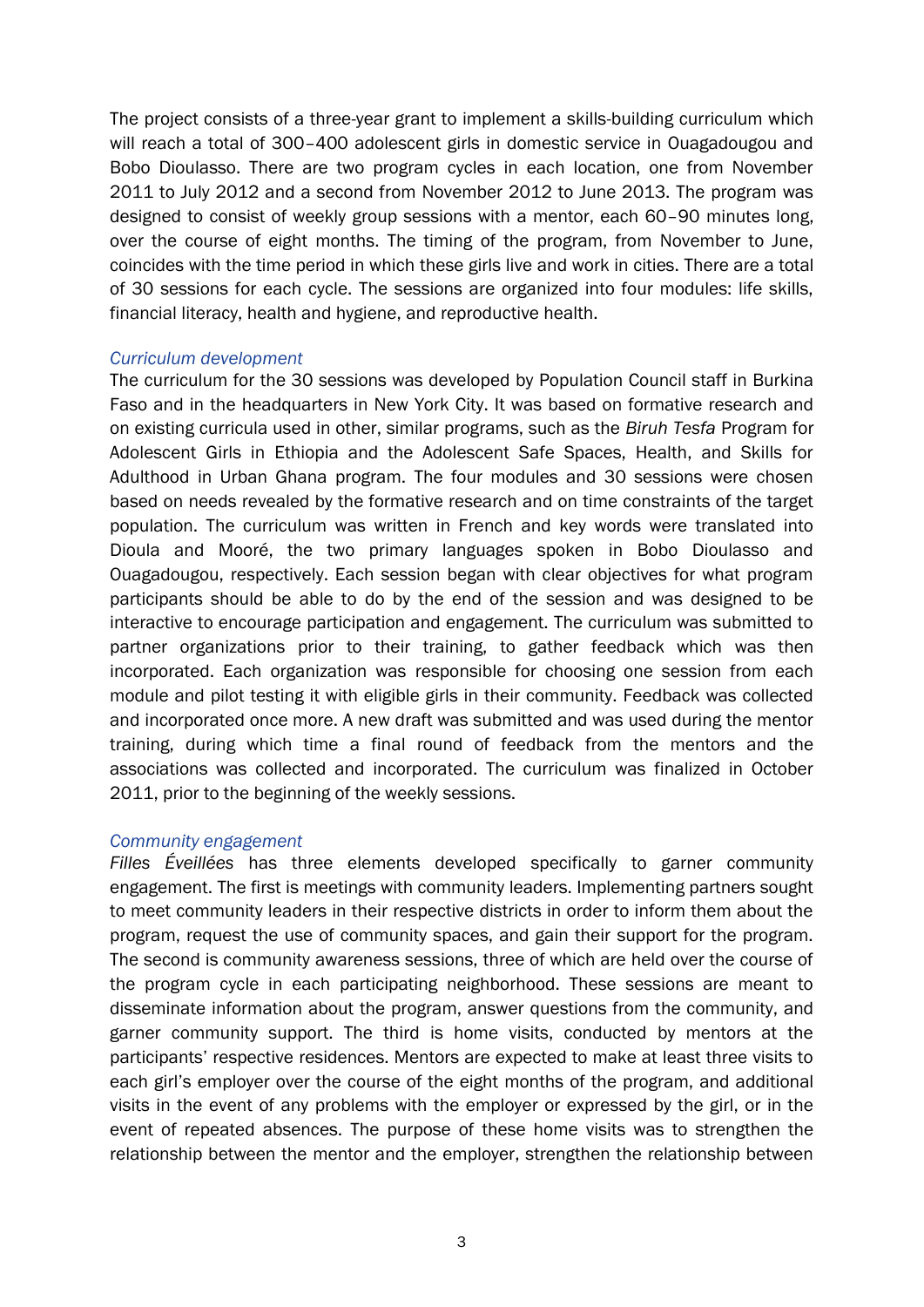the employer and employee and resolve any problems existing between the two, and keep the employer informed of the program and the employee's progress.

### *Optional literacy arm*

While the Population Council recognizes the importance of literacy training, its timeconsuming nature coupled with the limited free time available to the target population meant that it could not feasibly be made a central element of *Filles Éveillées.* Instead, *Filles Éveillées* initially intended to offer participants the opportunity to enroll in literacy courses in additional to weekly sessions. These courses would teach the girls to read, write, and do basic calculations in the local language – in the case of Bobo Dioulasso, in Dioula, and in Ouagadougou, in Mooré. However, the girls overwhelmingly expressed that they were more interested in learning to read and write in French, and that this would serve them better in the long run. As a result, the girls were instead offered the option of enrolling in evening classes. The *cours du soir* ("evening classes") allow adolescents or adults who have never been to school or who have not finished school the opportunity to gain primary or secondary education, starting at any level.

### *Program training*

In preparation for the program, the Population Council held a training for implementing partners. These organizations were in turn expected to hold a training for mentors. Mentors then recruited participants in their respective neighborhoods.

The first cycle took place from November 2011 to June 2012, and the second will take place from November 2012 to June 2013. The first cycle aimed to reach a minimum of 60–70 girls in Bobo Dioulasso and 100 girls in Ouagadougou. The mentors in Bobo Dioulasso recruited 90 girls (30 in each of three groups) and 150 girls in Ouagadougou (30 in each of five groups) in order to compensate for attrition and mobility.

# <span id="page-6-0"></span>1.3 Purpose of Evaluation

The Process Evaluation seeks to evaluate several aspects of the *Filles Éveillées* program in order to make improvements for the second cycle, beginning in November 2012. Specifically, the Process Evaluation seeks to assess:

- Elements of the program that were or were not implemented as planned and obstacles to implementation; and
- Improvements that can be made to the structure, implementation, and program content in order to more effectively reduce vulnerability of the target population and increase their opportunities.

# <span id="page-6-1"></span>1.4 Evaluation Methodology

The methodology for this evaluation was the collection of primary qualitative data from July 9–12, 2012 and careful analysis of primary quantitative and qualitative data collected over the course of the program using monitoring and evaluation tools. Focus group guides and in-depth interview guides were written by an intern and the Program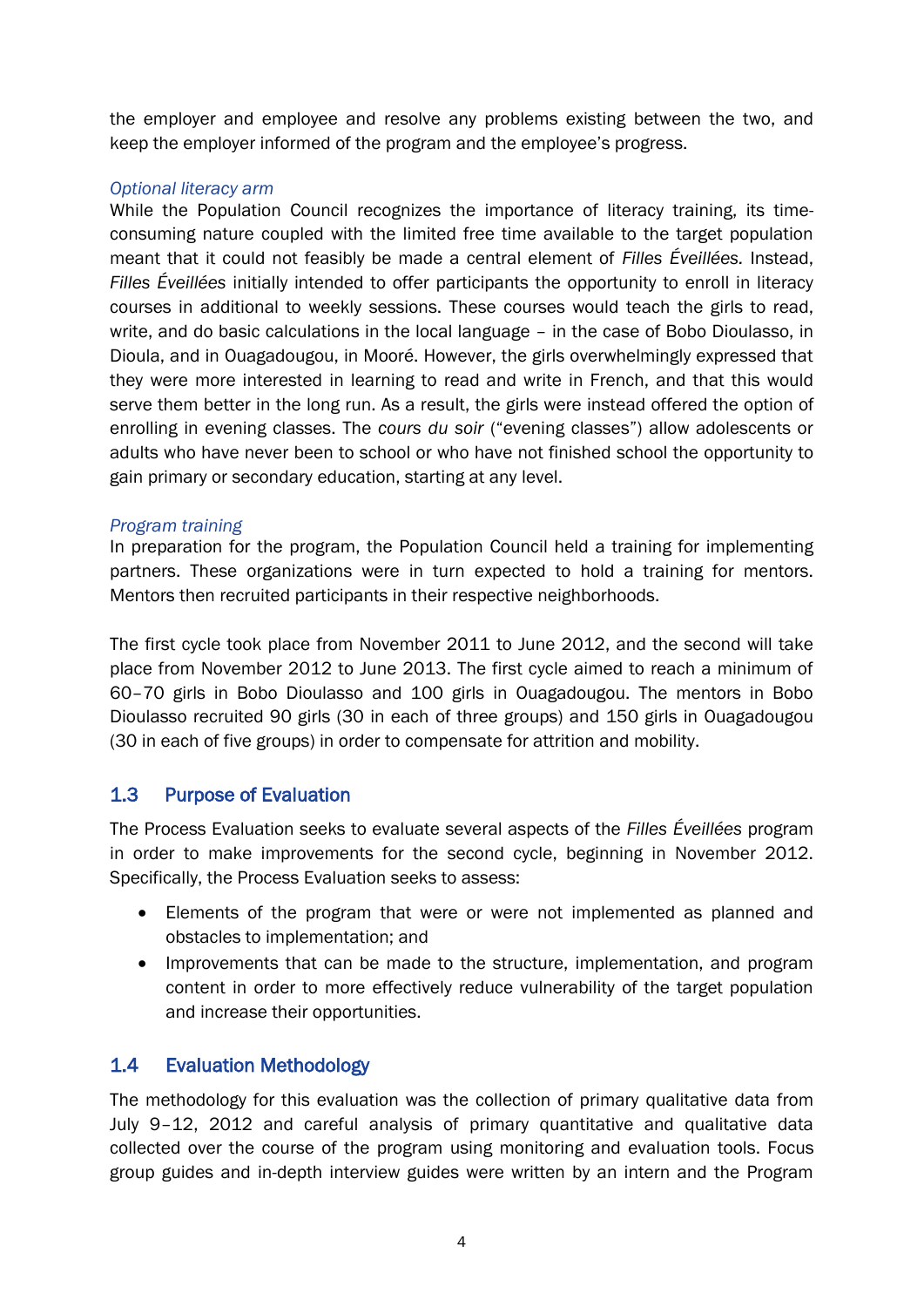Coordinator for the Population Council Burkina Faso. Focus groups and in-depth interviews were conducted in Dioula and transcribed into French by an independent consultant. Focus group and in-depth interview guides (in French) are available for reference in Annex 1. A variety of monitoring and evaluation tools were created by the Population Council prior to the launch of the program and were filled out by mentors and partner organizations throughout the program (see Annex 2). These tools were examined for the uses of this evaluation.

These monitoring and evaluation tools included:

- i. Reports on activities and sessions written by mentors:
	- a. Mentors' activity reports for each session (*Canevas d'Appréciation des Sessions)*
	- b. Attendance data for each session (*Tableau de Présence des filles aux Sessions*)
	- c. Individual forms for home visits (*Fiche Individuelle des Visites à Domicile)*
- ii. Mentor supervision sheets written by the Association Tié (*Fiche de Supervision des Activités des Mentors)*
- iii. Three quarterly reports submitted to the Population Council by the Association Tié according to report guidelines (*Canevas de Rapport Narratif des Associations*)
- iv. Student progress summary written by teachers from the *cours du soir* (*Canevas du rapport des Enseignants sur l'Encadrement des Filles du Programme)*
- v. Feedback on curriculum gathered by the Association Tié, the implementing partner in Bobo Dioulasso

Primary qualitative data collected included:

- i. Two focus groups with program participants (one group of 15 girls, Sector 9/10, and one group of nine girls, Sector 2);
- ii. Two focus groups with community members (one group of seven women, one group of five men);
- iii. One focus group with the three members of the Association Tié responsible for *Filles Éveillées;*
- iv. Two focus groups with program mentors (three in each group);
- v. Three in-depth interviews with employers; and
- <span id="page-7-0"></span>vi. An informal interview with the Population Council's Program Coordinator.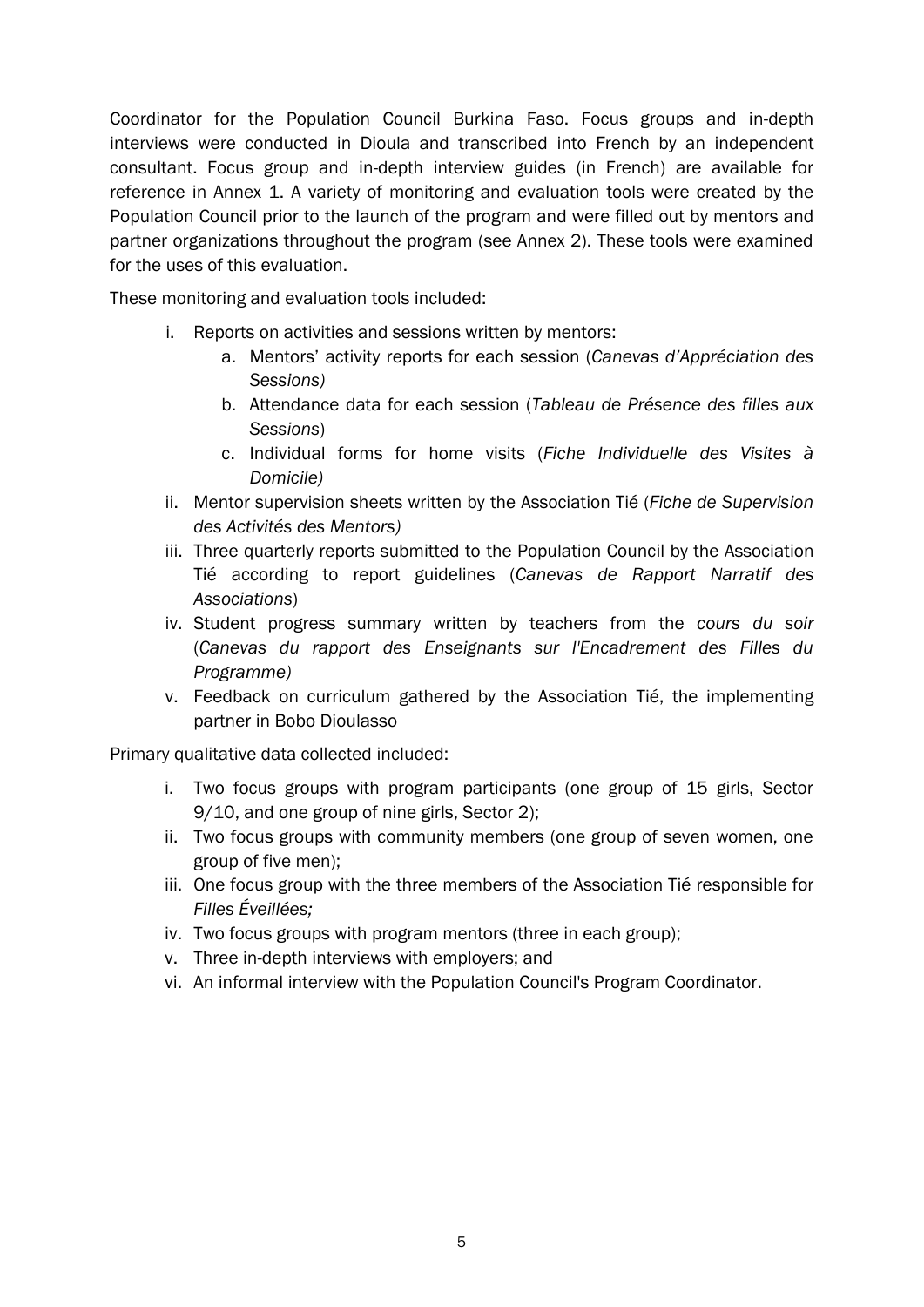# 2. FINDINGS OF EVALUATION

The findings of this evaluation will be organized into five main areas: program highlights, program implementation, program structure, program content, and curriculum.

### <span id="page-8-0"></span>2.1 Program Highlights

Overall, focus group discussions and in-depth interviews revealed that *Filles Éveillées* was well received and appreciated by employers, community members, and participants. Everyone interviewed lauded the Association Tié, Population Council, and the mentors for their work and for the development of the program. All employers who were interviewed stated that they would certainly recommend the program to others and would let other domestic workers participate in the future. Employers and both male and female community members highlighted that after participating in *Filles Éveillées,* participants

were more respectful, more stable (less likely to switch employers frequently), had better personal hygiene, and do a better job cleaning. Female community members commented that employers are less likely to mistreat girls or pay them irregularly. Employers said they appreciated that the girls had learned to save money and to read and write, and also that the program addressed themes such as sexuality that they themselves would not talk about with their employees. Several employers and community members also noted the benefits of the participants' willingness to share their knowledge with others, both with the children in the employers' household and with others in their home villages. Mentors lauded the opportunity given to girls to make friends, an option they often do not otherwise have. Finally, participants themselves listed some of their favorite benefits as learning to save money, learning to protect themselves from pregnancy and HIV, and going to school.

*"Before the program we didn't know anything about AIDS, cancer, gonorrhea. What really pleased me about the program was learning about diseases."* **–12-year-old program participant**

*"One day [my employee] told me that before, women had a lower position but today a woman has the same rights as a man; if she studies hard, she can become like a man. That really struck me and stayed stuck in my head."* **–Female employer**

"*The program has really been beneficial for the girls. They have changed physically, in their way of speaking and of listening."* **–Female community member**

*"Us mothers, we're embarrassed to talk about sexuality with our girls. When they go to the sessions, they learn a lot of things there. I'm really happy. We never give information concerning menstruation."* **–Female employer**

The element that was most commonly cited as differentiating this program from others was the manner of involving the community. Community members, mentors, and employers all commended the efforts of the program to seek the support of employers and community leaders through community sessions, home visits, and employer consent forms, rather than recruiting adolescent participants directly. This aspect of the program *"With the program the employers get serious and the girls' salaries are regular."*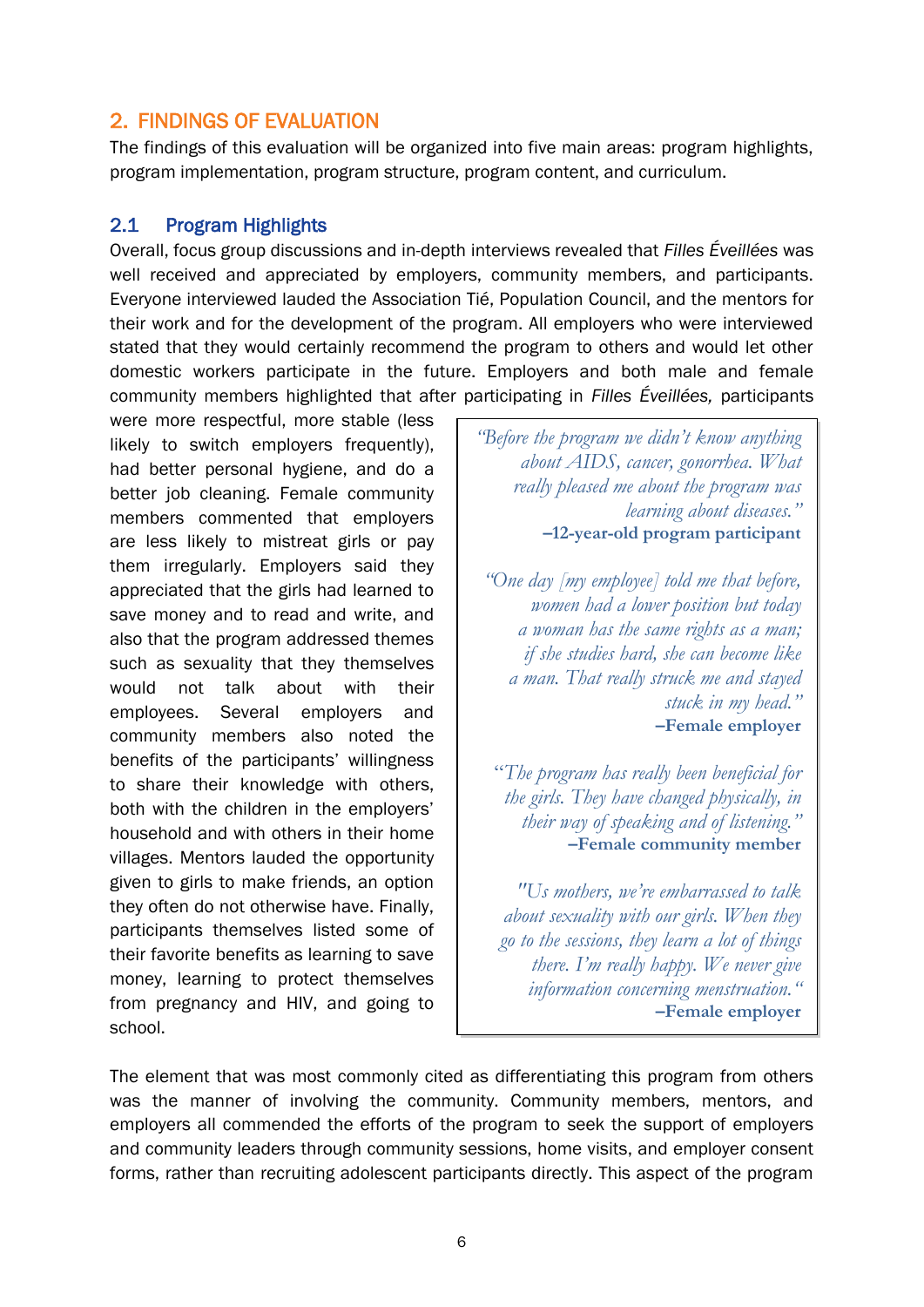was mentioned numerous times and stood out as a very positive element. Association Tié also noted that they liked the well-structured and methodical approach of the Population Council, and the interactive nature of the curriculum.

## <span id="page-9-0"></span>2.2 Program Implementation

### *Forming Program Partnerships*

One goal of the 2010 formative research was to identify organizations working with the target population in Ouagadougou and Bobo Dioulasso and select partners for this intervention. In Bobo Dioulasso, the Association Tié was selected as a potential partner, while in Ouagadougou, ADEP and ASMADE were identified as potential partners. Contract negotiations with the Association Tié and ASMADE were initiated in 2011.

### *Partner training*

In September 2011, the Population Council held a four-day training for Association Tié and ASMADE. Three Association Tié and three ASMADE employees attended. The training covered background information on the targeted population, the reason for the choice of population and intervention, the objectives of the project, the tasks required of the implementing partners, foreseeable challenges, and an intense review of the curriculum.

Feedback from members of Association Tié indicated that four days was not an adequate amount of time for the training. They stated that they appreciated the content of the training and that it transmitted important knowledge about girls' vulnerability and that of the target population in particular. However, they suggested that the training be lengthened, and that more time be spent on understanding the structure of the program before moving into the actual

*"I think the training was truly pertinent; we learned a lot of things, the program was very rich, but we must recognize that the time allotted was insufficient. We could only develop certain elements at a superficial level."* **–Employee of Association Tié**

curriculum modules. Association Tié also suggested spending more time discussing the translation of key words and concepts from French to Dioula and Mooré.

### *Ouagadougou partner*

When ASMADE was invited to be a partner in *Filles Éveillées*, they expressed interest in and availability to assume the project, and a contract was negotiated and signed. In September and October of 2011, ASMADE proceeded with their duties. They attended the partner training, selected sectors in which to hold the groups, recruited mentors, and held the mentor training. The mentors recruited participants for the program and baseline data for the quantitative study was collected from participants. In November, ASMADE indicated that they did not in fact have enough staff time to handle the project, and suggested hiring additional staff. The Population Council agreed to this, the budget was revised, and an additional staff member for ASMADE was hired. However, additional problems continued to arise, and in December 2011, after much negotiation and deliberation, it was jointly decided that ASMADE would not be able to proceed with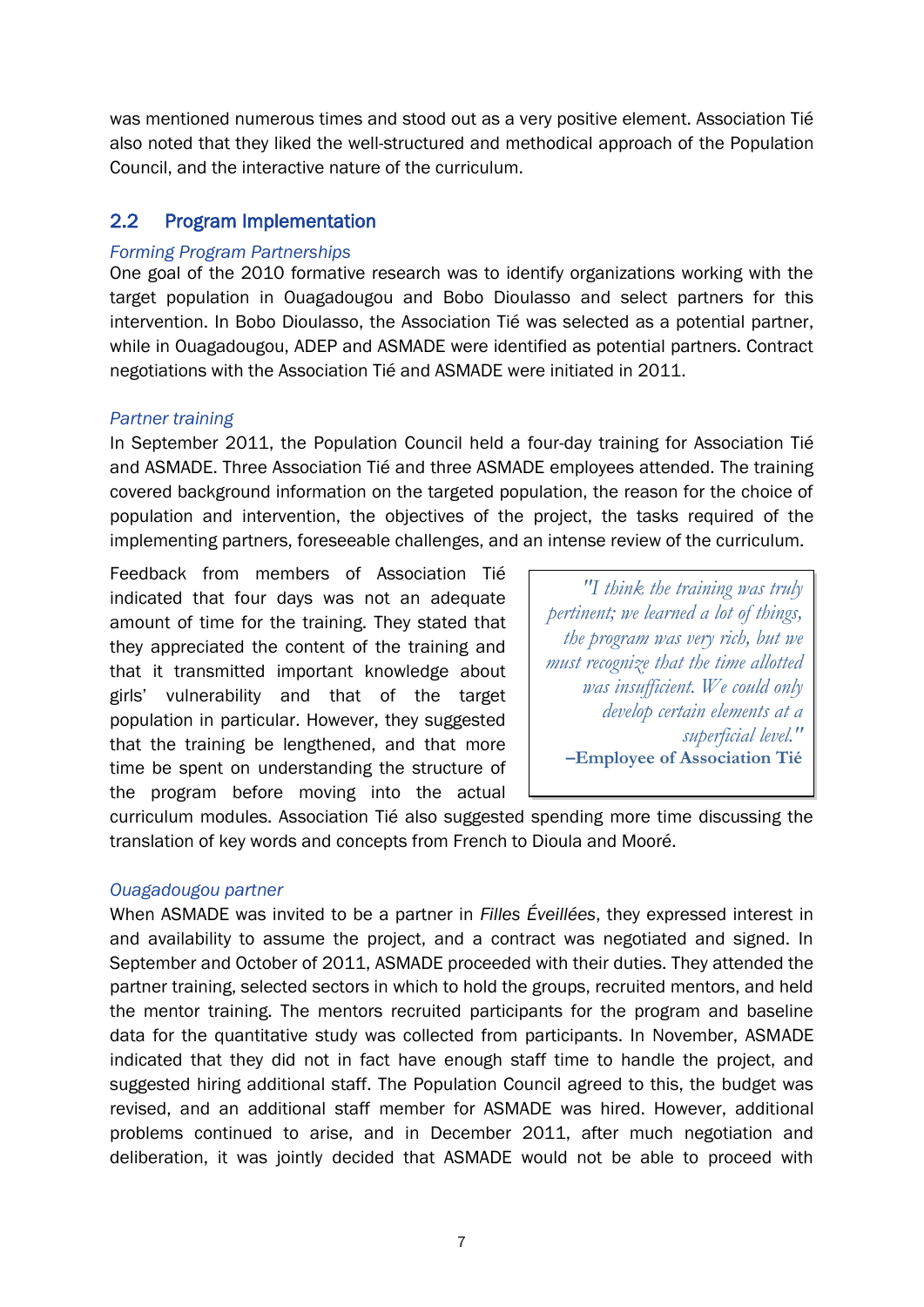implementing *Filles Éveillées.* No sessions were held for the girls' groups in Ouagadougou.

#### *Adjustments to the program in Bobo Dioulasso*

The late date of ASMADE's withdrawal in Ouagadougou meant that finding a replacement organization, negotiating a new contract, and holding a training for the organization would further delay the implementation of the planned groups. As an alternative solution, the Population Council decided to expand the contract with Association Tié in order to recruit an additional three groups of girls and three mentors in three additional sectors in Bobo Dioulasso. This was proposed to Association Tié and the Jacobs Foundation, and all parties agreed that this was the best solution. Recruitment of new mentors was followed by a three-day training and the program launch in the three new communities. In the interest of beginning sessions as soon as possible, some mentors initiated sessions before having 30 participants recruited for each group. Association Tié initially explored the possibility of holding two sessions per week (one Sunday and one Thursday) to make up for the later start of the sessions, but found that employers were unwilling to allow their employees to attend sessions more than once a week. As a result, two lessons were taught each Sunday, allowing the program to be completed in 15 weeks but requiring sessions to be two to three hours long. This presented its own set of challenges, as mentors reported that by the second lesson of the day the girls tended to be tired, distracted, and difficult to engage. However, given the less-than-ideal circumstances, this was a satisfactory solution for all involved and allowed the original target number of girls to participate in the program.

#### *Mentor recruitment and training*

Association Tié reported that they wished they had more time between the training they received and the launch of the program to allow for the recruitment and training of mentors. To assist in mentor recruitment, Association Tié hired a public announcer who broadcast the available positions over a loudspeaker mounted on a car in the relevant sectors. The organization invited candidates who fulfilled the age and education requirements to submit applications and resumes and to come for interviews. Six candidates applied, and three mentors and one alternative were selected. Association Tié was able to hire and train the mentors according to the predetermined schedule, but stated that they felt rushed.

Before beginning to recruit participants, mentors in Bobo Dioulasso were given a threeday training by Association Tié, in which they reviewed the objectives of the program, requirements for home visits (*visites à domicile* – VADs), community meetings, evaluation tools, and went through each lesson in the curriculum. Two separate trainings were held – one in October 2011 for the mentors for sectors 2, 4, and 9/10, and an additional training in March 2012 for mentors for sectors 8, 17, and 20. Mentors reported unanimously that while the content of the training was very good, the training itself was too short. Mentors expressed a desire to delve deeper into the curriculum, to learn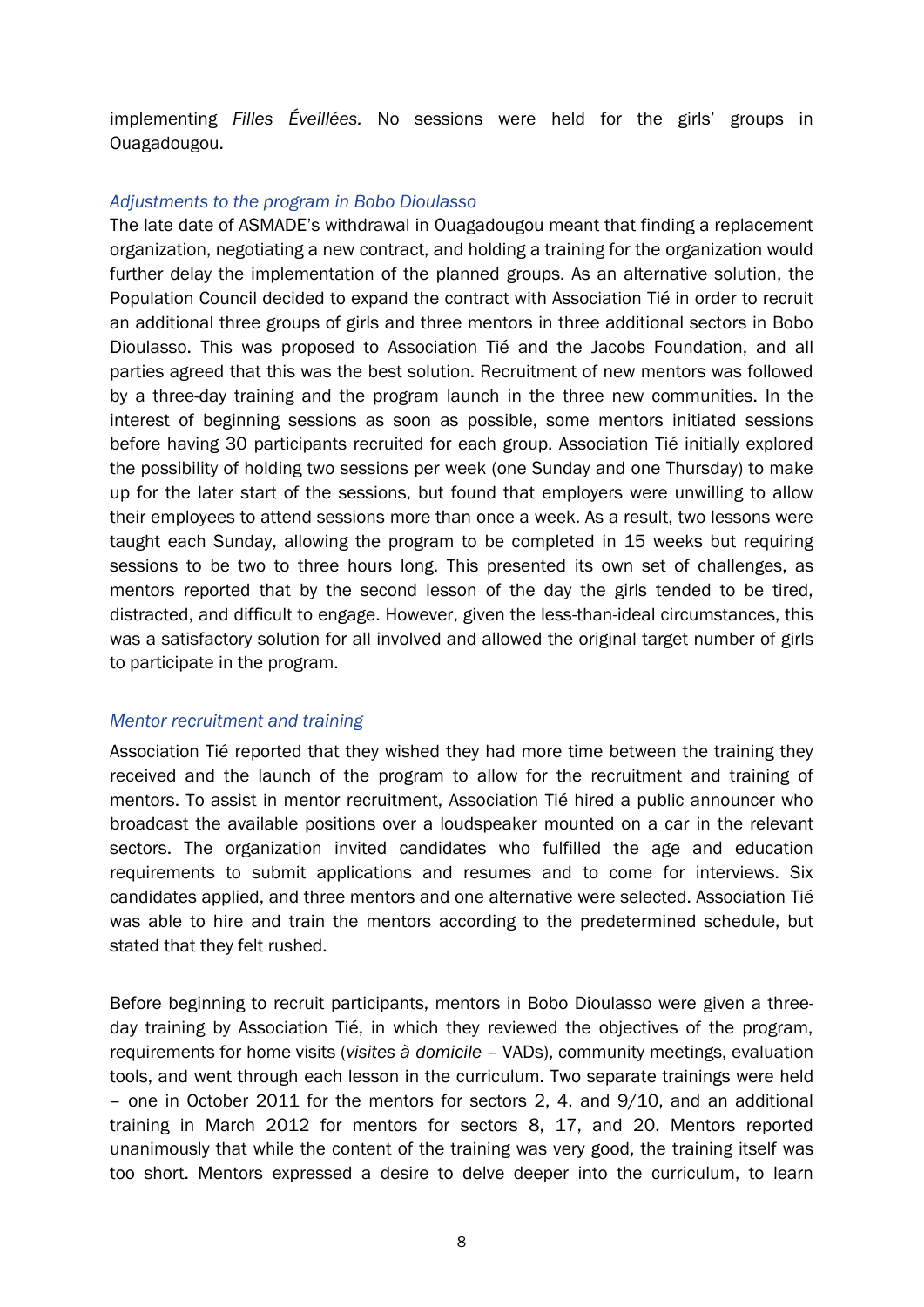teaching and mobilization techniques, and to discuss the explanation of key concepts in Dioula. Mentors suggested at least one more day of training.

#### *Relationship between mentors and Association Tié*

Overall, the relationship between mentors and Association Tié was reported to be positive. Mentors stated that Association Tié supported them when necessary in mitigating disputes between employers and participants and sometimes accompanied them on home visits. Mentors also reported that weekly meetings held after each session with Association Tié were helpful, and that Association Tié provided assistance in preparing mentors for the upcoming sessions, particularly issues with delivering the curriculum in Dioula.

However, there was one incident that, from the point of view of the mentor involved, required more responsiveness from Association Tié. The mentor in question received a call after a session ended stating that the adolescent domestic worker had not returned home. This resulted in several hours of searching for the girl, who was eventually found unhurt. The girl had decided with another program participant to

*"If the employer wants to desist so that the girls don't come to the program anymore, and if we intervene and it doesn't work, we call the Association and they come to intervene and things go back to normal. In general when the person from the Association comes, it works."* **–Program mentor, Bobo Dioulasso**

run away to Ouagadougou, but plans had gone awry and the girl was spending the night in the street. The employer initially blamed the mentor for having incited the girl to run away, but the girl eventually admitted that it had been her friend's idea and not the mentor's. Though the situation was resolved, the mentor expressed displeasure in the fact that throughout this ordeal, she tried multiple times to contact members of Association Tié, none of whom responded until the following morning. Given that the sessions are held on Sundays, it is important for mentors to be able to contact program staff even on weekends, and for program staff to respond promptly and appropriately.

#### *Home visits: Visites à domicile (VAD)*

Mentors were expected to conduct at least three visits to the home of the employer of each participant over the eight months of the program, or more in the case of incidents or participant absences. Taking into account participant attrition and the fact that a few of the girls had the same employer, each mentor should have conducted a minimum of 75– 90 visits.

The number of VADs varied greatly among mentors, with two mentors conducting only 17 VADs each and another conducting the full 90. Challenges to conducting VADs include absence or unavailability of employees, but this should not have resulted in such low numbers for some mentors. Overall VADs proved to be a valuable tool for encouraging employers to support the program. Mentors and participants reported that the VADs encouraged employers to allow participants to finish their work and arrive at the sessions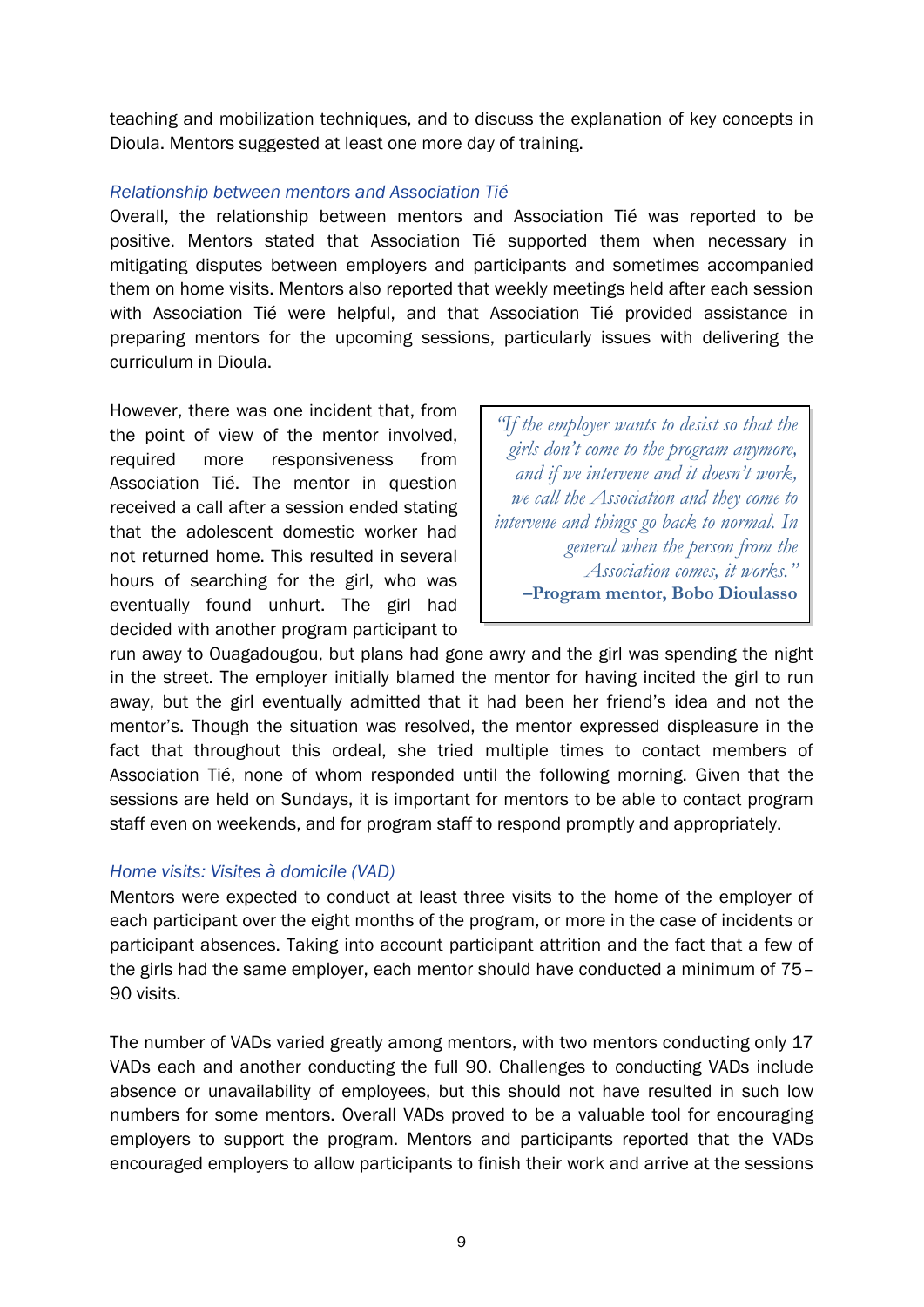on time. Employers reported that VADs made them take the program more seriously and helped them to keep up to date with what their employees were learning. Mentors also stated that there were several times in which VADs facilitated conflict resolution between employee and employer. When mentors were unable to solve conflicts, members of Association Tié sometimes accompanied them on VADs, which mentors reported to be one of the most helpful types of support they received from Tié.

*"[VADs] were useful for us and for our employers because we benefited from learning and that was profitable for our employers. They saw the importance of the program and they let us participate in the program."* **–16-year-old program participant**

*"Our relationships with our employers have changed. At the beginning they were reticent but after the VADs they understood and let us participate in the program."* **–16-year-old program participant**

#### *Safe spaces and program logistics*

Overall, Association Tié and mentors reported that the concept of safe spaces was a useful concept and that it worked well. Verbal agreements were made with the community and/or those in charge of the space in order to ensure the accessibility of the space for the duration of the program. The safe spaces were researched and selected by the implementing organization, and their use was negotiated with community leaders and/or the owners of the space. Churches, mosques, and other religious spaces were avoided in order to keep from associating the program with a religion and potentially alienating some of the participants. In Bobo Dioulasso, two safe spaces were primary schools and one was a preschool. Another space was a meeting room in a facility owned by the Ministry of Social Action, and a fifth space was owned by a local NGO that works with vulnerable children. The last space was a courtyard where mangos are dried for sale. Three of the spaces required benches to be built while three already had adequate seating. Three of the spaces were enclosed, while the other three had roofs for shelter but were outside spaces with no walls. Some logistical issues were presented by the specific safe spaces used. For example, the open spaces presented problems when it rained and was windy because it was difficult to hear and girls got wet. The mentor from Sector 20 stated that her space, the courtyard for drying mangos, was too isolated. Several lessons in the curriculum also require the mentor to hang sheets of paper on the walls, which was impossible in some of the spaces.

Mentors also mentioned that for exercises requiring the use of FCFA (Union Économique et Monétaire Ouest Africaine [UEMOA] currency, used in Burkina Faso) bills and coins in the financial capabilities section, they did not have the money at their disposal. The curriculum called for the use of fake bills, but these are illegal to produce in Burkina Faso and would also not be very useful given that the majority of the girls are illiterate. Real bills and coins would be more appropriate, as even illiterate participants can recognize the value of the currency based on color and size of the bills and coins, which provides them with more applicable knowledge.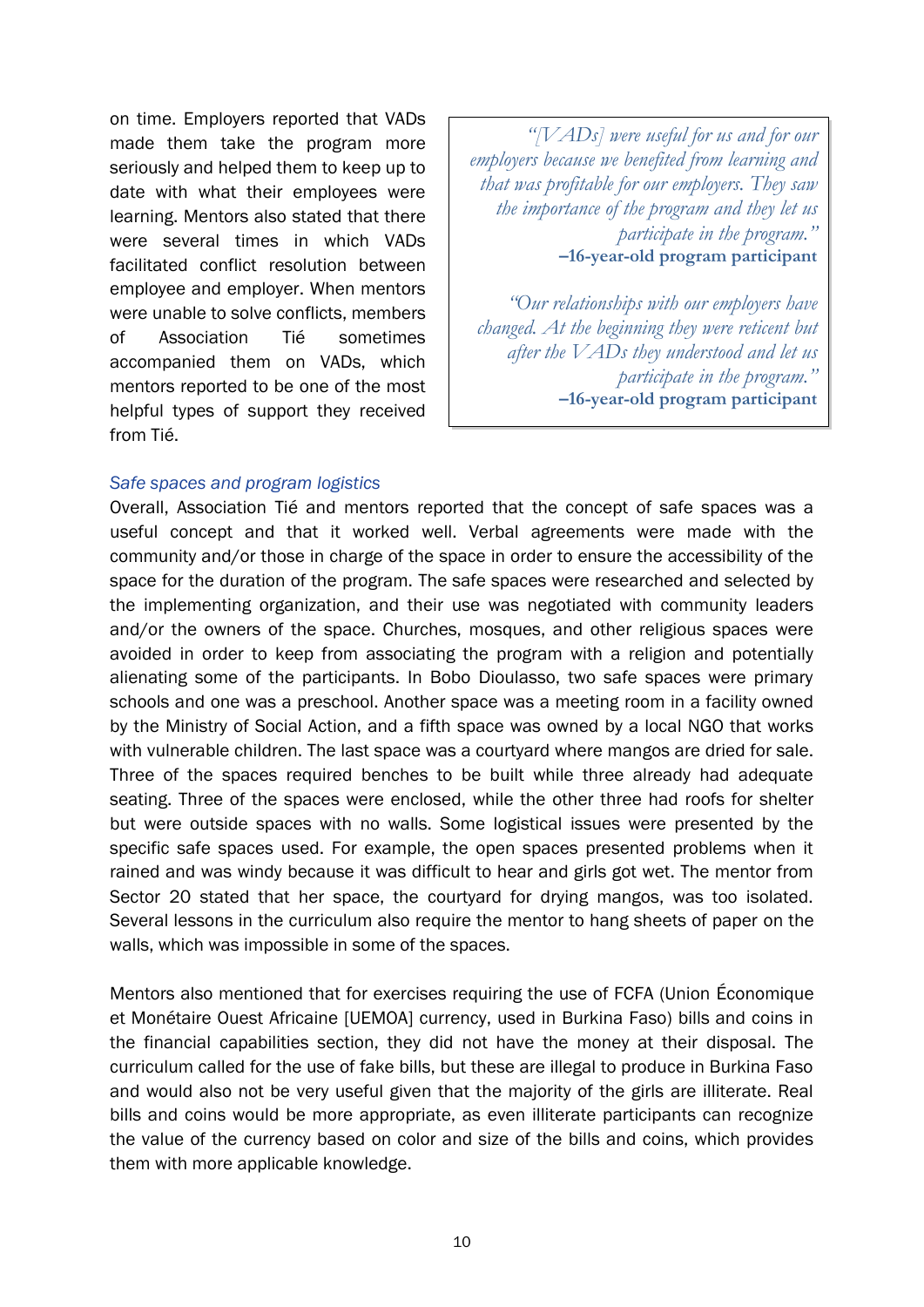### <span id="page-13-0"></span>2.3 Program Structure

#### *Session scheduling*

The day and time chosen for the meetings was based on formative research and was designed to be on the day of the week where the most participants would be able to attend, during the months when the majority of girls would be in the city. Some employers reported that Sundays were difficult because there is a lot of housework to be done on weekends, but for most Sunday afternoon continues to be the best time.

Many participants stated that eight months was not long enough, and some participants who did the accelerated program stated that they would like to complete the program again. Participants did not, however, state that this was based on an inability to understand the lessons, but rather that they enjoyed the program and wanted it to continue. Given the mobility of the target population that is not possible, but it is encouraging to know that the participants enjoyed it enough to want to do it again or to continue. In 2012, the rainy season started slightly earlier than normal, causing many girls to migrate to their villages of origin earlier than in other years. In addition, the timing of the program caused the girls who enrolled in *cours du soir* to miss the beginning of these classes (discussed in further detail below).

#### *Program attendance*

On average, participants in *Filles Éveillées* attended 22 out of 30 sessions. Out of 178 program participants, 128 participants (72%) attended at least 20 of the sessions, including 33 girls (19%) who attended every single session. The main obstacles to consistent attendance were participants having too much work to do or employers giving participants tasks right before the allotted time for the session. Mentors often made home visits when girls missed sessions in order to find out the reason for the girl's absence and to attempt to sensitize employers to the importance of the girls coming to every session. Other reasons for absence included illness, and events or emergencies in the employer's family such as a wedding or a death. In some cases, mentors were unable to find out the reason for the absence.

An additional problem was tardiness to sessions. This interrupted the flow of the sessions and sometimes required re-explaining concepts for girls who arrived late. All mentors reported that there were consistently at least a few girls late to each session. Reasons for this included the amount of work the participants had and employers assigning tasks right before the allotted time for the session.

Reasons for program attrition included having too much work or being restricted by the employer, returning to the village of origin, or in one case, a girl dropped out of the program when she gave birth to a child. Forty-seven girls began the program but abandoned it at least one month before completing it, including 31 who dropped out halfway through or earlier.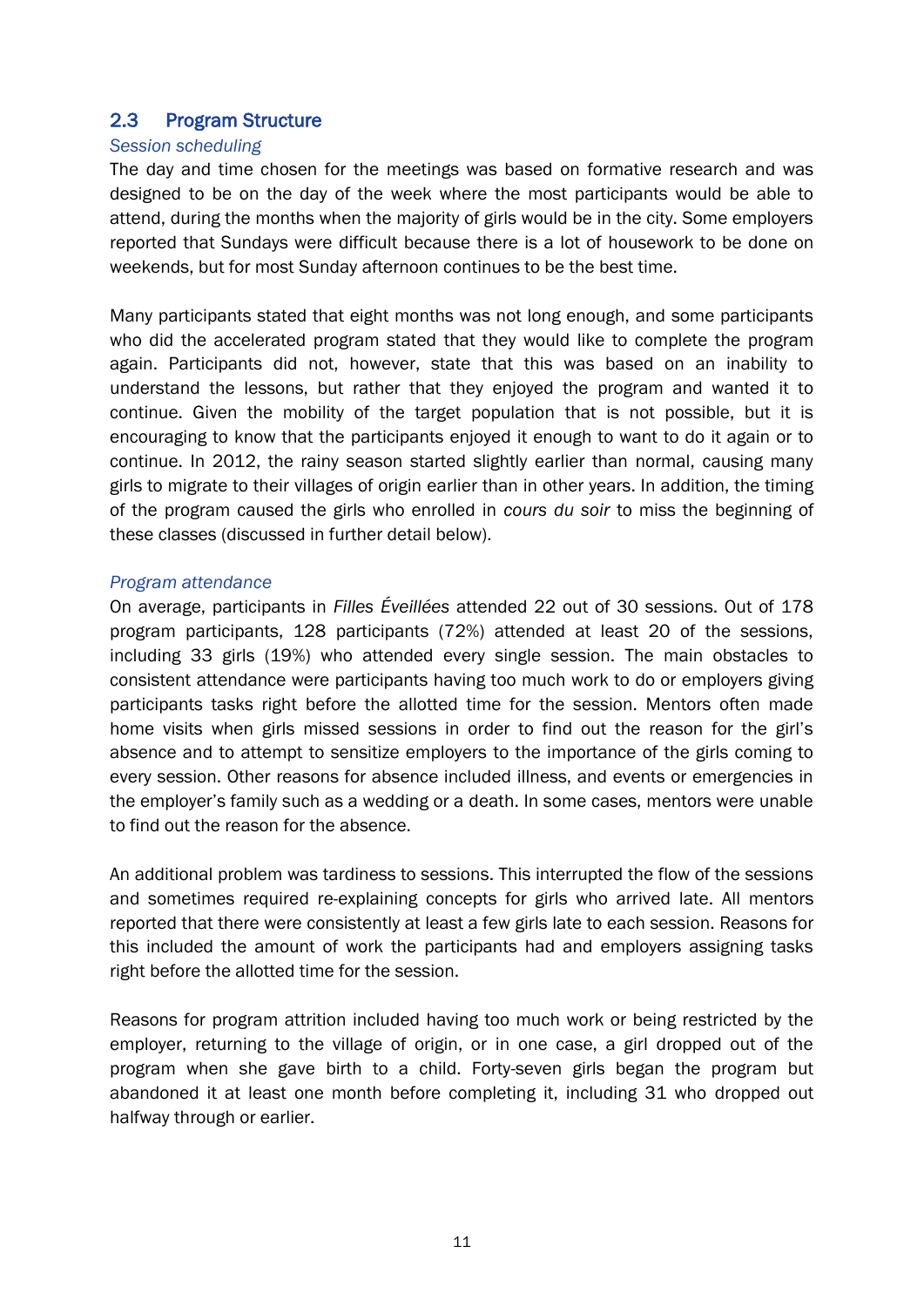#### *Mentors*

Participants reported very positive relationships with their mentors. During focus group discussions, participants said that they considered their mentors like friends, went to them for advice, and felt comfortable asking them questions. Mentors also reported that participants sought them out for advice on a variety of subjects such as marriage and relationships with employers. Participants suggested that the most important characteristics of a good mentor are that she be discrete, trustworthy, attentive, polite, and welcoming.

*"When I started to work at the beginning, I had a lot of disputes with my employer and I wanted to leave my job, but thanks to the mentor I decided to stay, because her advice was helpful."* **–16-year-old program participant**

*"It's because we feel comfortable with [our mentor] that we come and tell her what we think. With her, there's more security in communicating – you consider her like a friend."* **–15-year-old program participant**

#### *Participants' friendships*

Mentors, participants, and the Association Tié all noted that the program participants in each sector formed strong friendships and that this was a benefit of the program.

Mentors commented that adolescent migrant domestic workers do not otherwise have the opportunity to form friendships while working for their employers, and participants themselves remarked that their groups had become like families.

*"If a girl is sick or has lost a relative, we visit her."* **–14-year-old program participant**

*"If there's a marriage or a baptism, we all chip in and give something to the person, we're like a family."* **–15-year-old program participant**

#### *Target age groups*

For the first three groups, in sectors 2, 4, and

9/10, the groups consisted of participants ranging in age from 11 to 16. In ongoing feedback, mentors stated that younger girls in their sessions sometimes had a hard time understanding lessons and had difficulty relating to the older girls on lessons about subjects such as sexuality. As a result, the Population Council decided to experiment with a different group construction for the fourth, fifth, and sixth groups, in sectors 8, 17, and 20. The age range was smaller, with two groups consisting of participants aged 14 to 16 and one group with participants ages 11 to 13. However, the mentor for the youngest group of participants, aged 11 to 13, reported similar difficulties with comprehension and with engaging the youngest girls in the subject matter, and separating the younger girls did not appear to have helped remedy the problem. Association Tié also reported that finding and recruiting a sufficient number of girls of these more specific age groups was difficult, particularly for the younger (11–13) cohort. Opinions of mentors differed on whether or not it is advisable to divide groups according to age.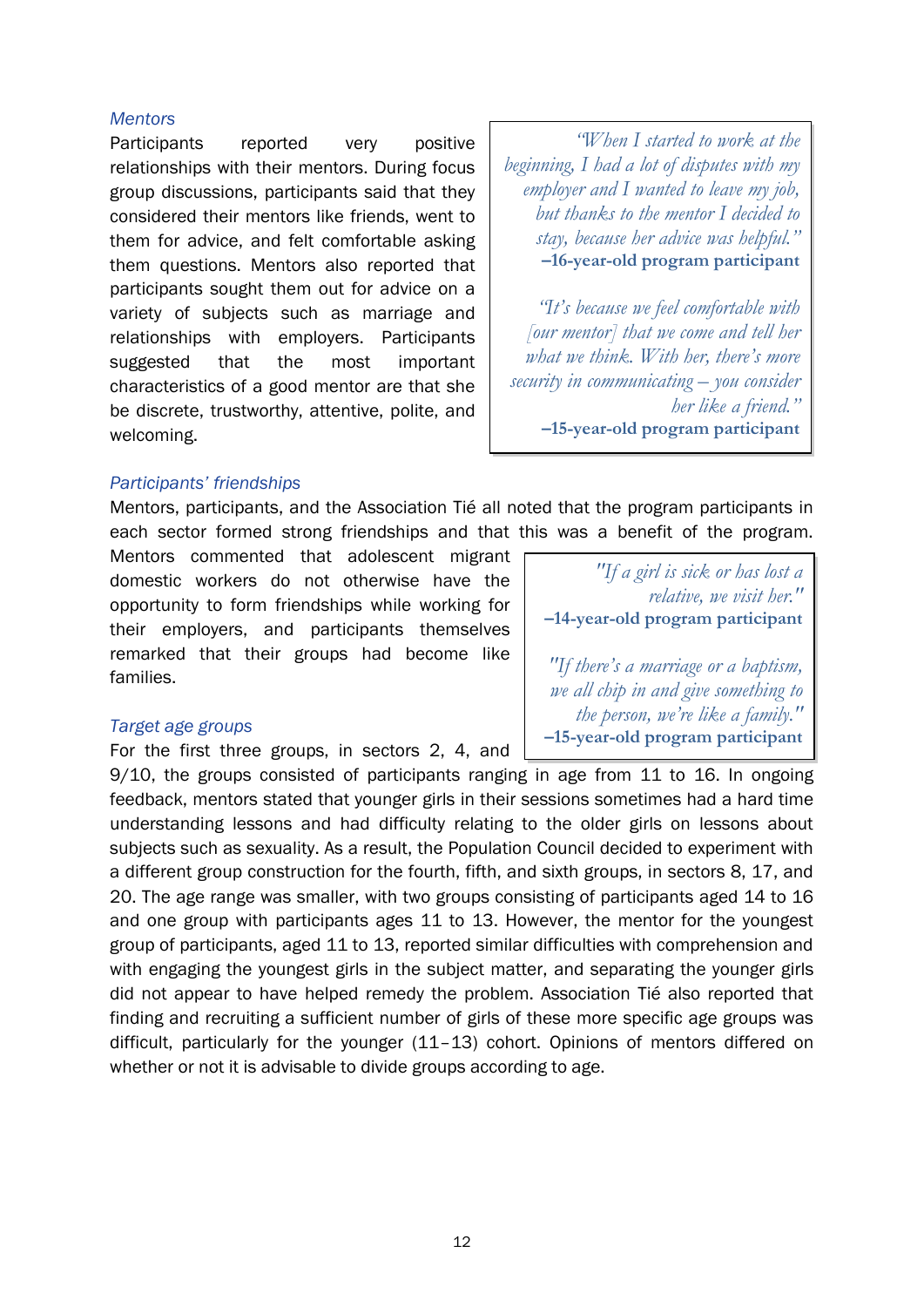#### *Food*

Providing a meal to the participants at the end of each session proved to be an important part of the program. In similar programs piloted by the Population Council in other settings, providing food to participants has not been practiced. However, formative research showed that virtually all programs in Burkina Faso targeting the same population do provide food. Given their level of poverty, the girls often do not have another means to obtain a full meal on the day of the session, particularly if attending the session causes them to miss a meal at their employer's house. As a result, it was deemed to be an important element of the program.

#### *Program closure*

During the first year of the program, no party or ceremony was planned to recognize the participants at the completion of the curriculum. Several of the girls found this disappointing and complained about the abrupt ending to the program. Mentors, participants, and employers all suggested having some sort of ceremony or party to finish the program.

#### *Literacy courses and « cours du soir »*

Out of the initial 90 girls enrolled in the first three groups of *Filles Éveillées*, 59 girls enrolled in the *cours du soir*. Their enrollment and tuition fees were covered by the program *Filles Éveillées* with funding from the Population Council. Of these, 39 girls enrolled at a basic level, the equivalent of  $1<sup>st</sup>$  grade. Forty-two girls (71%) earned adequate grades to pass on to the next grade level, while 11 girls dropped out of the *cours du soir*. The overall average grade was 5.12/10.

The initial justification for offering the literacy courses as opposed to *cours du soir* was that the participants could complete the literacy course in the time of the program, whereas the *cours du soir* takes years to complete if one is starting at an elementary level. The girls who enrolled in the *cours du soir* and have done well want to continue with their education, but are unable to without continued funding from Population Council. A decision has been made to continue to pay the school fees for the girls who have completed *Filles Éveillées*, but this is only possible until the end of the next academic year in 2013. Therefore, girls who enrolled in the first cohort of *Filles Éveillées* will have

the opportunity to complete two years of school. The Population Council is not an institution that normally provides funding for education for individuals, nor was funding originally set aside for this purpose within the scope of *Filles Éveillées*.

*"Before I had never been to school, but thanks to the program I learned to read and write."* **–16-year-old program participant** 

It is worth noting that even upon completion of a year of schooling, girls are unable to receive a certificate of completion of any kind unless they have a birth certificate or other official identification, which most of the girls do not. It is possible to obtain these documents, but it is necessary for a relative and a witness to be present, and often must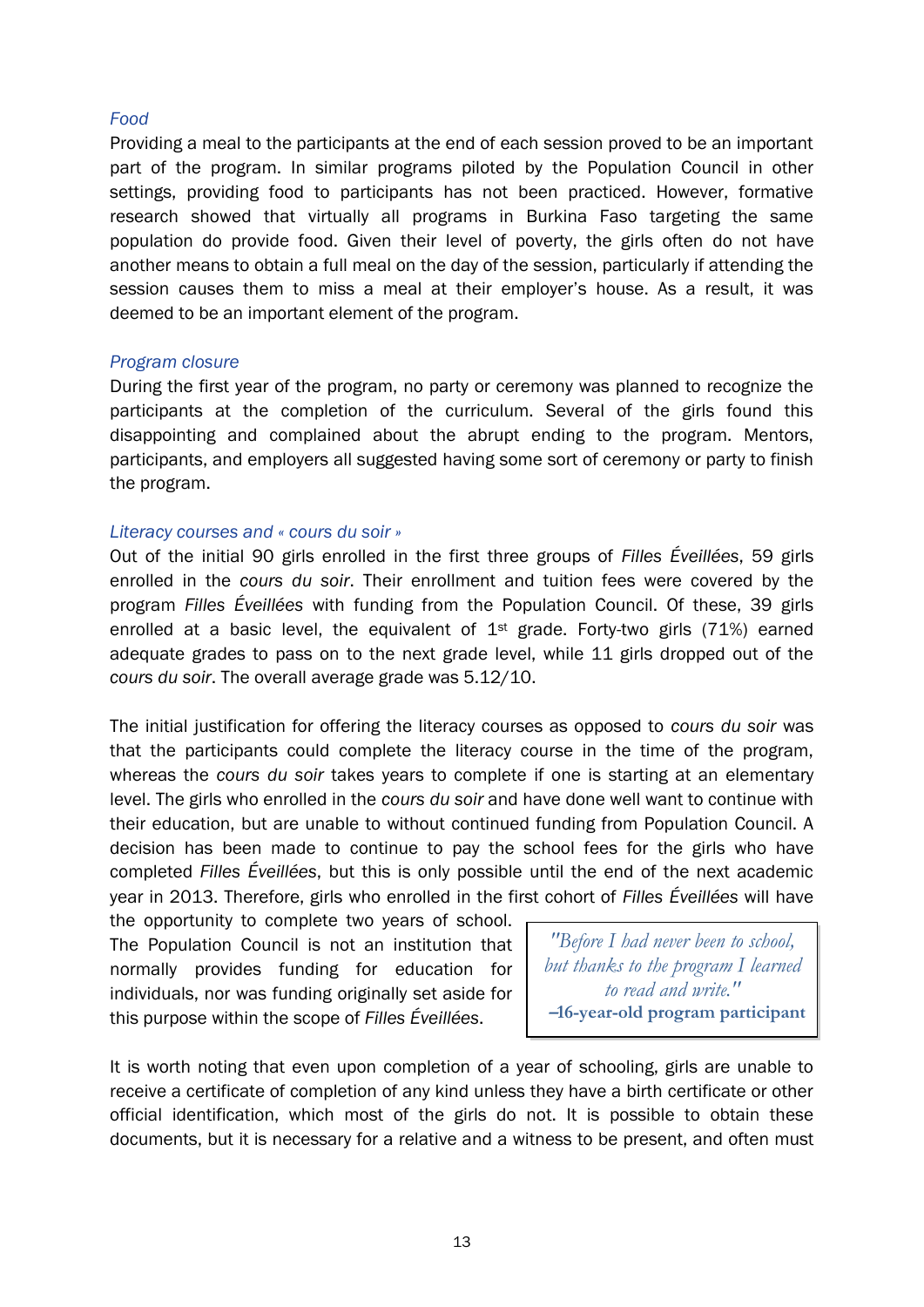occur in the village of origin. Because there is no verification of identity or age before creating program ID cards, these cannot be used in an official capacity.

A final challenge was presented by the fact that girls were unable to enroll until January and therefore missed as significant number of classes at the beginning of the year. This was because the *cours du soir* began before *Filles Éveillées* sessions began, and participants were unable to enroll mid-semester. For the next cohort, girls should be asked about their interest in *cours du soir*

*"What really pleased me was above all the girls' enrollment in school; today they know how to read and write."* **–Female community member**

during recruitment so that participants are able to enroll as soon as classes begin.

Some employers were reluctant to allow their employees to participate, or doubted that the girls would attend the course consistently. Home visits to speak with employers as well as visits to the schools by mentors, employers, and members of Association Tié alleviated employers' concerns and confirmed that overall the participants were committed to the *cours du soir*. Teachers commented that the girls worked hard and participated in class. In general the girls received good grades and several participants cited the opportunity to enroll in school as being one of their favorite things about *Filles Éveillées*. Employers expressed pleasure as well in seeing the girls have the opportunity to learn to read and write.

#### <span id="page-16-0"></span>2.4 Curriculum

Overall, the curriculum was deemed to be well-organized and relevant to the needs of the participants. One member of Association Tié commented in particular that he appreciated the interactive nature of the curriculum and that this helped engage the participants. Mentors stated that they found the role-plays, examples, and stories to be particularly helpful in engaging participants. All of the participants in the focus group discussions could mention two or three things that they learned as a result of program participation.

Several mentioned knowing how to save money, several mentioned knowing how to avoid pregnancy and protect themselves from STIs, and several mentioned knowing how to wash their hands and keep clean. Conversations with mentors and participants also revealed several ways in which the curriculum can be improved, and this advice is being incorporated into a curriculum revision that is taking place in the third quarter of 2012.

*"As we say in Africa, 'an educated girl is an educated nation.' This knowledge that [the girls] will acquire will not be just for them but for everyone. They will pass it on to their sisters, brothers, neighbors, friends, and even to their children when they are in their home."* **–Male community member**

#### *Relevance of program content*

Employers, mentors, and participants all stated that the content of the curriculum was relevant for the target population. All four modules were cited by different participants as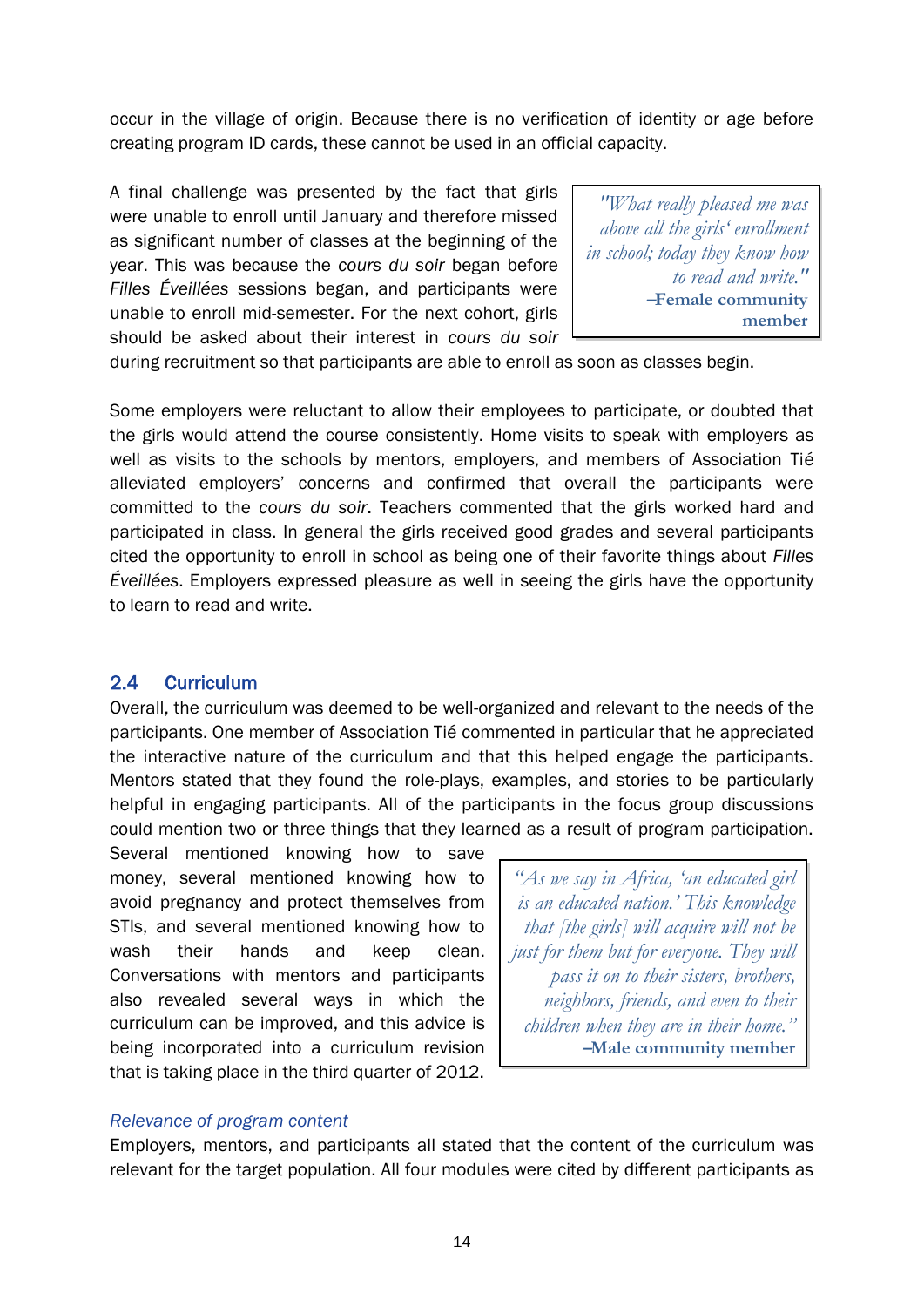being favorites. Individual lessons listed as most useful included those covering pregnancy, STIs, HIV, reproductive health, illnesses, and hygiene, among others. Employers, community members, and participants all mentioned hygiene various times as having been particularly useful, and several girls commented that they didn't wash their hands after using the toilet before, but that now they do.

*"She changed physically in terms of hygiene and I noticed that after using the toilet, she washes her hands, she's become very clean. And then she shares her knowledge about diseases and HIV with my daughters. That really pleased me, plus she respects people and she's always polite."* **–Employer sector 4**

#### *Language*

Sessions in Bobo Dioulasso were conducted in Dioula, and sessions in Ouagadougou will be conducted in Mooré, as the majority of the participants do not speak French. Mentors reported that several of the concepts were difficult to explain in Dioula. Part of this was due to a lack of some key words which were not translated into Dioula, or for which the translation was not exact. The list of key words in Dioula and Mooré was translated by a professional translator, using the respective alphabets. However, the mentors themselves were generally not literate in Dioula or Mooré, as French is the primary language used in formal education. Therefore, the mentors would prefer that the list be printed in "franco-Dioula," using the French alphabet, with which the mentors are more familiar. Lastly, there was a problem when printing the curriculum with the glossary of key words in the back, resulting in letters with accents or symbols being printed as blank boxes. This made many of the words which had been translated unreadable for the mentors.

#### *Literacy*

An additional problem is posed by the fact that the majority of girls in the program are illiterate. Curriculum development avoided literacy-dependent activities for the most part, but some exercises borrowed from other curricula require that the mentor make lists on flip charts or ask girls to write or draw something, of which the girls are incapable. This is a primary focus of curriculum revision.

#### *Content*

Certain lessons, particularly those regarding the menstrual cycle, reproductive health, and sexuality, were found to be overly technical and difficult for the girls to understand. It is suggested that these lessons (specifically lessons 16, 17 and 19–22) be simplified in order to ensure understanding of key facts (such as how to protect oneself from pregnancy and STIs, when one is most likely to become pregnant, what one should do in the case of sexual assault or unwanted pregnancy, etc). Additionally, themes regarding reproduction and sexuality were difficult for some of the younger girls to relate to. Module 1, on Life Skills, was cited by some as being too philosophical, difficult to translate, and difficult for the girls to grasp. However, few suggestions were made by mentors or program officers as to how to revise the content to make it easier to teach. Module 4,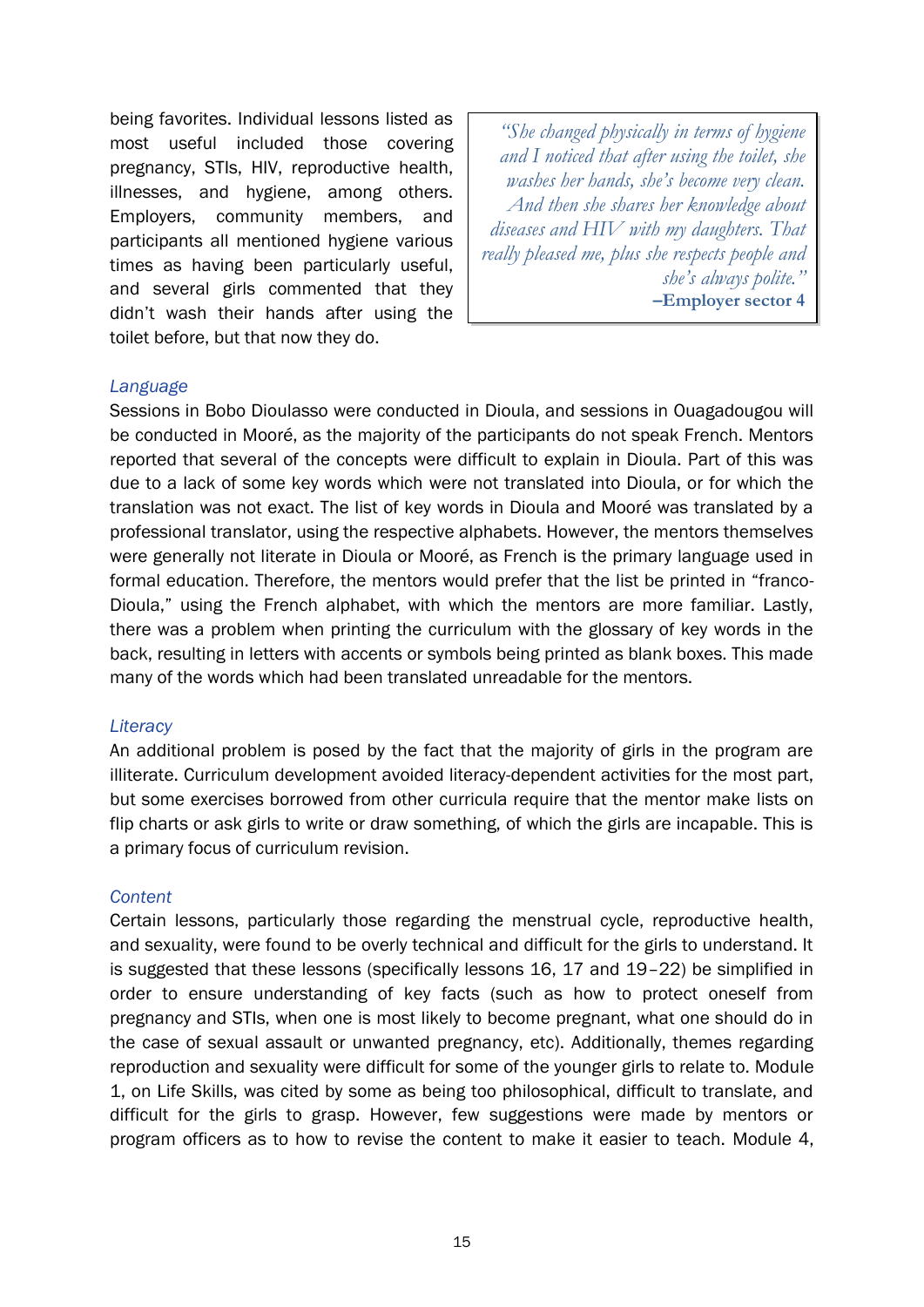Financial Capabilities, was cited by several mentors as being a clear, easy module to teach.

### *Curriculum support*

For lessons with technical health information, mentors suggested inviting a nurse or health worker to assist, such as during session 17 ("Reproduction and the male and female reproductive systems"), as well as to speak during session 15 ("The use of health services by adolescents"). A nurse's presence for session 15 is currently specified in the curriculum, but did not occur for any of the groups.

#### *Additional subjects*

Additional subjects that girls expressed interest in were forced marriage, newborn care, more detail on childbirth, and *le levirate*, a practice in which a widow is obligated to marry her deceased husband's brother or other family member. Forced marriage was most frequently cited as an additional topic of interest. The eight months of the program, however, were as aforementioned based on formative research determining the seasonal availability of the participants, and it is not feasible to add additional sessions, nor should the program stray from its original goals. The participants stated that all sessions were useful and did not suggest any for omission.

### <span id="page-18-0"></span>2.6 Community Engagement

#### *Engaging employers*

Employers and mentors stated that home visits were most helpful in garnering their participation and encouraging them to allow their employees to participate. Community members also emphasized the importance of community leaders' support of the program, and their presence at community sessions.

*"This program touches the community and the employers first while other programs go directly to the girls."* **–Female community member**

### *Community sessions*

Community sessions were held throughout the program in each sector. A grand total of 15 community sessions were held between October 2011 and June 2012. For the original three sectors – sectors 2, 4, and 9 – three initial community sessions were held in October 2011 (one session in each sector), three additional sessions followed in April and May, and three final sessions were held in June. For the cohort of sectors which started later – sectors 8, 17, and 20 – three initial sessions were held in March 2012,

*"At the beginning my employer was against it. But the fact that I got to the end of the program was my biggest challenge; I was able with the help of my mentor to bring my employer to accept the program."* **–12-year-old program participant**

and three more in June 2012. For the October community sessions, public announcements were made via a loudspeaker on the back of a taxi that drove through the relevant sectors, and public announcers and mentors also went door to door to announce the meetings. For later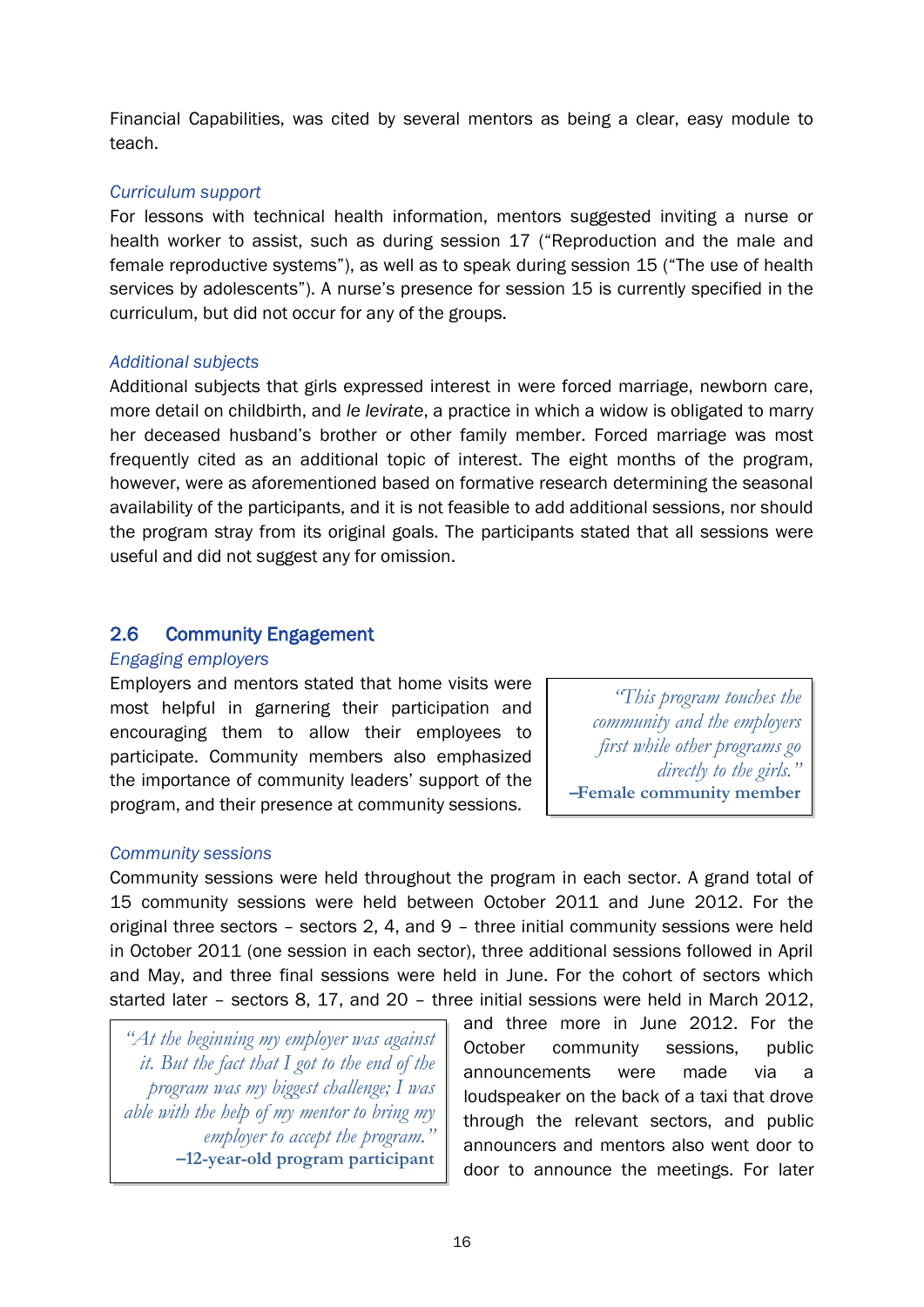sessions, community leaders made announcements, and in Sector 4, a community leader also provided chairs and benches as well as water for attendees.

An estimated 100–150 people attended each of the October sessions, 250–400 people attended each of the March sessions, and over 400 people attended each of the June sessions. It is hoped that the increasing number of attendees as well as the contribution of a community leader in sector 4 shows an increasing level of commitment to the program.

Each of the sessions featured Association Tié staff and mentors who described the content of the program and any upcoming events (such as the arrival of the surveyors for data collection), participants who testified as to the importance of the program, employer testimonials, and an allotted time for the public to ask questions. Some of the sessions also featured musical performances or a dance performance by a local group. In addition to testimonials from program participants and employers, the Population Council had recommended that participants perform role-plays demonstrating some of the skills they had learned. This was not carried out.

*"The community sessions permitted the population to know that there are children like domestic employees who also have rights we should respect. They also permitted certain people from society to see how Population Council intervenes through Association Tié and the leaders are very involved in the program, especially the religious and traditional leaders. The association really involved the people."* **–Male community member**

### *Community contribution*

During focus group discussions on potential contributions that the community could make to the program, one community member suggested that the community may be able to provide the use of benches as well as safe spaces for *Filles Éveillées*, while others expressed the belief that the program should provide all necessary materials. Others said that the community contribution is simply letting the girls participate, and convincing other employers to let their employees participate. This topic is being explored in greater detail for the next cohort.

#### *Engaging former program participants*

Girls who have completed the program said that they could see themselves playing a role as assistant to the mentors, recruiters for other girls, and models in the community. They offered to orient other girls about the program in order to encourage enrollment. Employers and mentors suggested similar roles for girls who have completed *Filles* 

*Éveillées* and also suggested that the girls work as intermediaries between the program and the community or as program representatives. For example, one mentor suggested that the some girls be featured in a radio or television ad for the program, and this suggestion was echoed by a

*"Me, I can teach all the other girls, I acquired a lot of knowledge and I could teach the girls who didn't participate in the program."* **–16-year-old program participant**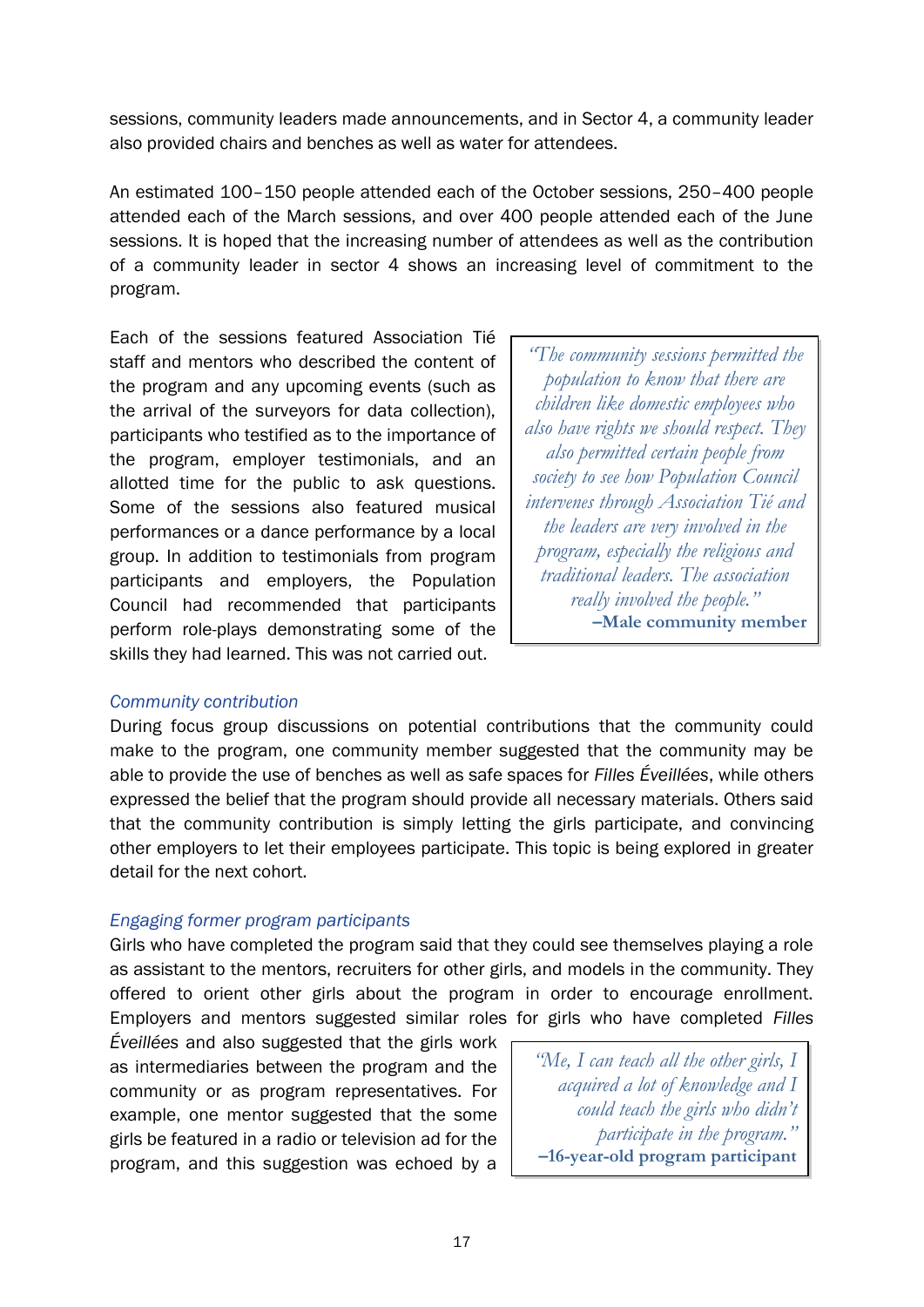community member who emphasized the importance of media in spreading the word about the program.

Participants expressed that they plan to share the information and skills they have learned with sisters and friends when they return to their villages. Participants also stated that they will tell friends and family about the program in their village, and encourage girls from their villages who plan to migrate to enroll in the program as well. In other similar programs, the Population Council has implemented a cascading leadership model, where program participants can go on to become program leaders, though this model would be especially difficult with a highly mobile population and therefore was not built into the design of *Filles Éveillées*.

# <span id="page-20-0"></span>3. RECOMMENDATIONS AND SUBSEQUENT CHANGES<sup>2</sup>

### <span id="page-20-1"></span>3.1 Program Implementation

For the 2012–2013 program, the feedback from implementing associations and mentors regarding the length of their respective trainings should be taken into account and training should be lengthened. For implementing organizations, the training will be five days long and for new mentors, the training will be four days, with a three-day refresher for mentors who have previously conducted the program.

With regard to the insufficient number of VADs conducted by some mentors, a new monitoring and evaluation tool has been developed to more efficiently keep track of how many VADs each program participant has received. Additionally, implementing organizations have been instructed to routinely check in with mentors about VADs during their weekly work meetings, and a reference to VADS has been added to that monitoring and evaluation tool. Because part of the purpose of this grant is to develop organizational capacity, further guidance will be offered to implementing organizations to assist with effective supervision of mentors. Other monitoring and evaluation tools which have been added for the implementing organizations to complete include a summary of community awareness sessions, a summary table of participants' progress in the *cours du soir*, a summary of weekly work meetings with mentors, and two tools regarding assistance given to participants in cases of special need, such as pregnancy or illness.

### <span id="page-20-2"></span>3.2 Program Structure

Several parts of the program structure worked very well and should be continued as they were. The mentor model, successfully implemented in other contexts as well, has proven to be well adapted to the Burkina context and should be continued. Food provided to participants at the end of each session was deemed an important part of the program and should also be continued. The scheduling of the program on Sunday afternoons should remain in place, as this was shown to be the most convenient time for participants and employers.

<sup>1</sup> <sup>2</sup> Some of the changes outlined in this section have already taken place as of the finalization of this Process Evaluation. Others are planned or underway.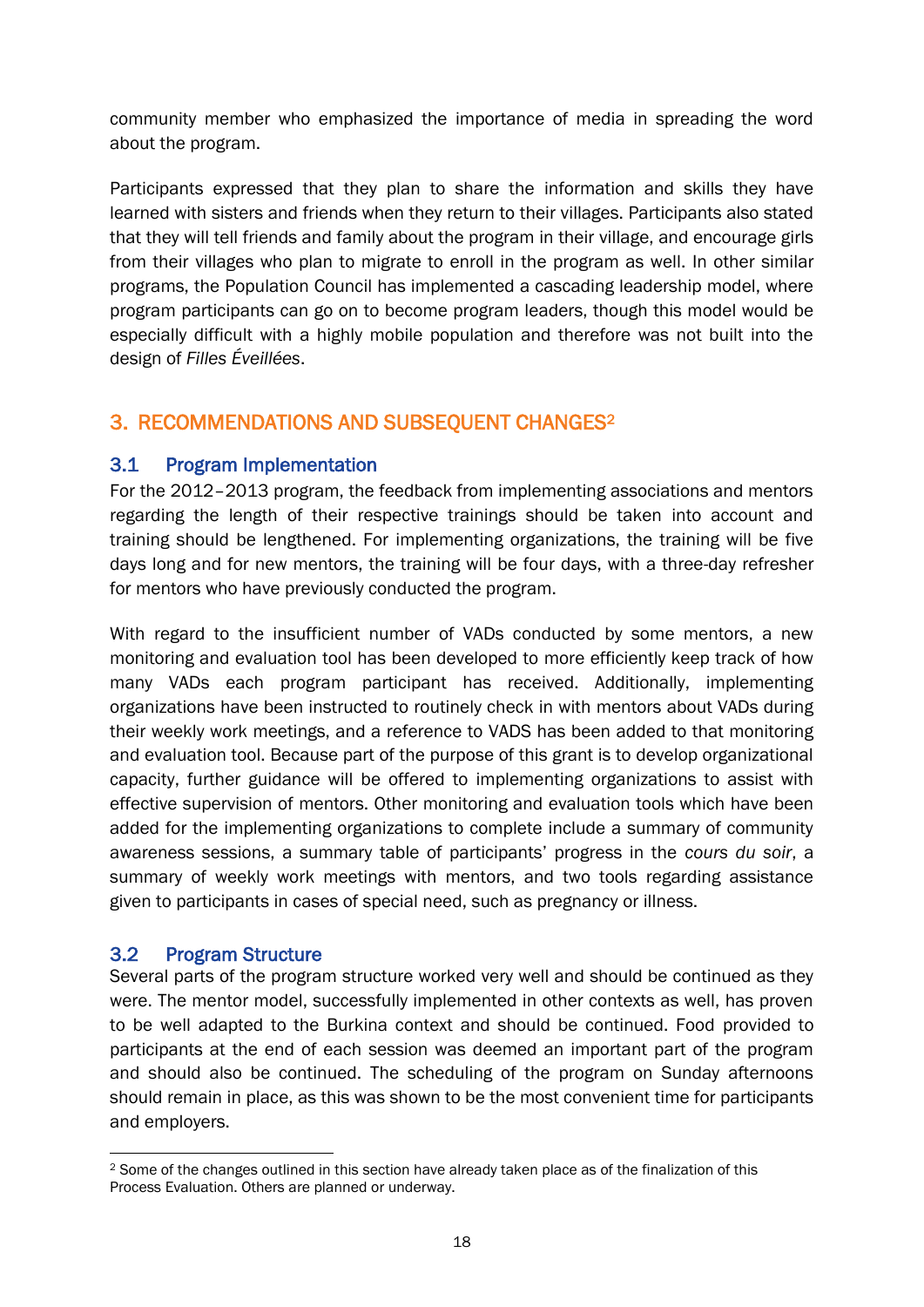In order to show appreciation for the participants who have committed their Sunday afternoons to attending *Filles Éveillées,* it is suggested the third and last community session in each sector in 2013 incorporate a small ceremony of recognition. This should include certificates of participation for girls who participated in the program and certificates of merit for those who had high attendance rates (attended at least 20 sessions). Having a document from the program could also aid the girls in finding future employment.

With regard to the problem of the *cours du soir* versus literacy courses, one possibility is to find an alternative source of funding which the girls can use through an alternative structure after they finish *Filles Éveillées*. A second possibility is to offer only the literacy course, which can be completed in the eight months of the program, but which is deemed by the participants to be less useful. As such, fewer participants may enroll and it may be less advantageous for those who do enroll. A third, less desirable possibility is to offer no educational funding opportunities at all. It is recommended that for the incoming cohort, the opportunity to enroll in the *cours du soir* be given, and it should continue to be made clear to participants that this funding support will not be continued beyond the end of *Filles Éveillées.* Instead, the implementing partners should seek out alternative institutions which can provide ongoing funding for education for girls who want to continue taking classes. For example, ADEP itself provides such funding for some students. To facilitate advancement in classes and the obtaining of certificates of completion, participants should be guided and encouraged by mentors to seek legal documents with the help of family when visiting their villages. A short exercise explaining the importance of an official document and how to obtain one has been added to the first session of the curriculum, and mentors should provide guidance as needed.

After discussions with mentors, Association Tié, and the Population Council, it was decided that the age range should remain the same: 11–16 years in Bobo Dioulasso and 15–18 years in Ouagadougou, and that groups in Bobo should not be split according to age. While some of the younger girls had difficulty in understanding some of the lessons, this was not resolved by splitting younger girls into a separate group. Rather, revisions to the curriculum should focus on increasing accessibility for girls in the entire age range.

### <span id="page-21-0"></span>3.3 Curriculum

The feedback collected for the Process Evaluation allowed significant targeted revisions to be made to the curriculum in terms of content, organization, and extra resources in the third quarter of 2012. The primary concern with the curriculum expressed by mentors and implementing partners was the curriculum's adaptation to the targeted population, taking into account their age and their illiteracy. As a result, all exercises requiring reading or writing have been altered to accommodate illiterate participants. There are no longer any exercises in the curriculum which require participants themselves to read or write, and mentors are reminded to always read aloud whatever is written on flip charts. Alternative options for exercises in Sessions 29 and 30 have been added in case the already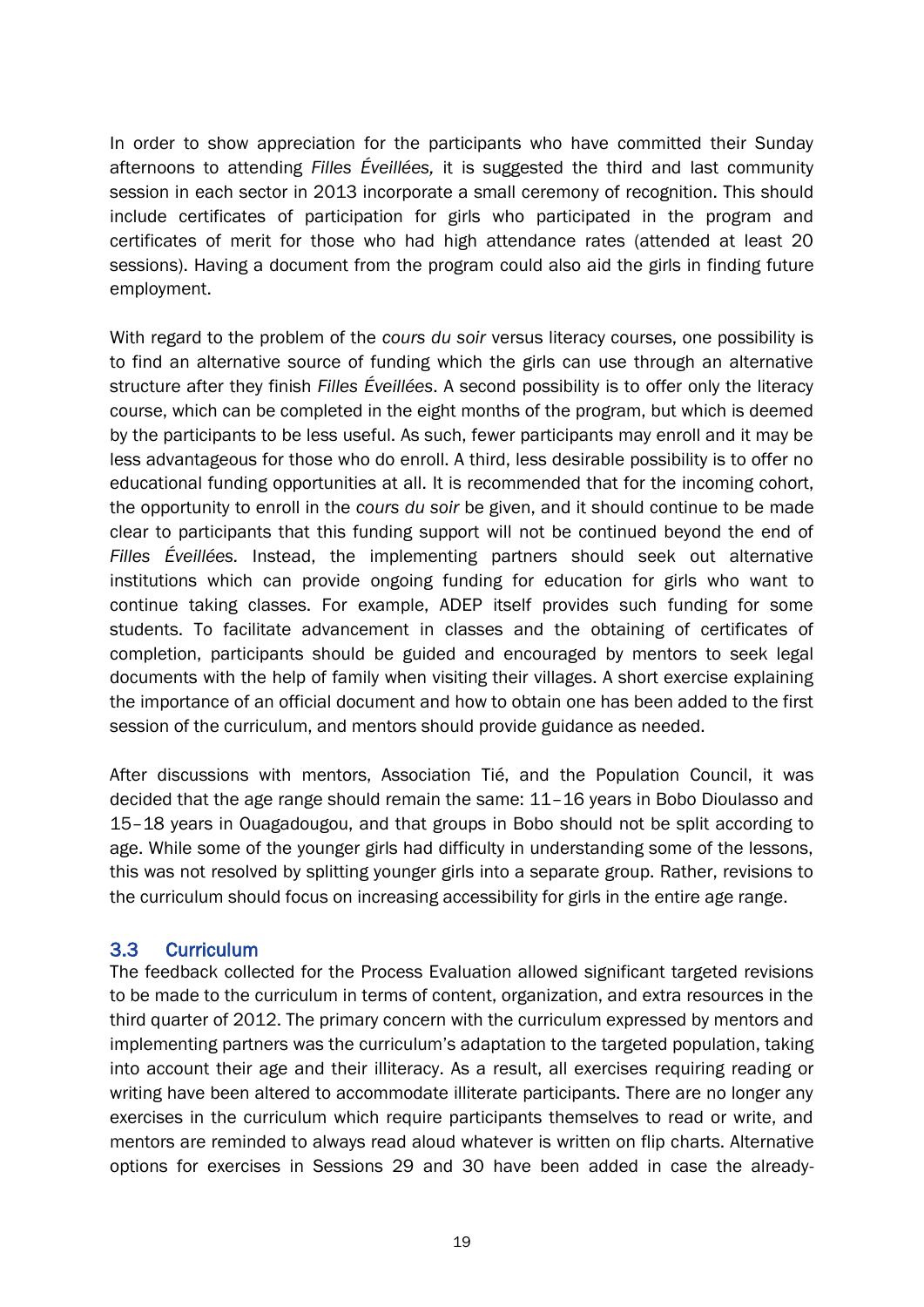simplified activities are still too complicated. More visual resources have been added to sessions 18 and 23, and the curriculum now calls for actual samples of different forms of contraceptives to be shown to participants in session 24. Session 13 was found to contain too much information for the girls to retain; therefore the amount of information has been reduced and the information itself has been simplified.

Furthermore, certain exercises have been altered to make it easier for younger girls who are not yet sexually active and may not have entered puberty to understand, particularly sessions 22 and 23. These two sessions were also reordered to give the girls a basic understanding of puberty and reproductive organs before moving on to menstruation, ovulation, and reproduction. It is hoped that these additional visuals, simpler language, less information, and more examples will facilitate comprehension. Mentors also suggested increasing the allotted time for these lessons to 90 minutes, which was also done. Vignettes and examples were also added to sessions 6 and 7 in order to better illustrate abstract ideas such as values and self-affirmation.

The module on financial capability assists the participants in learning how to save money and set savings goals. In order to increase the impact of the module on financial literacy, this module has been moved and is now the second module in the curriculum rather than the last. In this way girls can be encouraged over the course of the program to exercise their skills in saving, and mentors can monitor their progress. A monitoring and evaluation tool to keep track of participants' savings goals has been developed as well. With regard to the issue of fake bills versus real money to use for exercises, the organization in charge of the program should provide this money to the mentors out of the program funds given to them by the Population Council. Since the mentors can sign the money out, use it for the exercises, and return it to the organization after the exercise, there is no need for extra money to be budgeted to implement this module of the curriculum.

Though the constraints of a 30 week time period prohibit adding more sessions, some exercises can be added to sessions which were already short and simple. For example, in light of both the success and the relative simplicity of the session on corporal hygiene, an activity to teach dental hygiene has been added, as this can have a significant impact on ones' diet and health, and the health of the participants' current or future children.

In terms of language, the printing issue which resulted in illegible Dioula and Mooré words has been resolved. An additional resource with "franco-Dioula" and "franco-Mooré" spelling in order to facilitate pronunciation should be provided to mentors.

At least one visit by a nurse was suggested in the previous curriculum, but no group was able to benefit from such a visit. It is suggested that the organization in charge of implementing the program make the necessary arrangements several weeks in advance, and, if necessary, have a back-up nurse or a back-up session planned in order to ensure that the participants are given the opportunity to get the information they need. Additional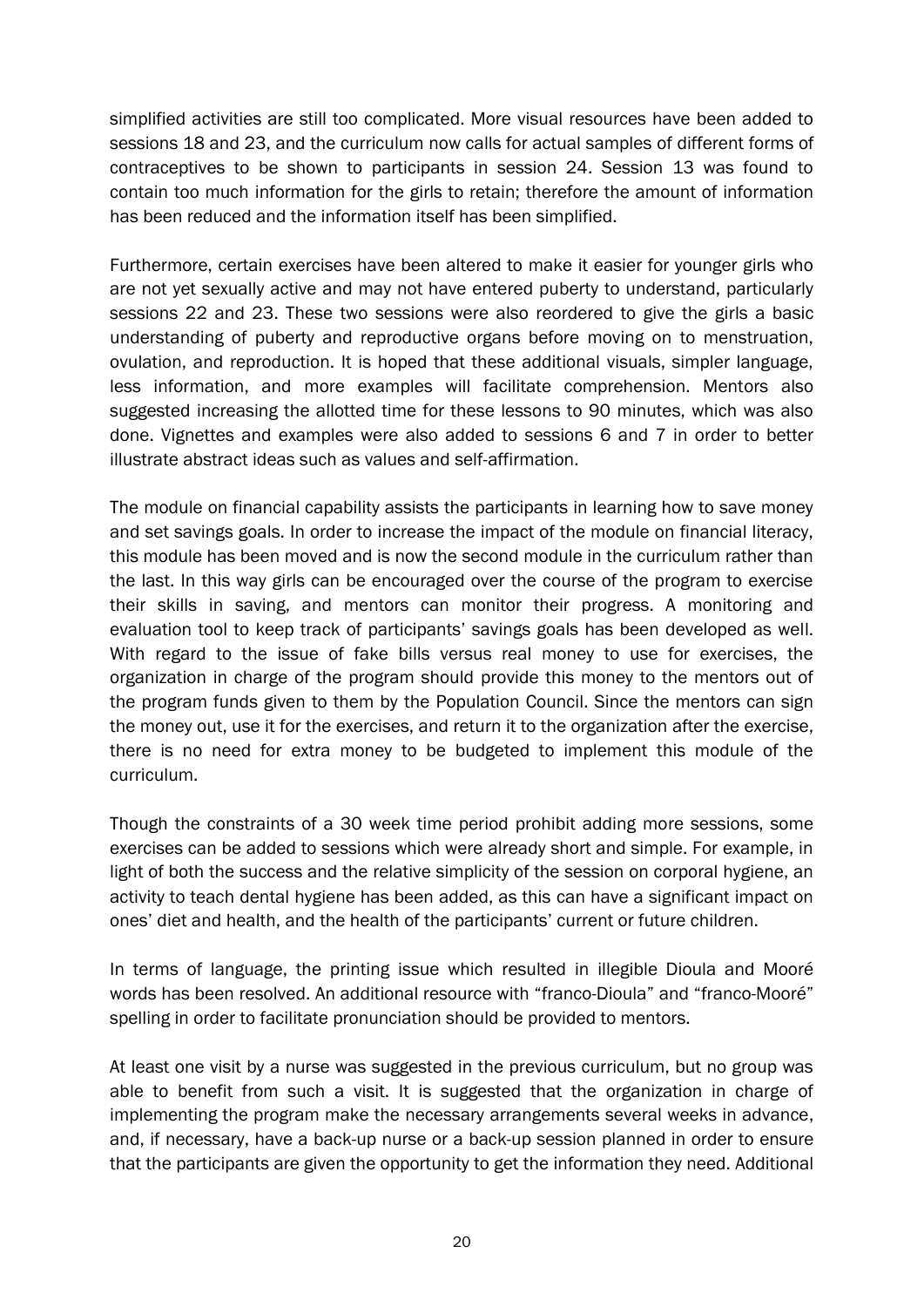reminders and specifics for preparation have been added to the curriculum in order to encourage adequate advance planning. The Population Council will hold the implementing organizations accountable to ensure that these visits do take place. Another suggestion is to include a group excursion to a health center so that the girls can also be familiarized with the location. In sector 8, participants expressed interest in getting tested for HIV and requested the mentor's help in doing so. Leading a group excursion could alleviate apprehension about going alone and encourage girls to use the services available, for HIV testing or for other services. An activity involving the visit of a person from a local bank has also been added to session 13, and similar advance planning will be required.

### <span id="page-23-0"></span>3.4 Community Engagement

Efforts to engage the community were overall very successful, and home visits and community sessions were widely appreciated and should be continued. Community leaders should continue to be approached and encouraged to contribute in whatever way they can, whether this be the contribution of the safe space, of benches for use during the meetings, or of chairs or refreshments during community sessions. The example of the community leader from Sector 4 who provided benches and water could be evoked and may inspire others to more actively support the program. Association Tié has met with multiple community leaders in the third quarter of 2012 to discuss their possible contribution to the program. In order to make the community sessions more interactive and engaging, it is suggested that girls perform skits or role-plays to demonstrate what they have learned. In addition, it has been decided that in Bobo Dioulasso, Association Tié and mentors will hold small discussion groups with employers to garner support and strengthen relations between employers and the *Filles Éveillées* program*.*

For program graduates, the Population Council plans to develop a resource of relevant visuals and support the implementing partners in training interested participants to pass on their knowledge to peers and others in their communities and in their villages. The development of a resource for graduates to use will need to take into account the fact that most program participants are illiterate.

# <span id="page-23-1"></span>4. CONCLUSION

Findings from quantitative and qualitative data collection have shown *Filles Éveillées* to be a very successful program that has been greatly appreciated and well-received by participants, mentors, community members, and all other stakeholders. As a pilot program, it is inevitable that there will be obstacles to smooth implementation, as there were with *Filles Éveillées.* However, the hard work and responsiveness of Association Tié, the Population Council, and the Jacobs Foundation allowed the target number of girls to be reached and for the program to be implemented as planned. This first cohort allowed the opportunity to test the program model in order to improve it, and several adjustments have been made accordingly. An impact evaluation conducted in 2013 will reveal to what extent the program has succeeded in its objectives of reducing vulnerability and increasing opportunities for this highly vulnerable population. It is hoped that the results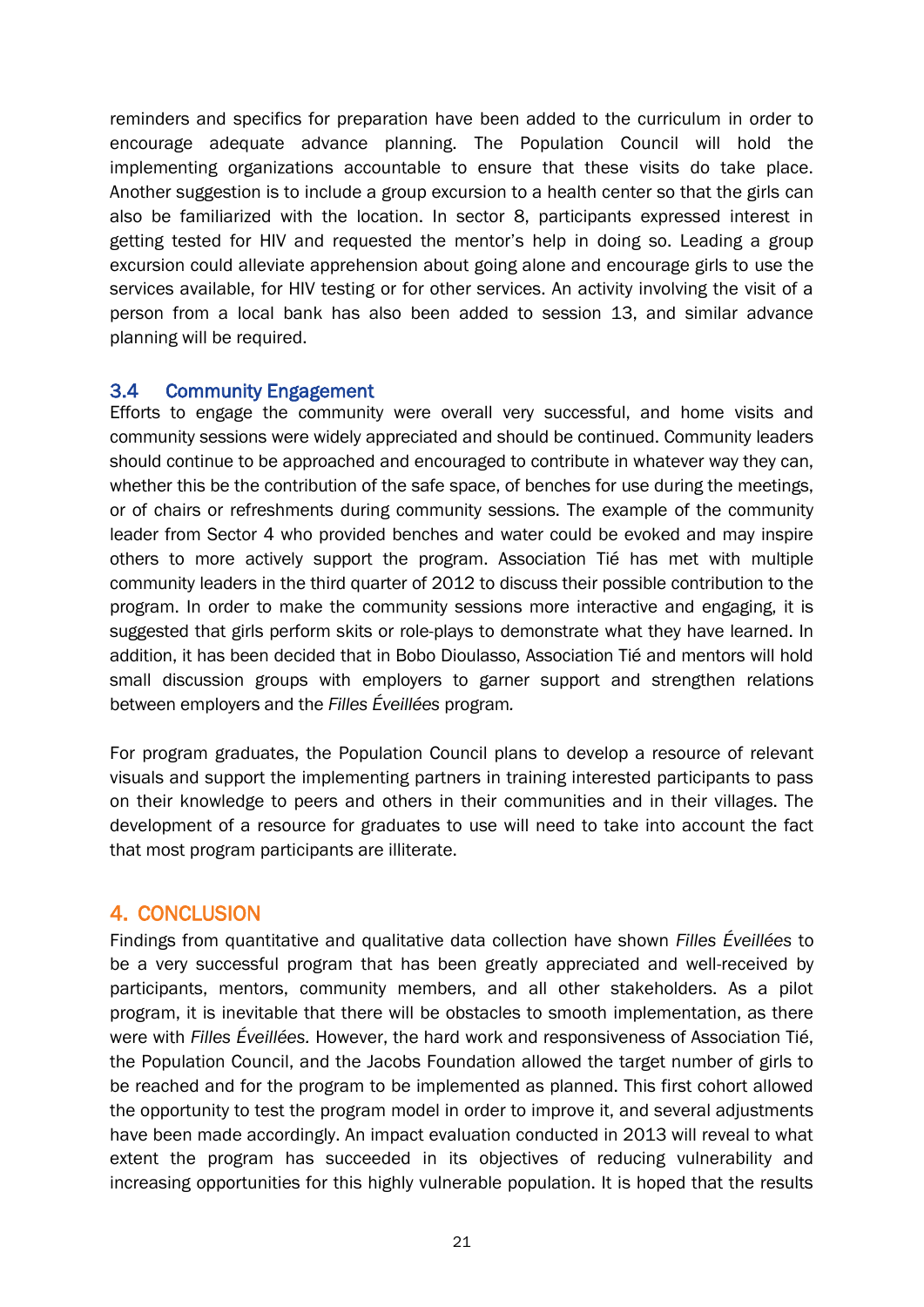of the Process Evaluation and the corresponding adjustments to the program will help make these objectives a reality.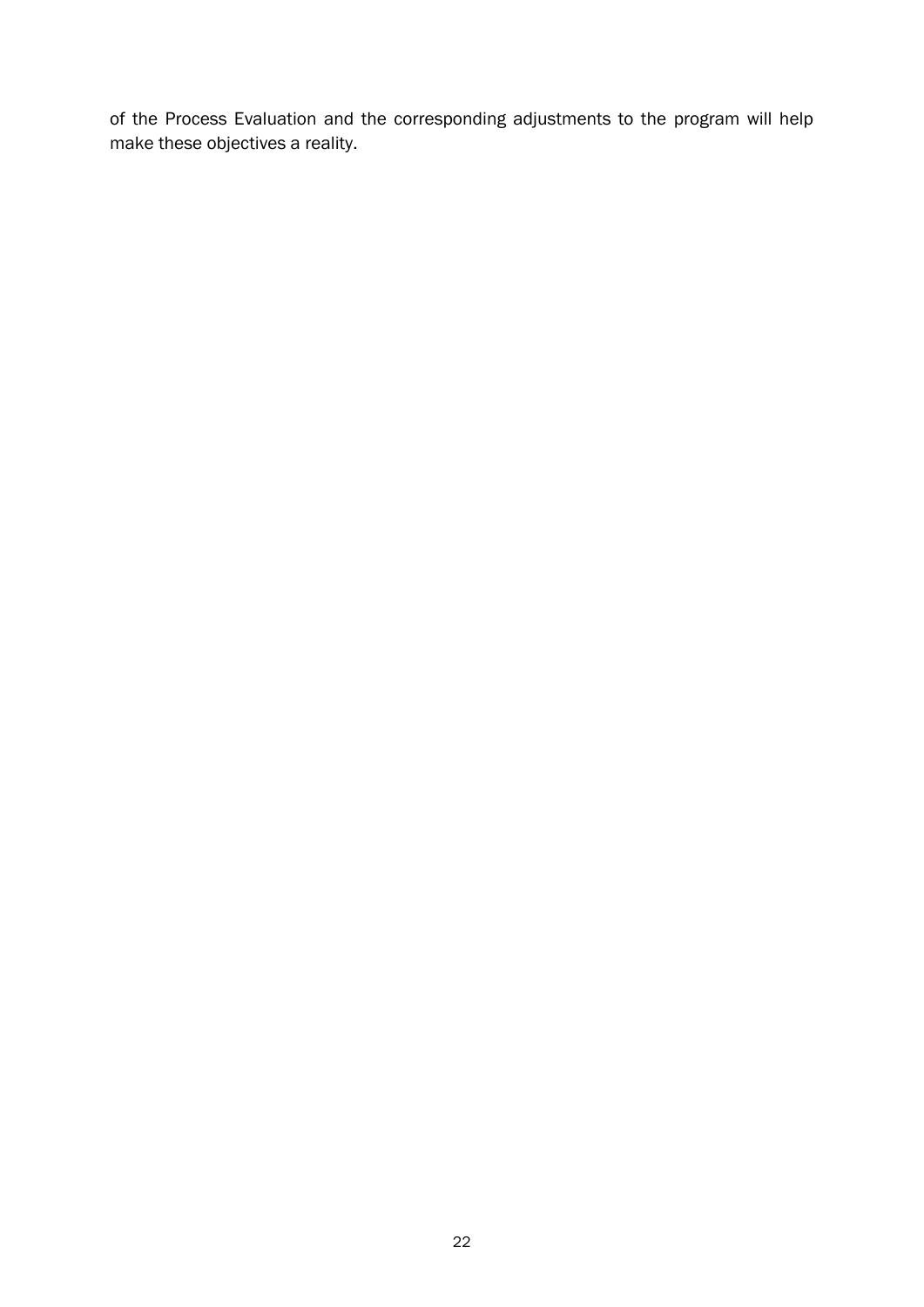## <span id="page-25-0"></span>**REFERENCES**

- Population Council. (2012a). *Developing Capacity for Targeted, Evidence-based Programming and Asset Building for Adolescent Girls*. Retrieved September 28, 2012, from Population Council. http://popcouncil.org/ projects/164\_DevCapProgramAdolGirls.asp#/jQueryUITabs1-1
- Population Council. (2012b). *Burkina Faso: Overview*. Retrieved July 22, 2012, from Population Council: http://popcouncil.org/countries/burkinafaso.asp
- Population Council. (2012c). *Who We Are: Overview*. Retrieved July 22, 2012, from Population Council: http://popcouncil.org/who/index.asp
- Population Council. (2009). *The Adolescent Experience In-Depth: Using Data to Identify and Reach the Most Vulnerable Young People: Burkina Faso 2003.* New York: Population Council.
- Population Council; Guttmacher Institute. (2010, June 14). Atteindre les Adolescents Qui ont les Plus Grands Besoins: Le Cas du Burkina Faso. Ouagadougou, Burkina Faso.
- Population Reference Bureau. (2011). *World Population Data Sheet.* Retrieved July 22, 2012, from Population Reference Bureau: http://www.prb.org/pdf11/2011population-data-sheet\_eng.pdf
- United Nations Development Programme. (2011). *Burkina Faso Country Profile.* Retrieved August 10, 2012, from International Human Development Indicators: http://hdrstats.undp.org/en/countries/profiles/BFA.html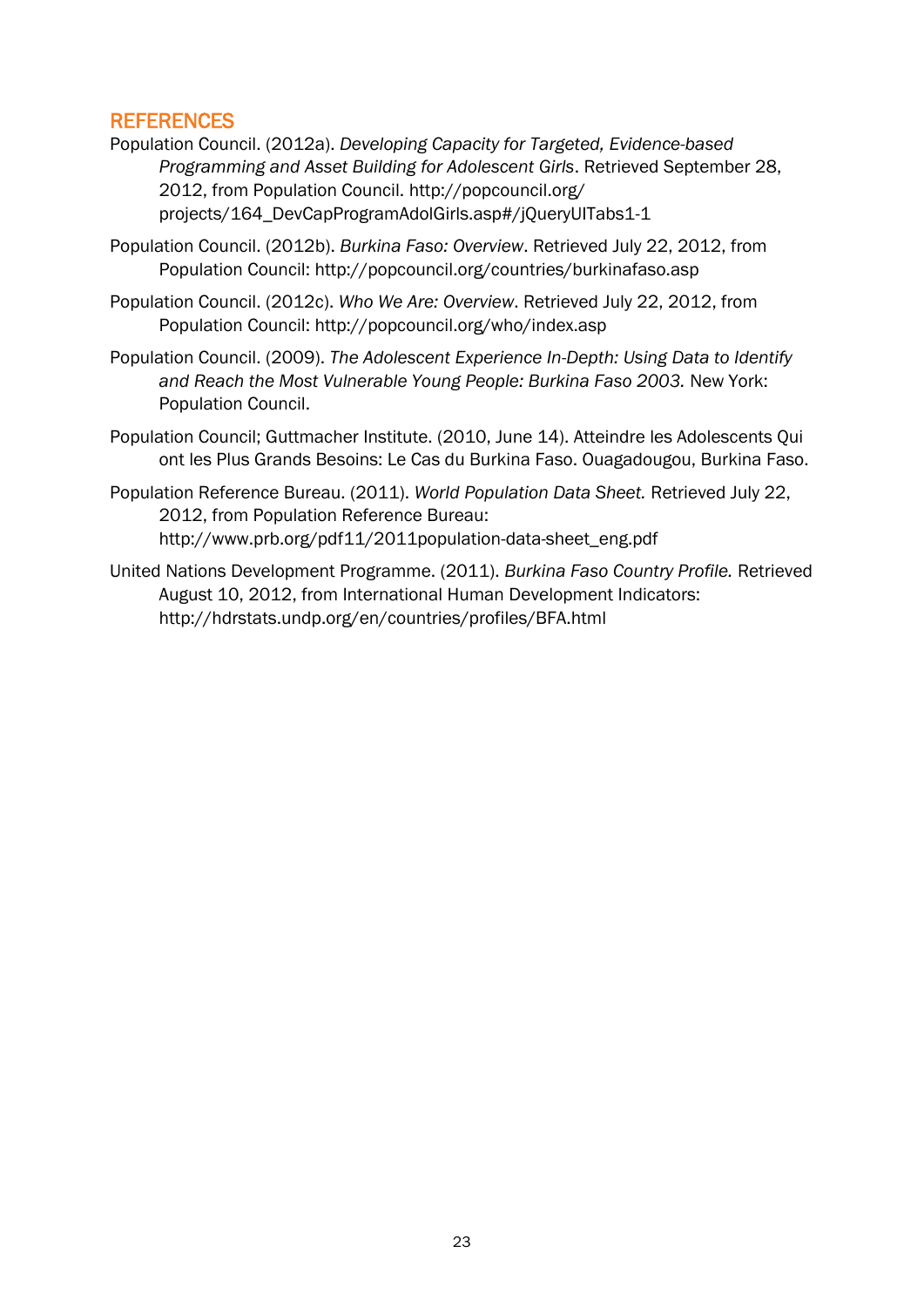# <span id="page-26-1"></span><span id="page-26-0"></span>ANNEX 1: QUALITATIVE DATA COLLECTION TOOLS

### 1.1 Guide de Discussion de Groupe avec les Mentor*s*

Bonjour, et merci pour avoir accepté de participer à la discussion de groupe avec les autres mentors pour le programme « Filles Éveillées ». Je suis \_\_\_\_\_ et je suis ici pour apprendre un peu plus sur ce que vous pensez sur le programme et comment on pourrait l'améliorer. On voudrait avoir toutes vos idées et aussi vos critiques positives ou négatives. N'hésitez pas à me dire aussi les choses négatives parce qu'on veut savoir aussi ce qui n'a pas marché pour améliorer lors de la deuxième phase du programme.

1. Est-ce que chacune de vous peut nous donner son nom et une chose que vous aimez plus dans le rôle du mentor?

Questions sur la formation (mise en œuvre du programme) : On va commencer avec des questions sur votre formation. Avant de commencer le programme, vous avez participé à une formation de trois jours animée par les chargés de programme de l'Association Tié. Il y a 4 domaines ciblés par le programme « Filles Éveillées » : les compétences de vie courante, la santé et l'hygiène, la santé de la reproduction, et les capacités financières.

- 2. Qu'est-ce que vous pensez de la durée, la structure, le contenu, les approches utilisées par les formateurs pour le transfert des connaissances et la qualité de la formation ? Si c'est à refaire, qu'est-ce que vous ajouteriez à la formation pour vous permettre de mieux comprendre les objectifs globaux du projet?
- 3. Dans quel module êtes-vous le plus à l'aise et le plus préparée à enseigner ? Dans quel module êtes-vous le moins à l'aise et avez-vous le plus de difficultés à enseigner?
- 4. Qu'est-ce que vous ajouteriez à la formation pour vous permettre de mieux comprendre et enseigner les 4 domaines ?
- 5. Comment est-ce que le soutien de l'Association Tié vous aidait à répondre aux défis rencontrés tout au long du programme ? Quel type de soutien était le plus utile pour vous?
- 6. Quelles suggestions précises faites-vous pour améliorer la formation des mentors et/ou le soutien des mentors par les chargés de programme de Tié tout au long du programme?

Contenu : Maintenant je vais vous poser des questions sur le curriculum du programme.

- 7. Est-ce que les exercices, les histoires de vie et les jeux de rôle utilisés dans le curriculum sont adaptés à la réalité des filles dans le programme ? Quelles stratégies vous a semblé la plus efficace pour engager/intéresser les filles à la session ?
- 8. Qu'est-ce que vous pensez de la pertinence des quatre thèmes abordés par le programme pour la tranche d'âge ciblée dans « Filles Éveillées » (11–16 ans)? Est-ce que les filles ont manifesté l'intérêt pour d'autres thèmes ? Lesquels ? Et qu'est-ce qu'elles souhaiteraient exactement connaitre en plus des thèmes qui sont déjà abordés dans le curriculum?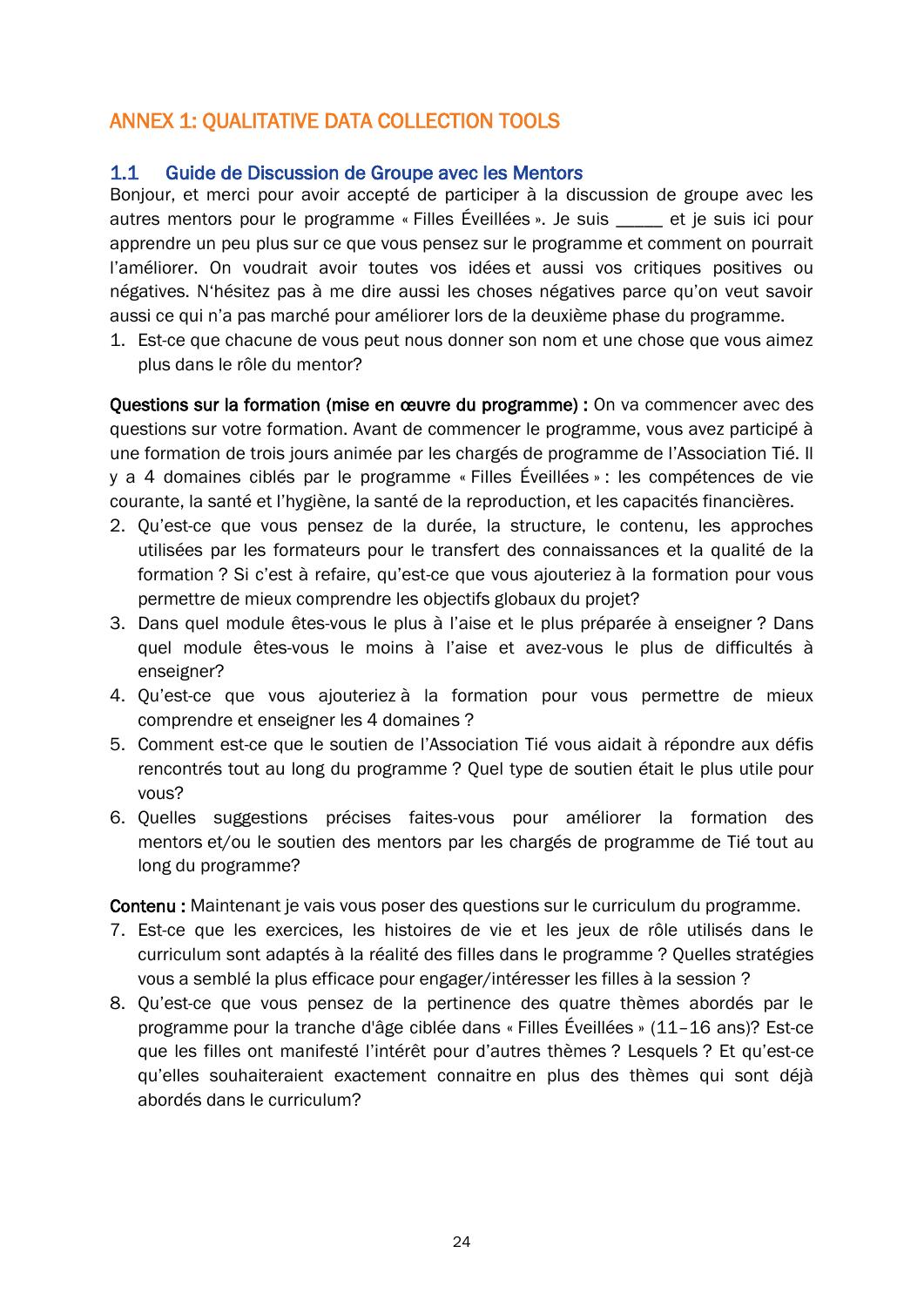Structure : Maintenant je vais vous poser des questions sur la structure du programme.

- 9. Qu'est-ce que vous avez pensé de la structure d'utiliser un espace sûr, d'avoir des amies filles, et un mentor? Quels sont les avantages de cette structure? Quels sont les inconvénients?
- 10. Comment cela se distingue des approches d'autres programmes qui ciblent aussi les employées de maison?
- 11. Qu'est-ce qui fera le guide des mentors plus complet? (Considérez le niveau d'instruction pour la population ciblée, la variété des activités, les mots clés en fin du curriculum, les visites des personnes ressources dans la communauté, et les outils pour les mentors). Merci de signaler 2–3 choses dans le guide du mentor ou même de la structure du curriculum que vous souhaiterez changer avant de lancer ce programme pour la seconde cohorte.
- 12. Qu'est-ce que vous avez pensé de la durée de huit mois, une fois par semaine, et d'environ 90 minutes pour chaque session ? Avez-vous eu suffisamment de temps pour animer les sessions et engager les filles ?
- 13. Certaines d'entre vous ont travaillé avec des filles très jeunes (11–13 ans), d'autres avec des filles plus âgées (14–16 ans) et d'autres encore avec des filles dont l'intervalle d'âge est plus grand (11-16 ans). Quels étaient les avantages et les inconvénients/difficultés liés à chaque modèle ?
- 14. Est-ce que les employeurs semblent être engagés pour le programme ? Est-ce qu'ils ont suivi le programme et parlent-ils souvent avec les filles sur ce qu'elles apprennent lors des sessions?
- 15. Qu'est-ce qu'on peut faire pour rendre les visites à domiciles plus utiles afin de gagner le soutien des employeurs et aborder les problèmes rencontrés par les filles de façon plus efficace?
- 16. Quelle était le plus grand défi pour vous dans le programme « Filles Éveillées »?

### Future

- 17. Quel rôle voyez-vous pour les filles qui ont déjà terminé le programme et qui seront à Bobo lors de la deuxième phase? Par exemple, comme assistant au mentor ? Recruteuse ? Intermédiaire avec la communauté ?
- 18. Quel rôle voyez-vous pour les filles qui ont déjà terminé le programme et qui vont rester dans leur village d'origine définitivement ?
- 19. Selon vous comment le programme pourrait engager davantage les employeurs et les communautés ?

### Fin

20. Avez-vous quelques autres commentaires ou suggestions?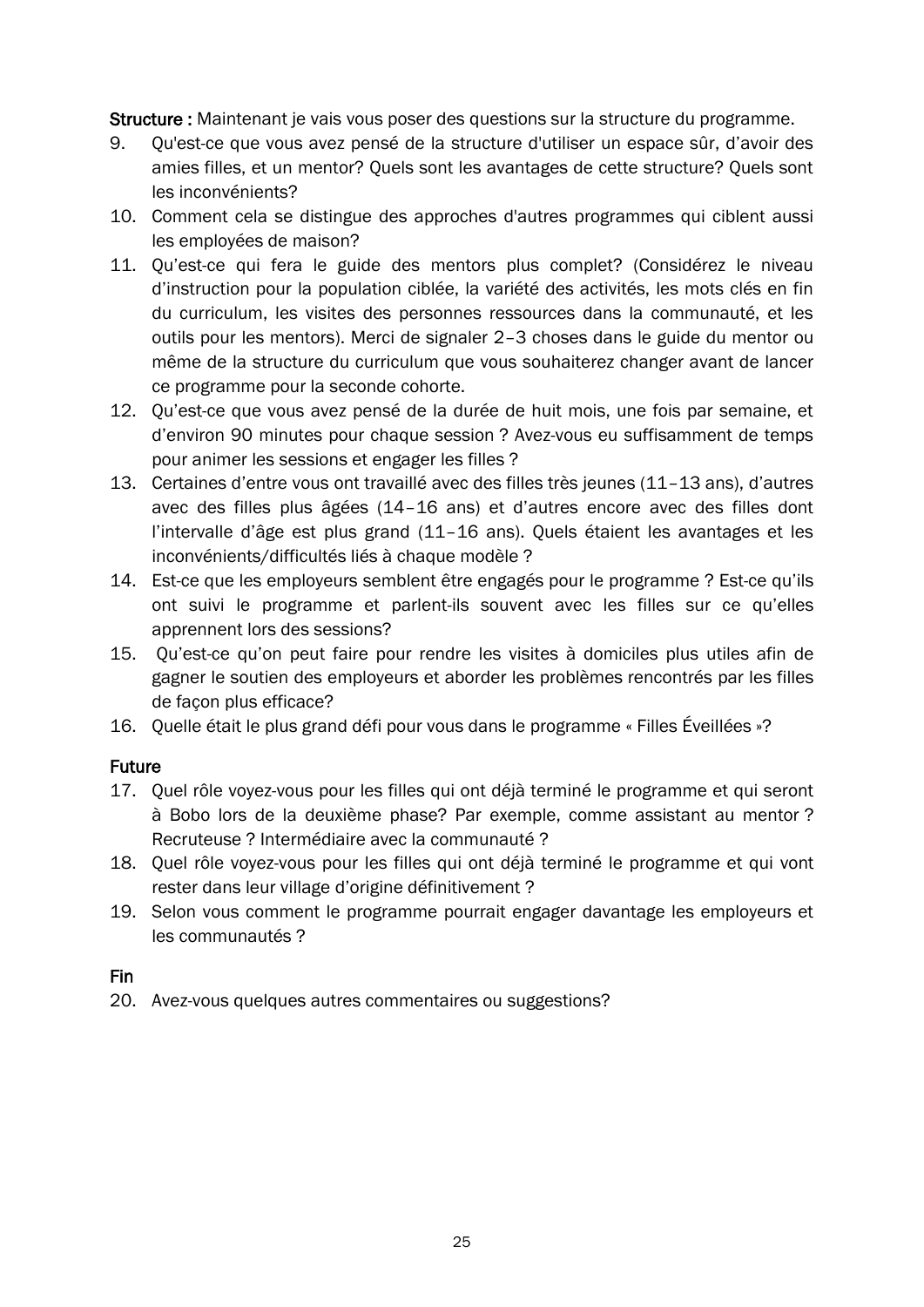### <span id="page-28-0"></span>1.2 Guide de Discussion de Groupe pour les Chargés de Programme au Niveau de Tié

Bonjour, et merci pour avoir accepté de participer à la discussion de groupe avec les autres personnes chargés du programme « Filles Éveillées ». Je suis \_\_\_\_\_ et je suis ici pour apprendre un peu plus sur ce que vous pensez sur le programme et comment on pourrait l'améliorer. On voudrait avoir toutes vos idées et aussi vos critiques positives ou négatives. N'hésitez pas à me dire aussi les choses négatives parce qu'on veut savoir aussi ce qui n'a pas marché pour améliorer lors de la deuxième phase du programme.

1. Est-ce que chacun de vous peut nous dire son nom et son rôle dans l'Association Tié et dans le programme « Filles Éveillées »? Qu'est-ce que chacun de vous fait exactement dans le programme?

Questions sur la mise en œuvre du programme : Avant de commencer le programme « Filles Éveillées », vous avez reçu une formation de 4 jours du Population Council en septembre 2011 sur les objectifs et la structure du programme, le lancement et les outils de suivi-évaluation, etc., et tout au long du programme vous avez reçu également leur feedback et soutien soit à travers les conversations hebdomadaires ou les visites de terrain.

- 2. Qu'est-ce que vous pensez de la durée, la structure, et la qualité de la formation ? Qu'est-ce que vous ajouteriez à la formation pour vous permettre de mieux comprendre les objectifs globaux du projet ou les attentes précises de votre rôle dans le projet?
- 3. Quelles sont 2 ou 3 choses que vous avez apprises au cours de cette formation ? Quelle était la chose la plus utile pour vous?
- 4. Vous avez reçu du feedback du Council tout au long du programme (à travers des visites sur le terrain, les appels hebdomadaires, le feedback sur les documents écrits). Quel type de feedback était le plus utile ? Comment est-ce que le Council pourrait mieux soutenir l'Association Tié, ou collaborer avec vous pour avoir plus d'impacts ?
- 5. En général, quel exploitation faites-vous des outils de suivi-évaluation remplis ? Comment avez vous utilisé l'information que vous avez reçue sur les outils de suiviévaluation pour surveiller les progrès du programme et réajuster des choses en fonction des données? Citer 2 ou 3 exemples.
- 6. Quel outil était le plus utile ? Quel outil était le moins utile? Pensez-vous que vous avez les outils nécessaires pour renseigner le programme ou bien il y a des outils qui manquent et qu'il serait nécessaire de les développer ? Si oui, pour renseigner quelle activité ?
- 7. Qu'est-ce que vous pensez des canevas des rapports narratifs que vous remplissez? Pensez-vous qu'on doit changer le format? Si oui, comment?
- 8. Quels types de soutien apportez-vous aux mentors ? (Demandez-leur les comptes rendus de réunion avec les mentors pour apprécier le contenu.)
- 9. Quels types de soutien est-ce que les mentors ont cherché auprès de l'Association Tié? Vous vous sentiez bien préparés pour répondre à leurs questions?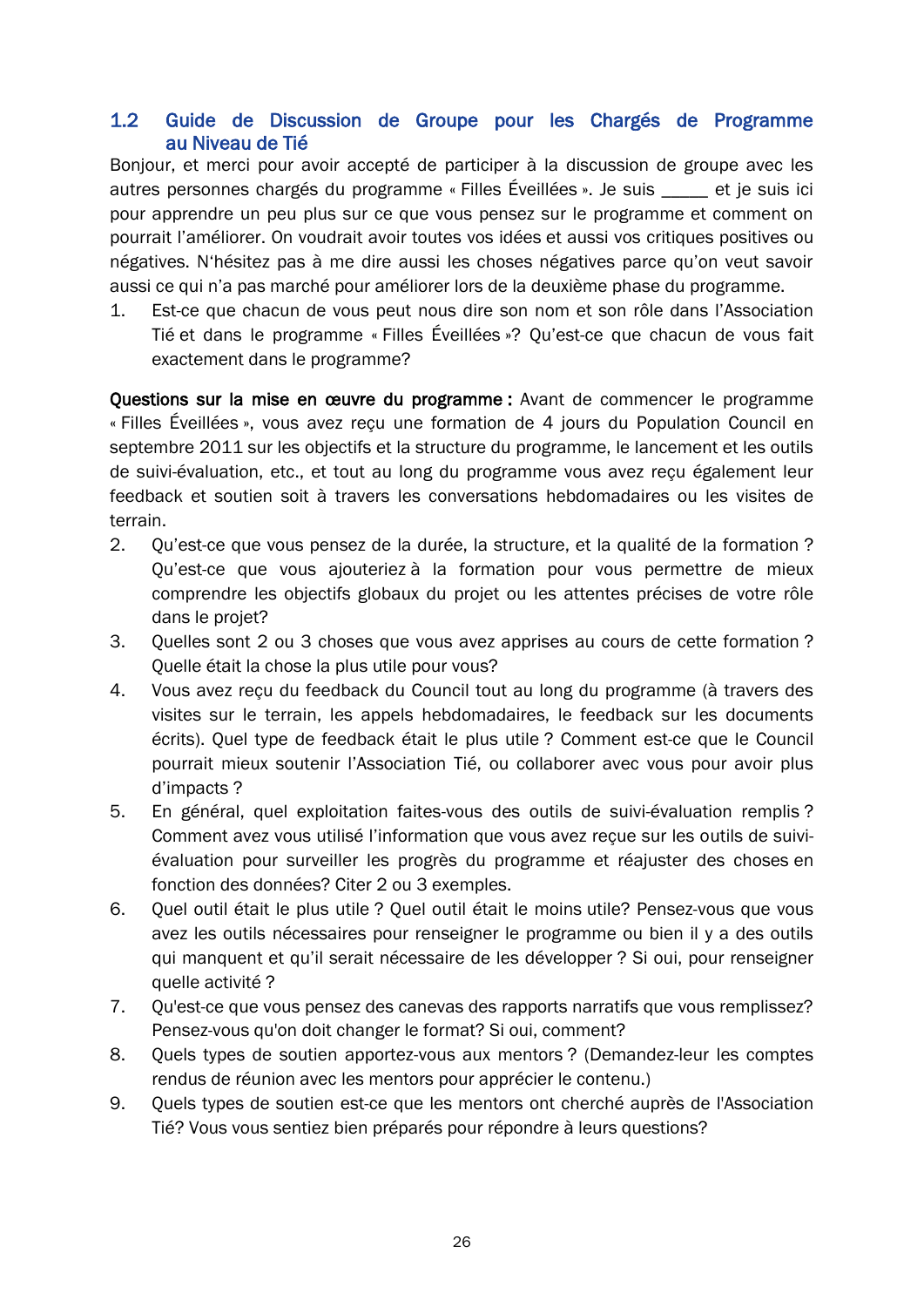### **Structure**

- 10. Qu'est-ce que vous pensez de la structure d'utiliser un espace sur, un groupe de filles, et un mentor? Quels sont les avantages de cette structure? Quels sont les inconvénients? Comment cela se distingue des approches d'autres programmes ciblant les filles domestiques ?
- 11. Qu'est-ce que vous pensez de la durée de huit mois, une fois par semaine, et d'environ 90 minutes pour chaque session ?
- 12. Après vos visites au programme et vos discussions avec les mentors, qu'est-ce qu'on pourrait faire pour améliorer l'approche de «Filles Éveillées » pour mieux aborder les défis que les filles migrantes rencontrent ?

### **Contenu**

- 13. Qu'est-ce que vous pensez de l'alphabétisation/cours du soir des filles? Considérez l'utilité, le suivi de ses filles, les résultats atteints, etc. et comment faire pour améliorer ce volet ?
- 14. Quel était le plus grand défi que vous avez dans le programme « Filles Éveillées »?

### Future

- 15. Quel était la relation avec les autorités locales, les leaders communautaires ou la communauté ? Quelle pourrait être leur contribution pour le maintien des espaces sûrs ? D'autres contributions?
- 16. L'Association Tié a exprimé son intérêt de répondre aux questions des filles qui sont victimes de violence, de grossesse non désirée, d'insécurité, ou qui ont d'autres problèmes chez leurs employeurs. Quelles sont 2 ou 3 idées pour répondre à ces différentes situations pour un plus grand effet ? Comment comptez-vous de façon pratique y procéder lorsque vous avez affaire à des cas concrets?
- 17. Quel rôle voyez-vous pour les filles qui ont déjà achevé le programme et qui vont revenir à Bobo après la saison des pluies? Par exemple, comme assistant au mentor ? Recruteuse ? Intermédiaire avec la communauté ?
- 18. Quel rôle voyez-vous pour les filles qui ont déjà achevé le programme et qui vont rester dans leur village d'origine définitivement?
- 19. Selon vous, comment le programme pourrait engager davantage les employeurs et les communautés ?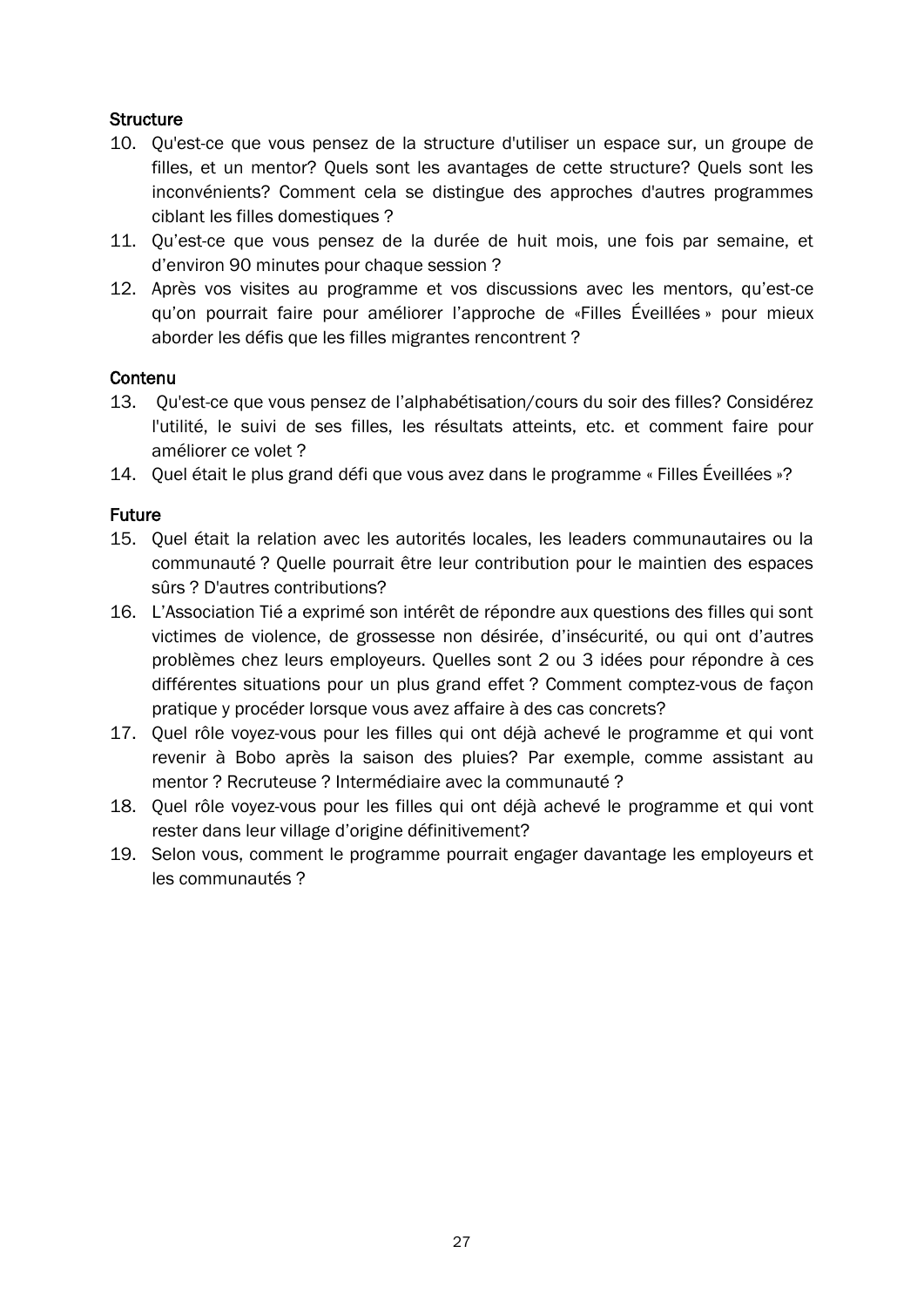### <span id="page-30-0"></span>1.3 Guide d'Entretien pour Membres de la Communauté

Bonjour, et merci pour avoir accepté de participer à la discussion de groupe avec les membres de la communauté. Je suis \_\_\_\_\_ et je suis ici pour apprendre un peu plus sur ce que vous pensez sur le programme « Filles Éveillées » et comment on pourrait l'améliorer.

En rappel, « Filles Éveillées » est un programme pour les jeunes filles migrées qui travaillent comme employées de maison. Durant huit (8) mois, les filles participent à une session chaque dimanche avec d'autres filles de leur âge et un mentor. Le programme cherche à développer des compétences chez les filles dans quatre domaines : les compétences de vie courante, la santé et l'hygiène, la santé de la reproduction, et les capacités financières.

On voudrait avoir toutes vos idées et aussi vos critiques positives ou négatives. N'hésitez pas à me dire aussi les choses négatives parce qu'on veut savoir aussi ce qui n'a pas marché pour améliorer lors de la deuxième phase du programme.

1. Est-ce que chacun de vous peut se présenter?

#### Mise en œuvre/contenu

- 2. Comment est-ce que vous avez connu ce programme pour la première fois? Comment est-ce que vous avez été informé de « Filles Éveillées » tout au long du programme?
- 3. Pouvez-vous nous dire brièvement ce que le programme fait ? Comment le programme « Filles Éveillées » se distingue des autres programmes qui ciblent les filles employées de maison ?
- 4. Selon vous, comment est-ce que ce programme pourrait enrichir davantage les filles/être profitable aux filles? Et la communauté?
- 5. Pour gagner le maximum de soutien de la communauté, comment est-ce qu'on peut ajuster nos principaux messages à la communauté?
- 6. Quelle pourrait être la contribution de la communauté pour le programme « Filles Éveillées » ? (Par exemple, un espace sûr, d'alimentation pour les sessions, bancs pour chaque espace, contribution en espèces, etc.)
- 7. En plus des sessions communautaires, qu'est-ce qu'on peut faire pour renforcer l'engagement de la communauté dans le programme ?

### Future

- 8. Quel rôle voyez-vous pour les filles qui ont déjà achevé le programme? Par exemple, comme assistant au mentor ? Recruteuse ? Intermédiaire avec la communauté ? Comment est-ce que les filles peuvent partager ses compétences et ses connaissances avec d'autres filles dans la communauté ?
- 9. Avez-vous quelques autres commentaires ou suggestions?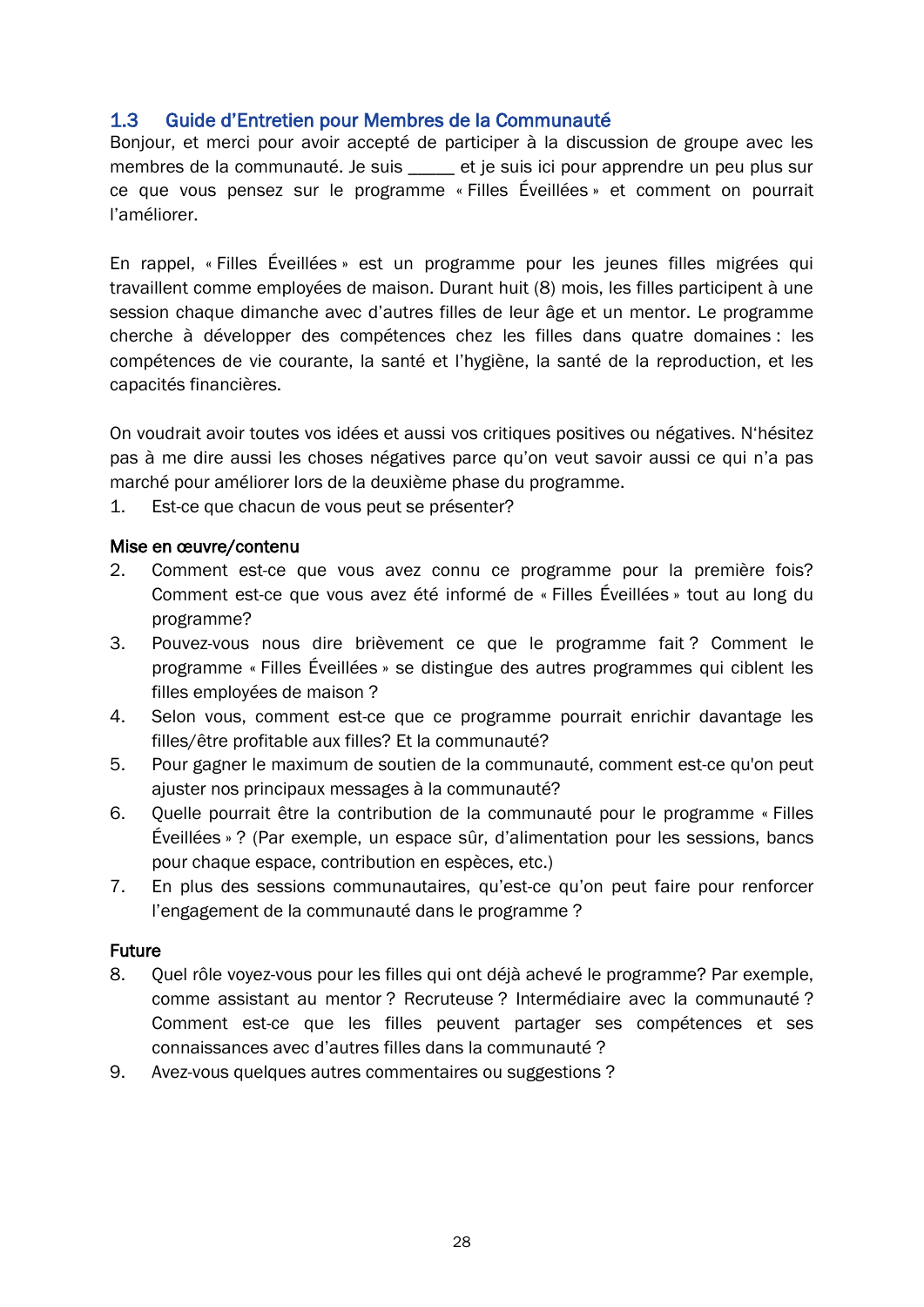### <span id="page-31-0"></span>1.4 Guide de Discussion de Groupe pour Filles qui ont Terminé le Programme

Bonjour, et merci pour avoir accepté de participer à la discussion de groupe avec les autres filles qui ont complétées le programme « Filles Éveillées ». Je suis et je suis ici pour apprendre un peu plus sur ce que vous pensez sur le programme et comment on pourrait l'améliorer. On voudrait avoir toutes vos idées et aussi vos critiques positives ou négatives. N'hésitez pas à me dire aussi les choses négatives parce qu'on veut savoir aussi ce qui n'a pas marché pour améliorer lors de la deuxième phase du programme.

1. Est-ce que chacun de vous peut se présenter, et dire une chose que vous avez aimé dans le programme « Filles Éveillées »?

### Contenu

- 2. Est-ce que les thèmes abordés par le programme étaient pertinents pour vous et utiles dans votre vie ? Quels sont 2 ou 3 choses que vous savez faire maintenant et que vous ne saviez pas faire avant de participer au programme ?
- 3. Quelles sont les deux sessions ou sujets qui étaient les plus utiles pour vous ? Quelles sont les deux sessions ou thèmes qui étaient les moins utiles pour vous? Pourquoi ?
- 4. Quel sont les thèmes qui n'ont pas été couverts par le programme et qu'on pourrait abordés s'il y avait une suite? Et pourquoi ?

### Mise en œuvre du programme

- 5. Est-ce que le programme « Filles Éveillées » contribue à répondre à vos besoins ? Qu'est-ce que l'on pourrait faire pour mieux répondre à vos besoins ?
- 6. Qu'est-ce que vous pensez sur les visites à domiciles ? Est-ce qu'elles étaient utiles pour vous et pour vos employeurs? Pourquoi ?
- 7. Qu'est-ce que vos employeurs pensent du programme ? Est-ce qu'ils soutiennent votre participation ? Pourquoi ? Est-ce que vos relations avec vos employeurs ont changé de quelque manière à cause du programme ?
- 8. Est-ce que vous pouvez me décrire votre relation avec votre mentor ? Est-ce que vous lui demandiez des conseils ou bien avez vous confiance que vous pouvez lui demander des conseils en cas de besoins ou vous confier à elle? Vous vous sentiez à l'aise avec elle? Selon vous, quelles qualités sont les plus importantes chez un mentor ?
- 9. Vous vous sentiez à l'aise avec les autres filles de votre groupe ? Pourquoi ? Est-ce que l'âge des autres filles est un facteur important pour vous pour se sentir à l'aise ?

### **Structure**

- 10. Qu'est-ce que vous pensez de la durée du programme ? (Pour celles qui ont fait 4 mois, demandez-leur si elles sont prêtes à participer à 8 mois de programme.) Que pensez-vous de la durée et la fréquence des sessions ? (une fois par semaine et si c'est deux fois dans la semaine ?) Le temps était-il suffisant pour comprendre le contenu de la session ?
- 11. Selon vous, comment est-ce que vous pouvez contribuer à appuyer les filles de la 2ème cohorte du programme ? Expliquer quel pourrait être votre rôle (à Bobo ou au retour au village). Est-ce que vous pensez que vous allez partager les informations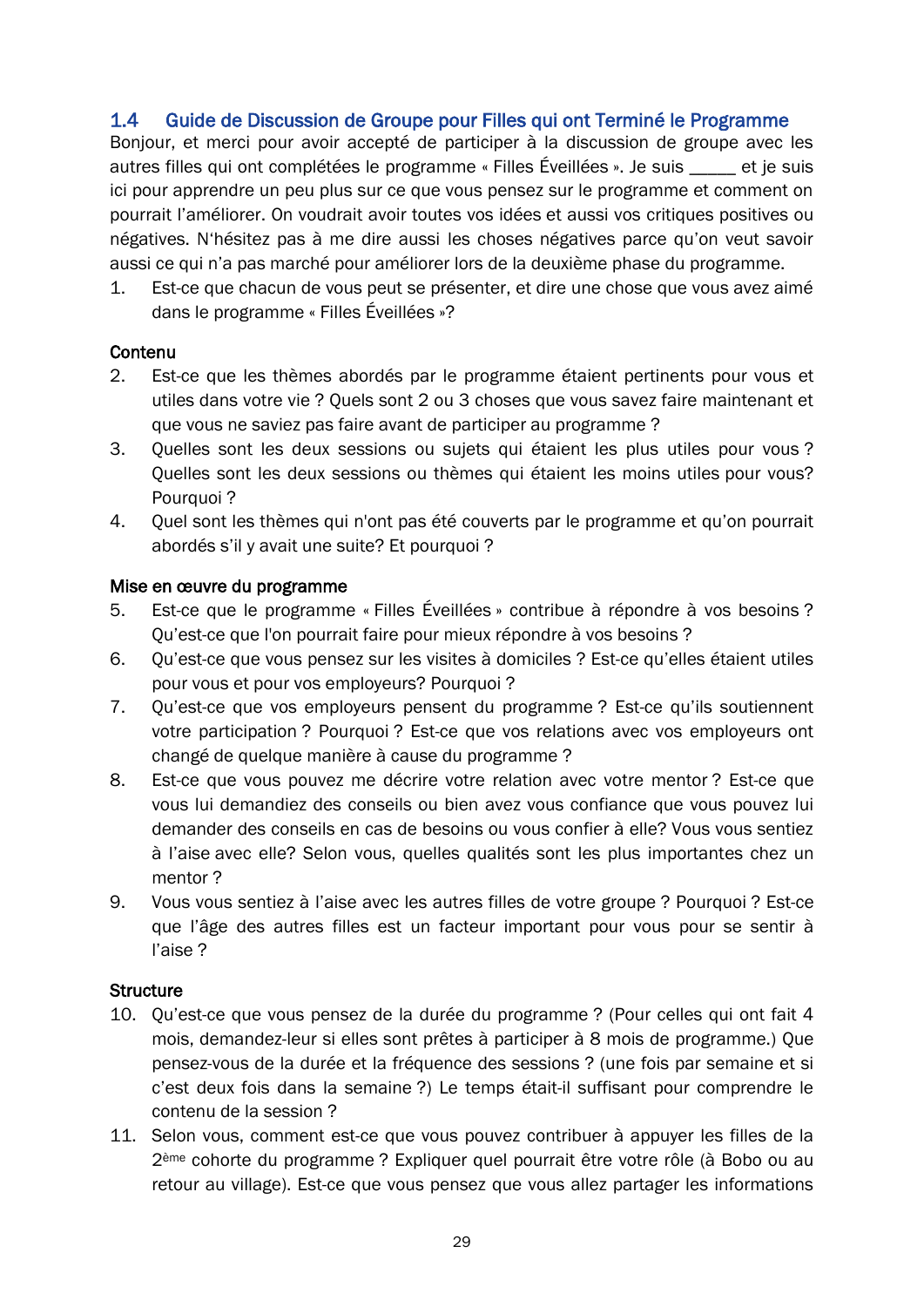que vous avez apprises aux filles lorsque vous retournerez dans votre village? Comment allez-vous procéder?

- 12. Quel était le plus grande défi pour vous dans le programme « Filles Éveillées »?
- 13. Est-ce que vous recommanderiez ce programme aux autres filles comme vous ? Pourquoi?

Fin

14. Avez-vous d'autres commentaires ou observations ?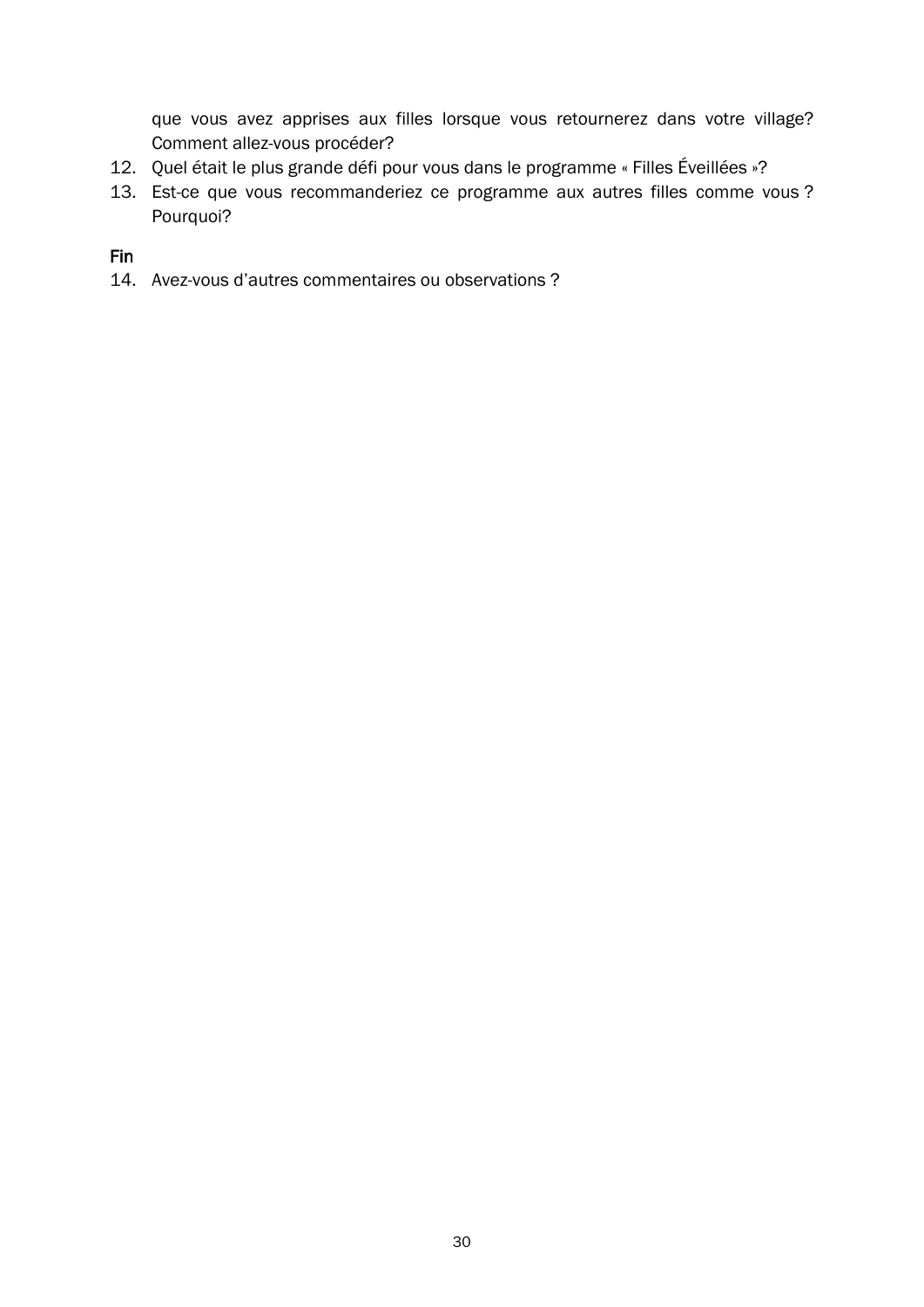### <span id="page-33-0"></span>1.5 Guide d'Entretien pour les Employeurs

Bonjour, et merci pour avoir accepté de participer à un entretien avec moi. Je suis et je suis ici pour apprendre un peu plus sur ce que vous pensez sur le programme « Filles Éveillées » et comment on pourrait l'améliorer.

En rappel, « Filles Éveillées » est un programme pour les jeunes filles migrées qui travaillent comme employées de maison. Durant huit (8) mois, les filles participent à une session chaque dimanche avec d'autres filles de leur âge et un mentor. Le programme cherche à développer des compétences chez les filles dans quatre domaines : les compétences de vie courante, la santé et l'hygiène, la santé de la reproduction, et les capacités financières.

On voudrait avoir toutes vos idées et aussi vos critiques positives ou négatives. N'hésitez pas à me dire aussi les choses négatives parce qu'on veut savoir aussi ce qui n'a pas marché pour améliorer lors de la deuxième phase du programme.

### **Contenu**

- 1. Pouvez-vous nous dire brièvement ce que le programme « Filles Éveillées » fait ? Qu'est-ce qui vous a le plus plu dans le programme « Filles Éveillées » ?
- 2. Comment le programme « Filles Éveillées » se distingue des autres programmes qui ciblent les filles employées de maison ?
- 3. Est-ce que vous pensez que votre employée a profité de ce programme ? De quelle manière ? Comment le savez-vous ?
- 4. En tant qu'employeur, avez-vous profité de ce programme ? Pouvez-vous nous donner quelques exemples concrets ? Est-ce que votre employée a souvent raconté à la famille ce qu'elle a appris aux sessions?
- 5. Qu'est-ce qui ne vous a pas plu dans le programme « Filles Éveillées » et mérite d'être amélioré? Quelles propositions faites-vous pour l'améliorer ?

### Mise en œuvre du programme

- 6. Est-ce que vous pensez que le programme "Filles Éveillées" est une approche appropriée/un programme pertinent pour aborder les défis que les filles migrantes rencontrent ? Qu'est-ce que l'on pourrait faire pour l'améliorer?
- 7. Qu'est-ce que vous pensez des visites à domicile et qu'est-ce que vous avez discuté avec le mentor lors de ces visites? Est-ce que les visites à domicile étaient utiles ?
- 8. Est-ce que vous avez participé à quelques sessions communautaires du programme ? Qu'est-ce que vous en pensez ? Que peut-on améliorer dans ces sessions communautaires?

### **Structure**

9. Il y a 8 mois de cela (ou 4 mois pour les nouveaux groupes), lorsque les mentors sont venues vous expliquer le programme, vous avez donné votre accord à ce que votre employée participe au programme. Quelles sont les difficultés que vous avez rencontrées par la suite qui ont empêché votre employée de venir régulièrement aux sessions les dimanches?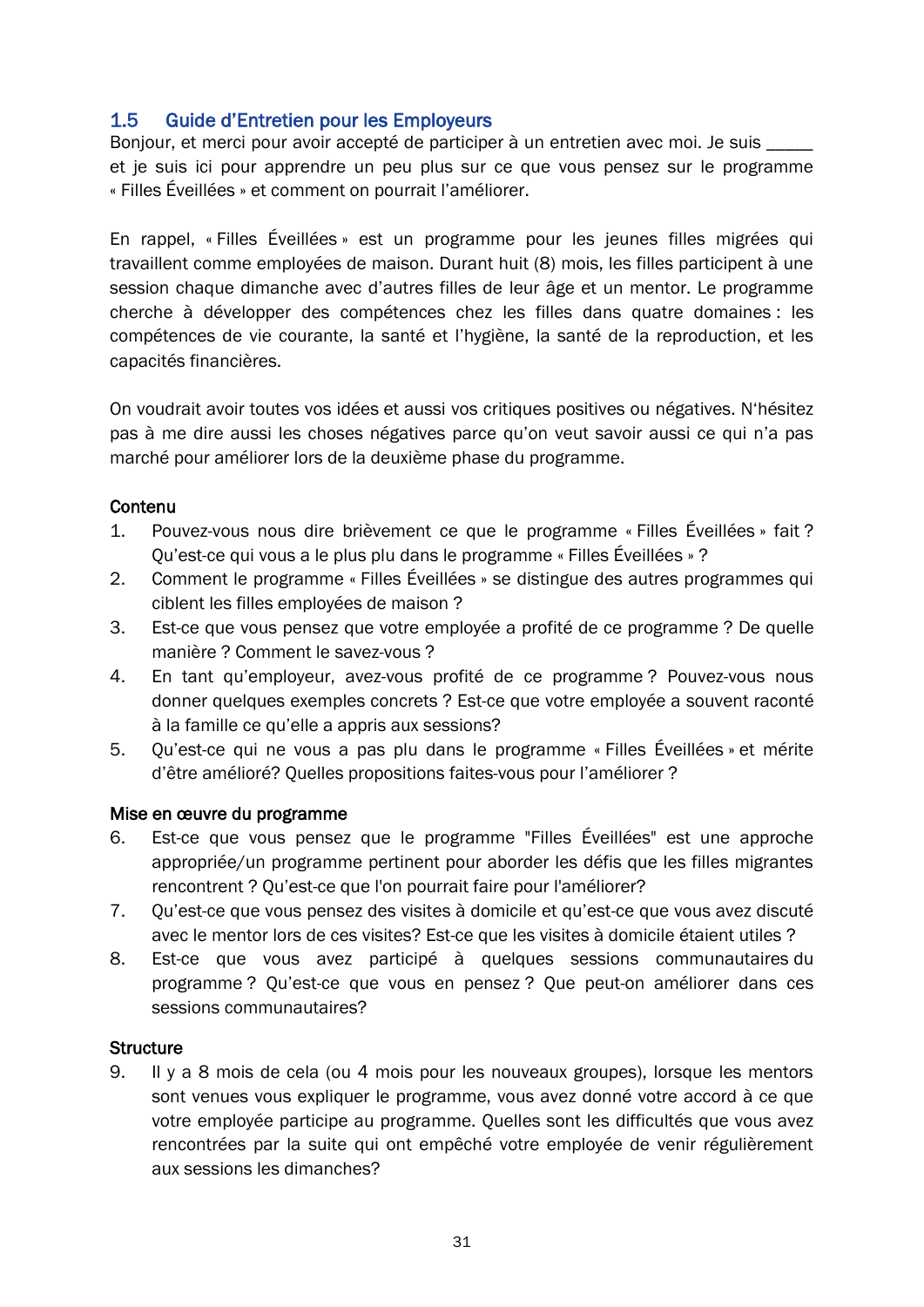#### Pour terminer

- 10. Est-ce que vous recommanderiez ce programme aux autres employeurs et aux autres employées ? Pourquoi/pourquoi pas ? Est-ce que vous laisseriez ou encourageriez votre future employée à y participer ?
- 11. Avez-vous d'autres commentaires ou suggestions ?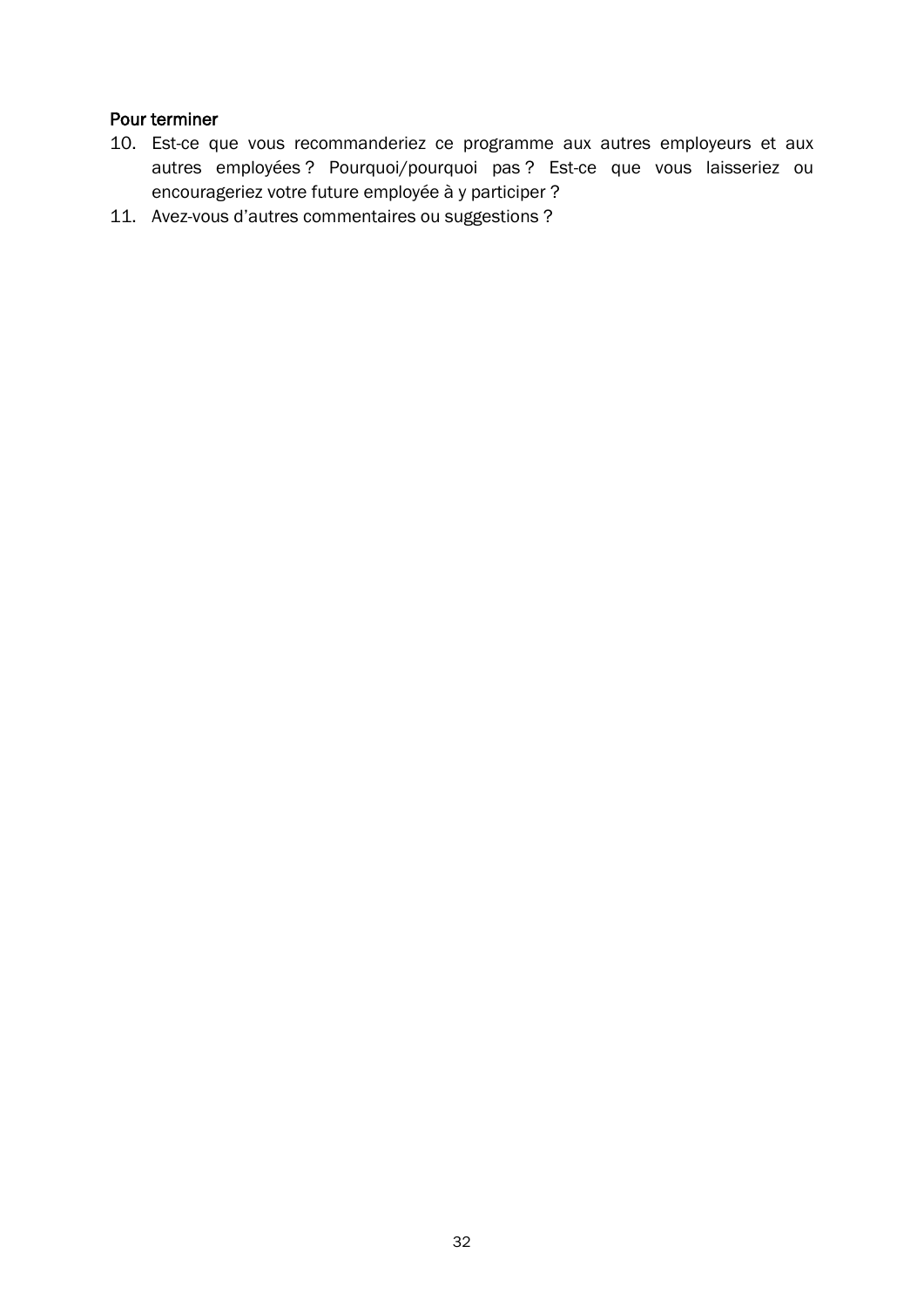# <span id="page-35-0"></span>ANNEX 2: MONITORING AND EVALUATION TOOLS<sup>3</sup>

### <span id="page-35-1"></span>2.1 Canevas d'Appréciation des Sessions

Ce canevas doit être rempli par le mentor à chaque session

|                                                                               | Utilité de la session pour les filles : |  |  |
|-------------------------------------------------------------------------------|-----------------------------------------|--|--|
| $\mathbf{1}$ $\mathbf{1}$ $\mathbf{1}$ $\mathbf{1}$ $\mathbf{1}$ $\mathbf{1}$ |                                         |  |  |

| Utile $ \_\_ $               |  |
|------------------------------|--|
| Moyennement utile  ___       |  |
| Pas utile $ $ <sub>___</sub> |  |

#### Appréciation de la durée de la session :

| Longue $ $      |  |
|-----------------|--|
| Acceptable  __  |  |
| Trop courte $ $ |  |

#### Pertinence des exercices de la session :

Pertinent |\_\_\_| Assez pertinent |\_\_\_| Pas pertinent |\_\_\_|

#### Compréhension des exercices de la session par les filles :

Bonne compréhension |\_\_\_| Compréhension moyenne |\_\_\_| Pas compréhensible |\_\_\_|

#### Compréhension/clarté de la session :

| Bonne compréhension par les filles  __ |  |
|----------------------------------------|--|
|                                        |  |
| Compréhension difficile  __            |  |

Difficultés rencontrées par le mentor dans l'animation de la session : ---------------------------------- -------------------------------------------------------------------------------------------------------------------------------------------------------

-------------------------------------------------------------------------------------------------------------------------------------------------------

-------------------------------------------------------------------------------------------------------------------------------------------------------

-------------------------------------------------------------------------------------------------------------------------------------------------------

Suggestions de solutions: -----------------------------------------------------------------------------------------------------------

------------------------------------------------------------------------------------------------------------------------------------------------------- Aspects/points de la session à améliorer :--------------------------------------------------------------------------------

<sup>&</sup>lt;sup>3</sup> The monitoring and evaluation tools in this Annex are the versions used from 2011 to 2012. Updated versions have been created and are being circulated among implementing organizations. Final versions will be provided to the donor as soon as they are complete.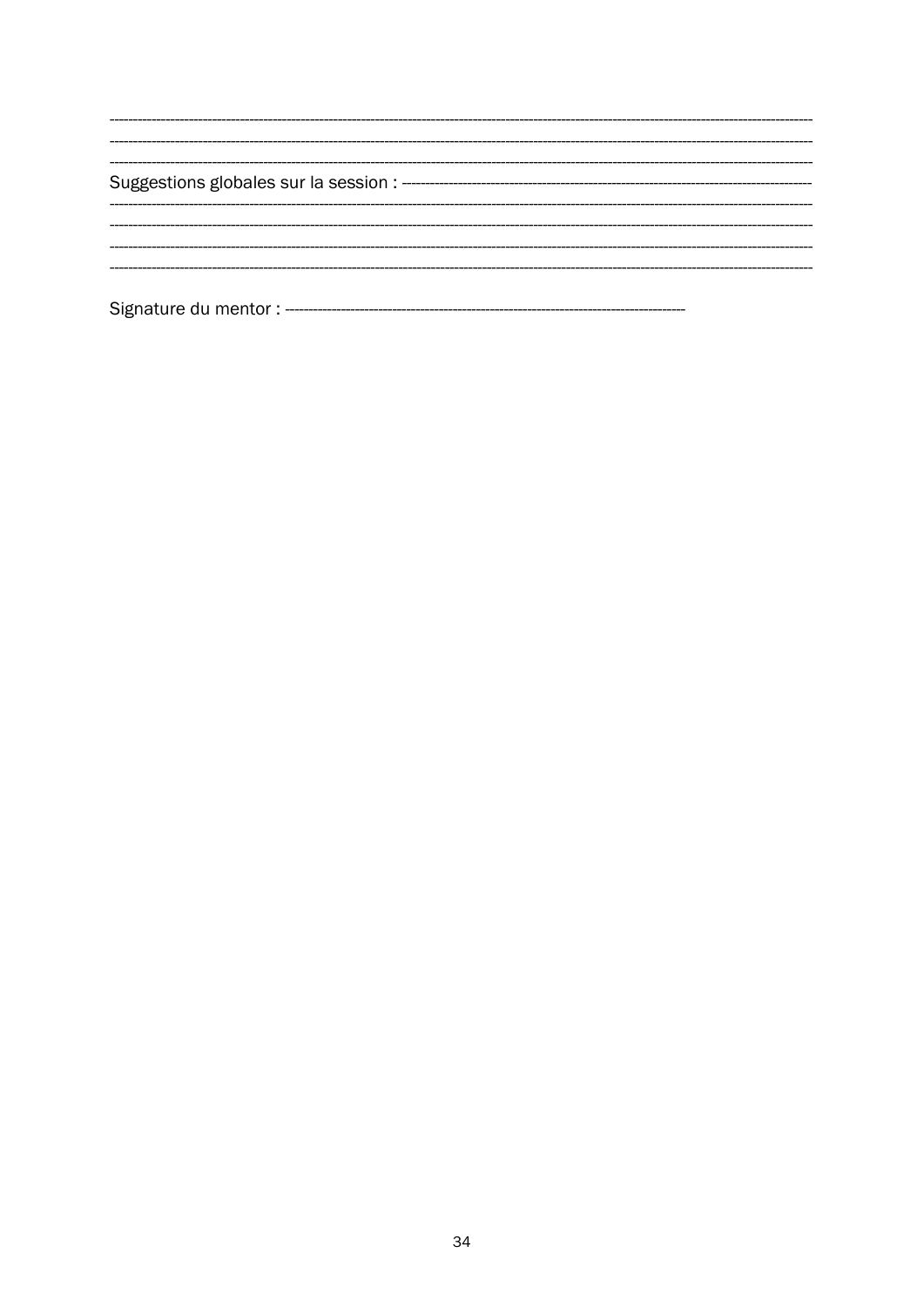### 2.2 Tableau de Présence des Filles aux Sessions

| Date | Ville/Site/Espace sûr :          |
|------|----------------------------------|
|      | Nom de l'association : --------- |
|      | Nom du groupe : ----------       |

NB : Cette fiche est conçue pour chaque groupe et les noms des filles peuvent être préalablement notés. A chaque session, il vous suffit de cocher la case correspondante lorsque la fille est présente. Cette fiche doit être remplie par le mentor.

<span id="page-37-0"></span>

| $N^{\circ}$    | Nom et prénoms<br>& observations | Date des sessions |  |  |  |  |  |  |  |  | <b>Total</b><br>Présence |  |  |
|----------------|----------------------------------|-------------------|--|--|--|--|--|--|--|--|--------------------------|--|--|
| $\mathbf 1$    |                                  |                   |  |  |  |  |  |  |  |  |                          |  |  |
|                | Observations $\rightarrow$       |                   |  |  |  |  |  |  |  |  |                          |  |  |
| $\overline{2}$ |                                  |                   |  |  |  |  |  |  |  |  |                          |  |  |
|                | Observations >                   |                   |  |  |  |  |  |  |  |  |                          |  |  |
| 3              |                                  |                   |  |  |  |  |  |  |  |  |                          |  |  |
|                | Observations >                   |                   |  |  |  |  |  |  |  |  |                          |  |  |
|                |                                  |                   |  |  |  |  |  |  |  |  |                          |  |  |
| 4              | Observations >                   |                   |  |  |  |  |  |  |  |  |                          |  |  |
|                |                                  |                   |  |  |  |  |  |  |  |  |                          |  |  |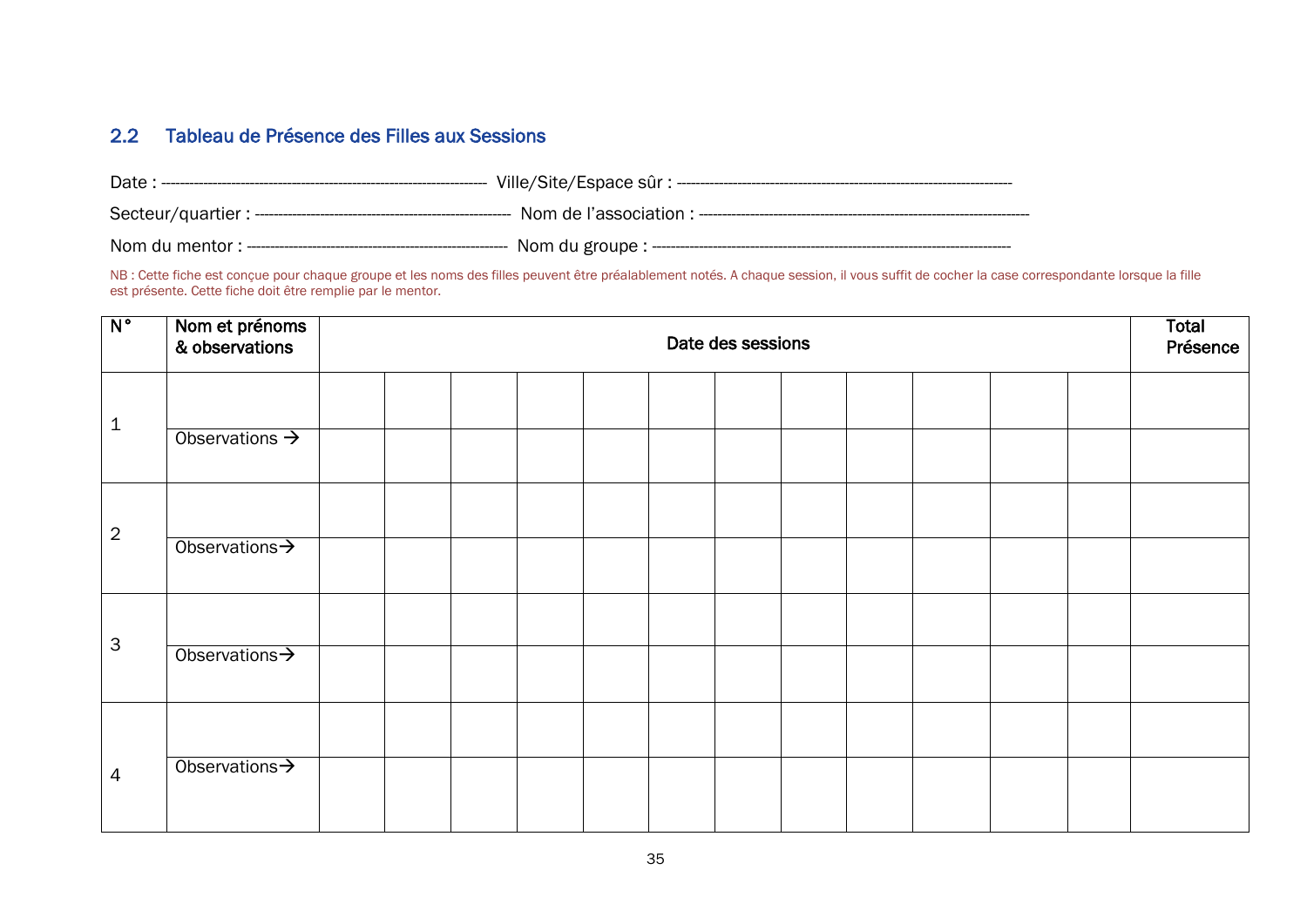| $\sqrt{5}$      | Observations > |  |  |  |  |  |  |  |
|-----------------|----------------|--|--|--|--|--|--|--|
| $6\phantom{1}6$ |                |  |  |  |  |  |  |  |
|                 | Observations > |  |  |  |  |  |  |  |
| $\overline{7}$  |                |  |  |  |  |  |  |  |
|                 | Observations > |  |  |  |  |  |  |  |
| $\bf 8$         |                |  |  |  |  |  |  |  |
|                 | Observations > |  |  |  |  |  |  |  |
| $\mathsf 9$     |                |  |  |  |  |  |  |  |
|                 | Observations > |  |  |  |  |  |  |  |
| 10              |                |  |  |  |  |  |  |  |
|                 | Observations > |  |  |  |  |  |  |  |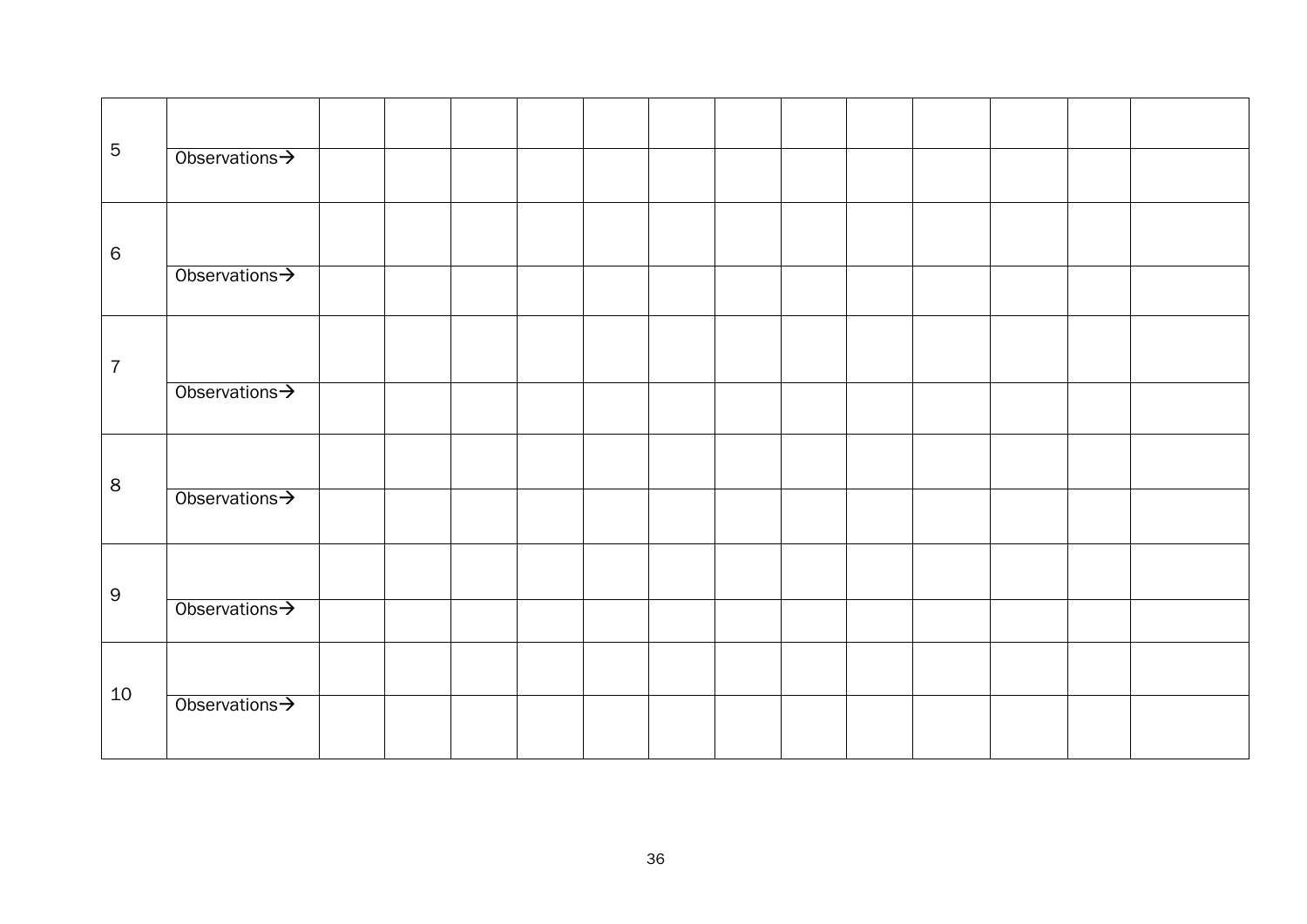# <span id="page-39-0"></span>2.3 Fiche Individuelle des Visites à Domicile

| Cette fiche doit être remplie à chaque fois que le mentor effectue une visite d'une fille à domicile. |
|-------------------------------------------------------------------------------------------------------|
| Date : -                                                                                              |
|                                                                                                       |
|                                                                                                       |
|                                                                                                       |
|                                                                                                       |
|                                                                                                       |
|                                                                                                       |
|                                                                                                       |
|                                                                                                       |
|                                                                                                       |
|                                                                                                       |
|                                                                                                       |
| Compte rendu narratif (expliquer comment s'est passée la visite, les résultats constatés,             |
| etc.).                                                                                                |
|                                                                                                       |
|                                                                                                       |
|                                                                                                       |
|                                                                                                       |
|                                                                                                       |
|                                                                                                       |
|                                                                                                       |
|                                                                                                       |
|                                                                                                       |
|                                                                                                       |
|                                                                                                       |
|                                                                                                       |
|                                                                                                       |
|                                                                                                       |
|                                                                                                       |
|                                                                                                       |
|                                                                                                       |
|                                                                                                       |
|                                                                                                       |
|                                                                                                       |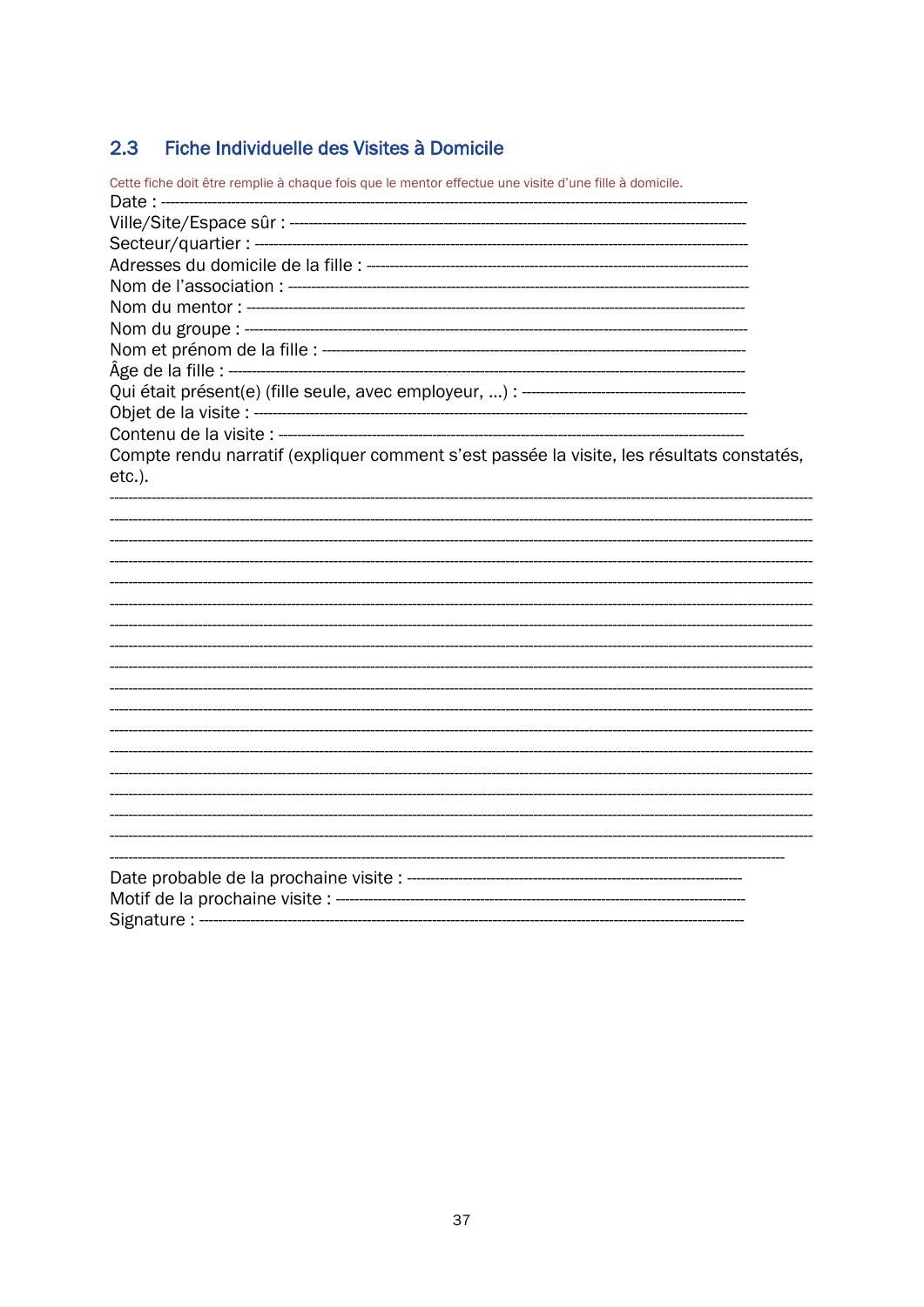#### <span id="page-40-0"></span> $2.4$ Fiche de Supervision des Activités des Mentors

Cette fiche doit être remplie par le chargé de programme ou toute autre personne de l'association qui effectue une supervision du travail du mentor.

| Appréciation du déroulement de la session |
|-------------------------------------------|
|                                           |
|                                           |
|                                           |
|                                           |
|                                           |
|                                           |
|                                           |
|                                           |
|                                           |
|                                           |
|                                           |
|                                           |
|                                           |
|                                           |
|                                           |
|                                           |
|                                           |
|                                           |
|                                           |
|                                           |
| Signature du superviseur :--------------  |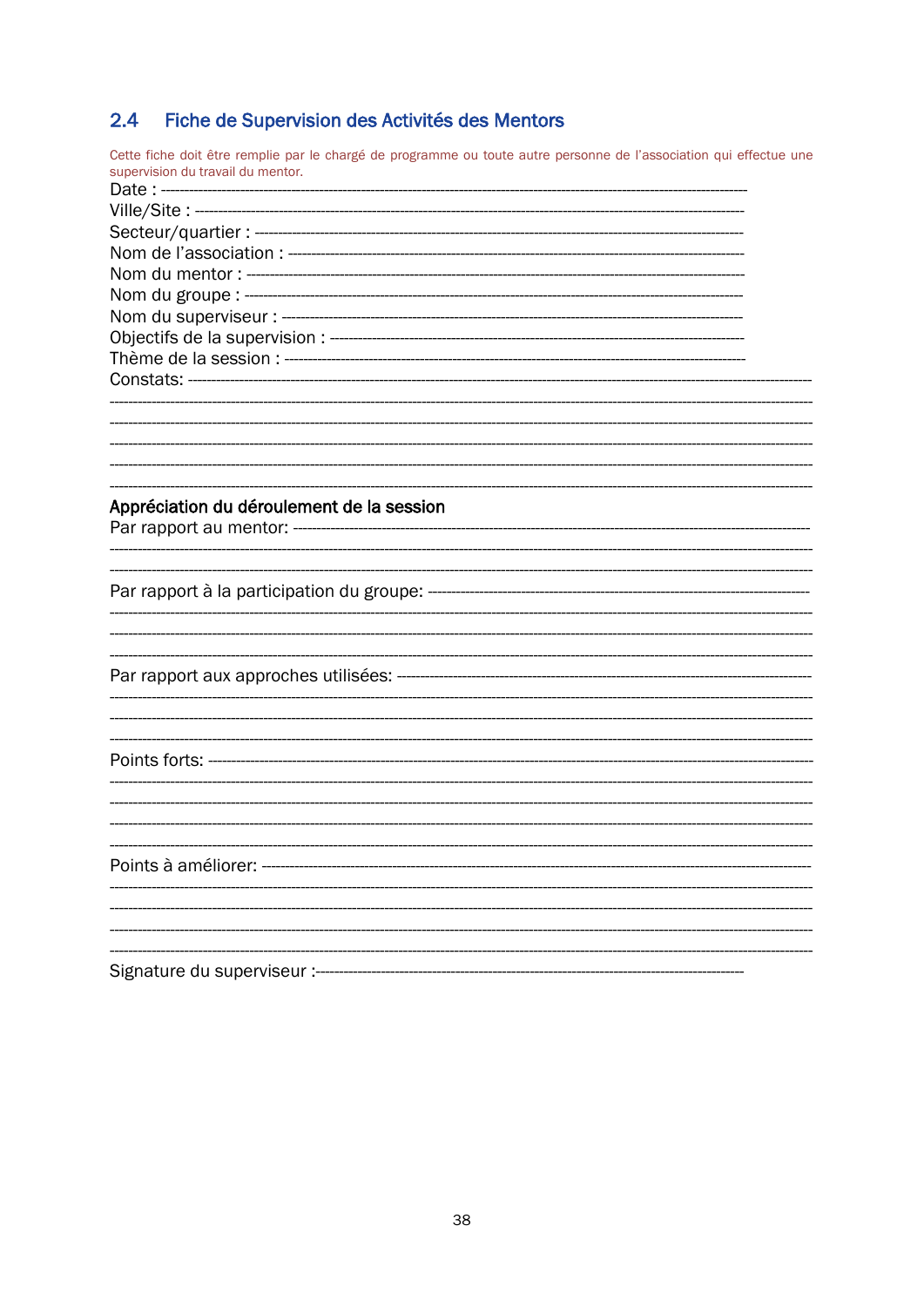# <span id="page-41-0"></span>2.5 Canevas de Rapport Narratif des Associations

Ce canevas est proposé pour le rapport trimestriel des associations

### Page de garde

#### Partie narrative

Contexte/Intro

**Objectifs** 

Résultats Attendus

Description et analyse des activités réalisées (mettre l'accent sur l'intérêt des

participantes par rapport au programme, les faits marquants, le degré de

participation des filles au programme, qu'est ce qui a marché, qu'est-ce qui

mérite d'être améliorer, …………)

Difficultés rencontrées

Leçons apprises

Suggestions et Recommendations

### Leçons apprises (Fiche d'orientation)

| Domaines et sujets                           | <b>Constats</b> | Leçons apprises |
|----------------------------------------------|-----------------|-----------------|
| Qu'avez-vous appris dans le travail avec     |                 |                 |
| les filles employées de maison ?             |                 |                 |
| Avec les employeurs                          |                 |                 |
| Avec les mentors                             |                 |                 |
| Dans l'approche de passer par des            |                 |                 |
| mentors pour mettre en œuvre le              |                 |                 |
| programme                                    |                 |                 |
| Dans la Mobilisation des communautés         |                 |                 |
| Dans la Mobilisation des filles du           |                 |                 |
| programme                                    |                 |                 |
| Par rapport au contenu du programme          |                 |                 |
| Par rapport aux approches utilisées pour les |                 |                 |
| sessions                                     |                 |                 |
| Par rapport à l'approche de travailler       |                 |                 |
| avec des partenaires                         |                 |                 |
| Etc.                                         |                 |                 |